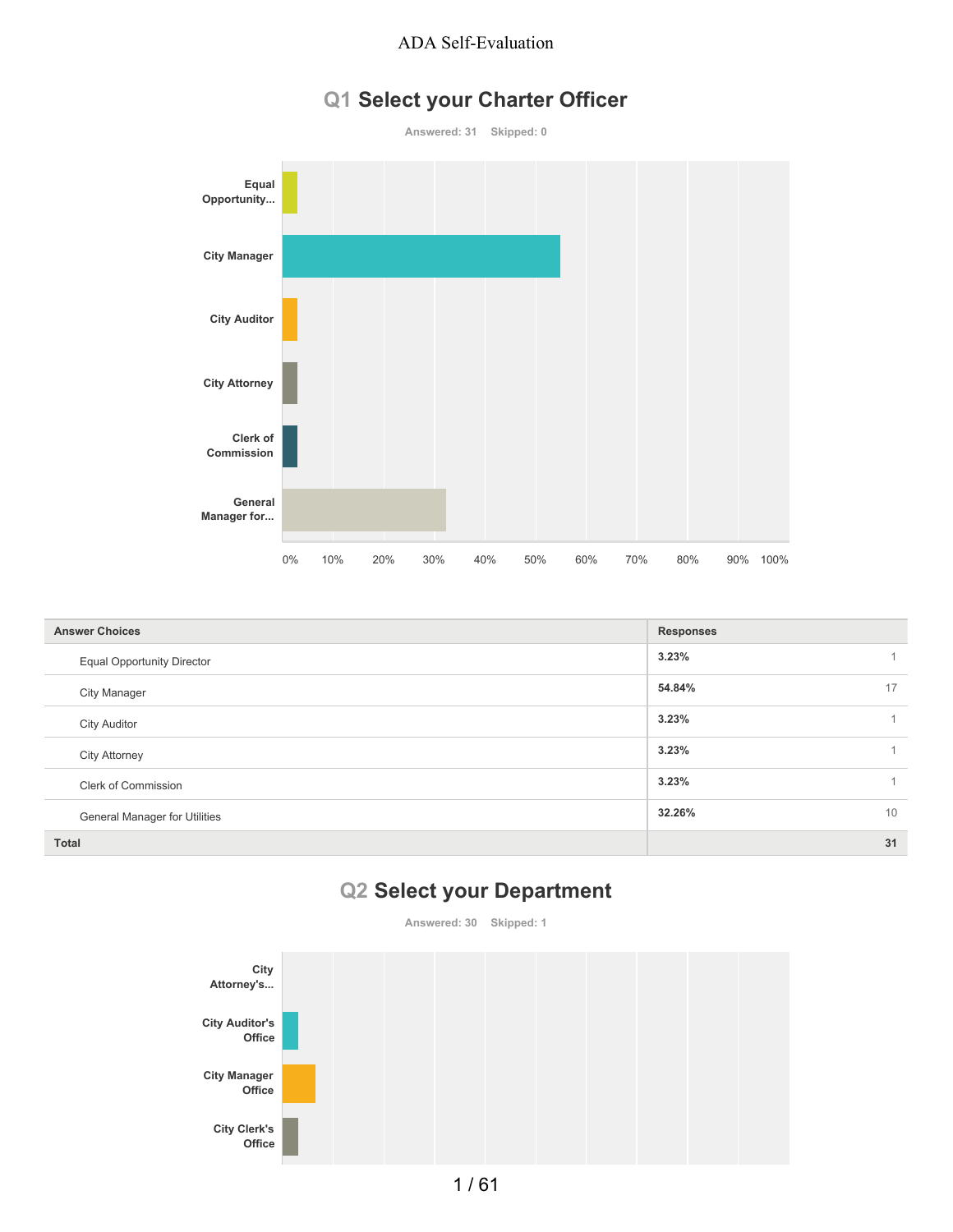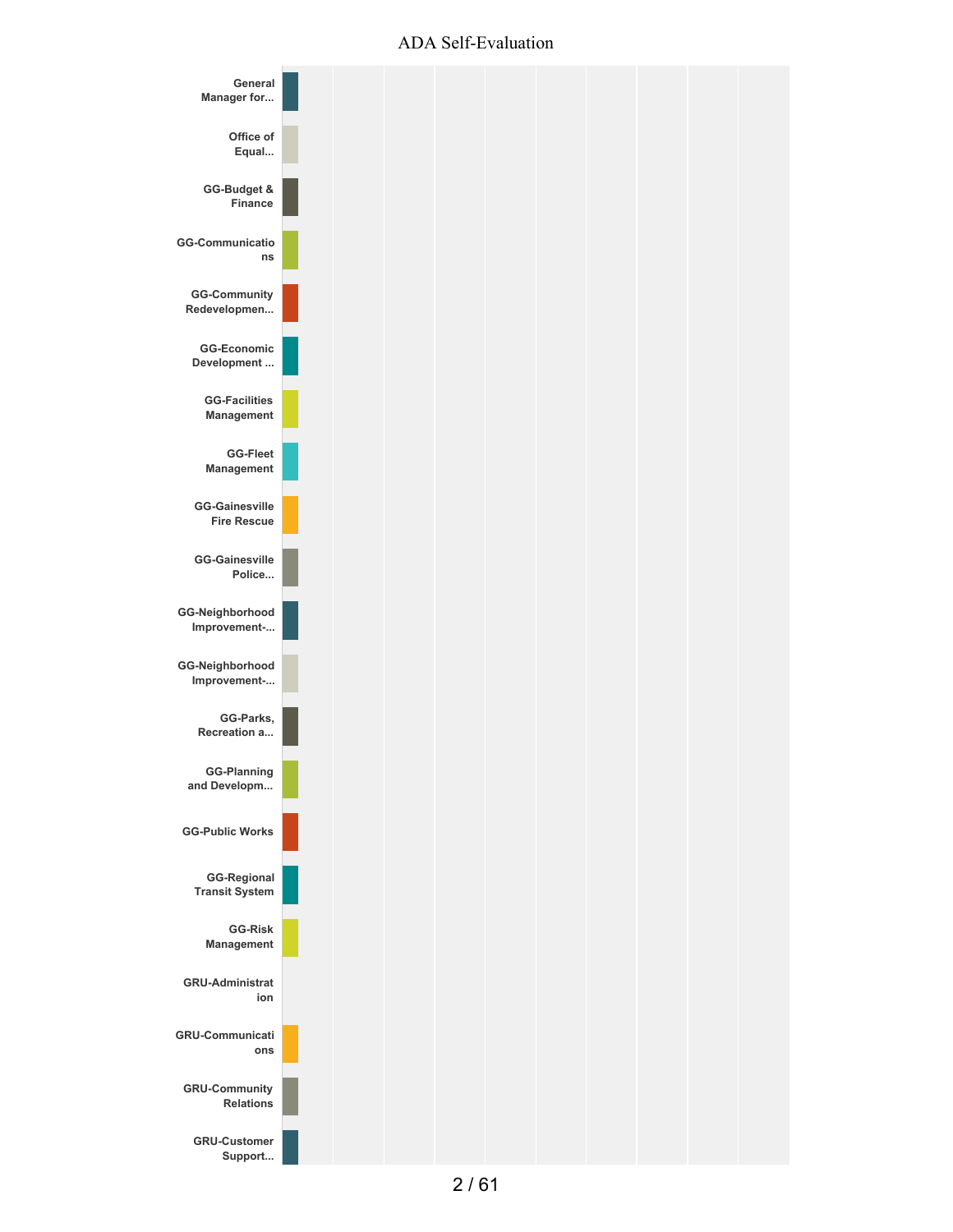

| <b>Answer Choices</b>                                         | <b>Responses</b> |                |
|---------------------------------------------------------------|------------------|----------------|
| City Attorney's Office                                        | 0.00%            | $\mathbf{0}$   |
| City Auditor's Office                                         | 3.33%            | $\mathbf{1}$   |
| City Manager Office                                           | 6.67%            | $\overline{2}$ |
| City Clerk's Office                                           | 3.33%            | $\mathbf{1}$   |
| General Manager for Utilities                                 | 3.33%            | $\mathbf{1}$   |
| Office of Equal Opportunity                                   | 3.33%            | $\mathbf{1}$   |
| GG-Budget & Finance                                           | 3.33%            | $\mathbf{1}$   |
| GG-Communications                                             | 3.33%            | $\mathbf{1}$   |
| GG-Community Redevelopment Agency                             | 3.33%            | $\mathbf{1}$   |
| GG-Economic Development & Innovation                          | 3.33%            | $\mathbf{1}$   |
| <b>GG-Facilities Management</b>                               | 3.33%            | $\mathbf{1}$   |
| <b>GG-Fleet Management</b>                                    | 3.33%            | $\mathbf{1}$   |
| <b>GG-Gainesville Fire Rescue</b>                             | 3.33%            | $\mathbf{1}$   |
| GG-Gainesville Police Department                              | 3.33%            | $\mathbf{1}$   |
| GG-Neighborhood Improvement-Code Enforcement                  | 3.33%            | $\mathbf{1}$   |
| GG-Neighborhood Improvement-Housing and Community Development | 3.33%            | $\mathbf{1}$   |
| GG-Parks, Recreation and Cultural Affairs                     | 3.33%            | $\mathbf{1}$   |
| GG-Planning and Development Services                          | 3.33%            | $\mathbf{1}$   |
| <b>GG-Public Works</b>                                        | 3.33%            | $\mathbf{1}$   |
| <b>GG-Regional Transit System</b>                             | 3.33%            | $\mathbf{1}$   |
| <b>GG-Risk Management</b>                                     | 3.33%            | $\mathbf{1}$   |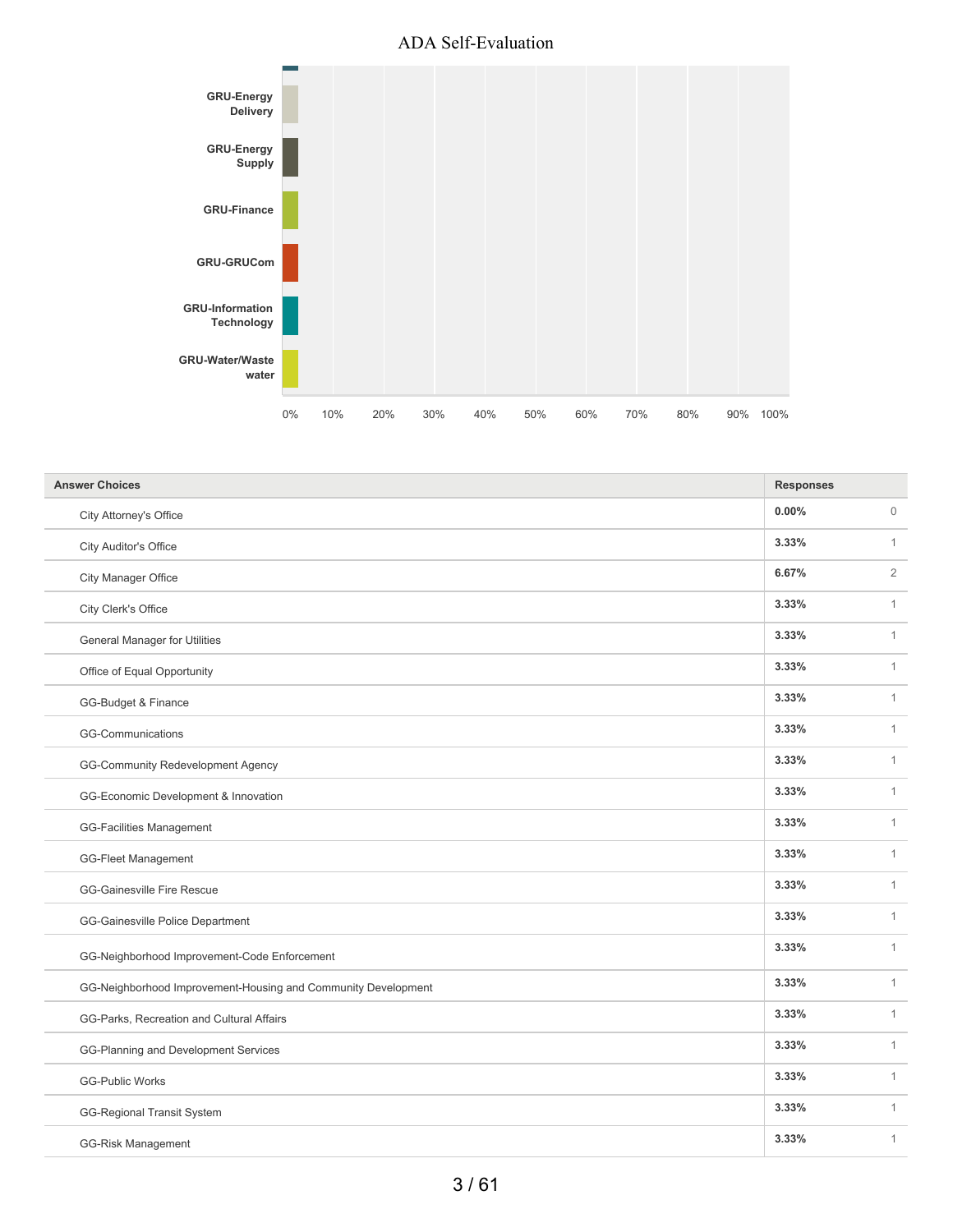| GRU-Administration                   | $0.00\%$ | $\mathbf{0}$ |
|--------------------------------------|----------|--------------|
| <b>GRU-Communications</b>            | 3.33%    | 1            |
| <b>GRU-Community Relations</b>       | 3.33%    |              |
| <b>GRU-Customer Support Services</b> | 3.33%    |              |
| <b>GRU-Energy Delivery</b>           | 3.33%    |              |
| <b>GRU-Energy Supply</b>             | 3.33%    | 1            |
| <b>GRU-Finance</b>                   | 3.33%    |              |
| GRU-GRUCom                           | 3.33%    | 1            |
| <b>GRU-Information Technology</b>    | 3.33%    |              |
| GRU-Water/Wastewater                 | 3.33%    | $\mathbf{1}$ |
| <b>Total</b>                         |          | 30           |

### **Q3 Please enter your contact information:**

**Answered: 31 Skipped: 0**

| <b>Answer Choices</b> | <b>Responses</b>         |
|-----------------------|--------------------------|
| Name                  | 31<br>100.00%            |
| Title                 | 31<br>100.00%            |
| Address               | $\mathbb O$<br>$0.00\%$  |
| Address 2             | $\mathbb O$<br>$0.00\%$  |
| City/Town             | $\mathbb O$<br>$0.00\%$  |
| State/Province        | $\mathbf{0}$<br>$0.00\%$ |
| ZIP/Postal Code       | $\mathbf 0$<br>$0.00\%$  |
| Country               | $\mathbf{0}$<br>$0.00\%$ |
| Email                 | 31<br>100.00%            |
| Phone Number          | 30<br>96.77%             |

# **Q4 Date questionnaire completed:**

**Answered: 31 Skipped: 0**

| <b>Answer Choices</b> | <b>Responses</b> |    |
|-----------------------|------------------|----|
| Date / Time           | 100.00%          | 31 |

**Q5 Please describe the services, programs or activities the department/division offers including those that are provided to the public (i.e.-Human Resources provides employment support to all City departments. The office coordinates**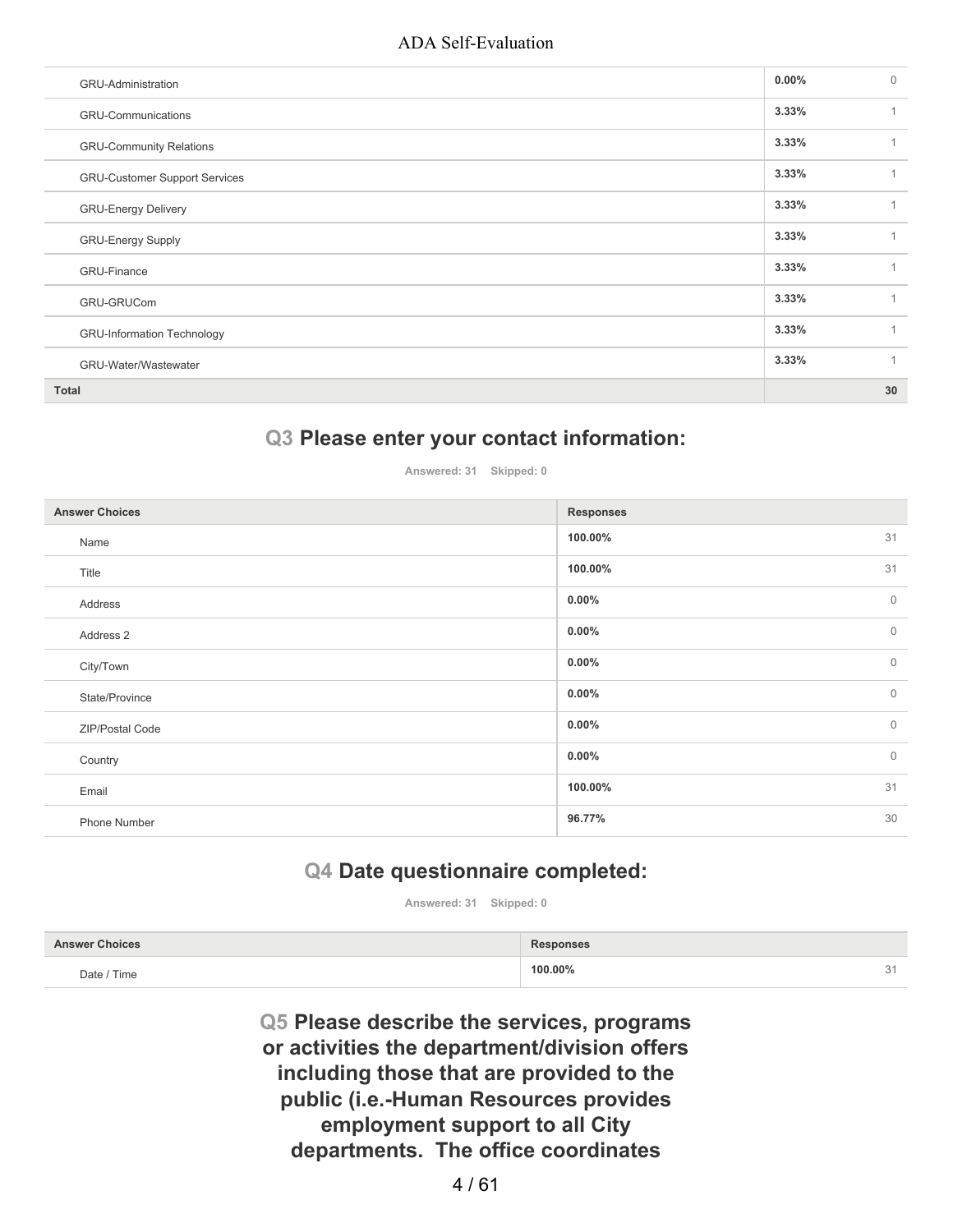**employee recruitment and hiring and provides ongoing salary and benefits support to City employees. The office works to promote positive employee and labor relations, to maximize the use of City resources toward a competitive salary and benefit program).IMPORTANT-PLEASE NOTE:Any services, programs or activities that are provided to the public will be referred to as the "program" throughout the questionnaire. Services such as paying a fee, obtaining a city record, or attending a public meeting would be considered the "program".**

**Answered: 30 Skipped: 1**

**Q6 If the program has eligibility requirements for participation, do they contain: (check all that applies)(For example, your department offers a volunteer program to the public that would require an individual to meet specific physical fitness standards such as lifting 40 pounds or walking up and down stairs.)**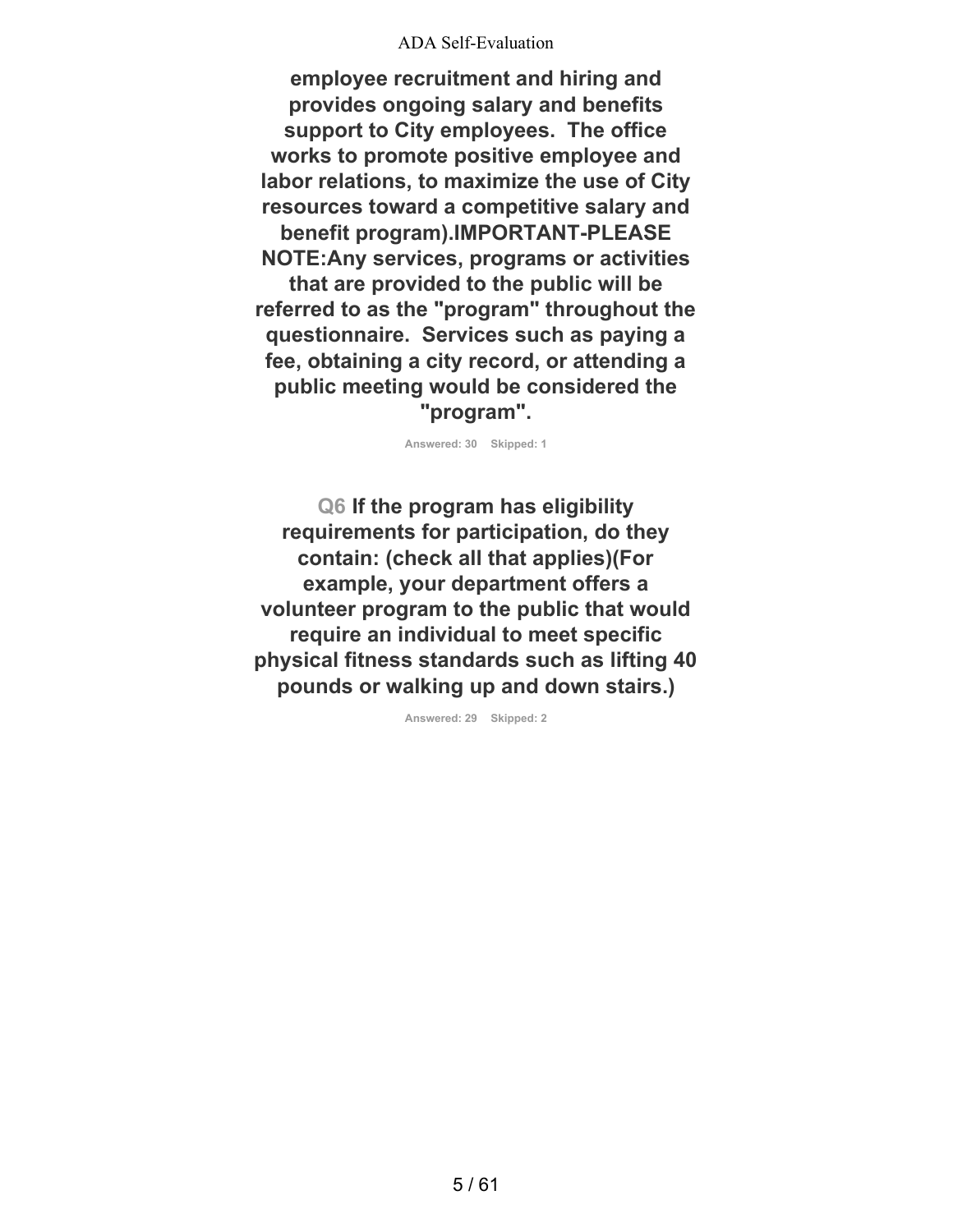

| <b>Answer Choices</b>                                   | <b>Responses</b> |                |
|---------------------------------------------------------|------------------|----------------|
| There are no eligibility requirements for participation | 65.52%           | 19             |
| Physical fitness standards                              | 17.24%           | 5              |
| Mental fitness standards                                | 10.34%           | 3              |
| Testing requirements                                    | 10.34%           | 3              |
| Performance requirements                                | 6.90%            | $\overline{2}$ |
| Safety standards                                        | 10.34%           | 3              |
| Don't know                                              | 13.79%           | $\overline{4}$ |
| <b>Total Respondents: 29</b>                            |                  |                |

## **Q7 If there are applicable policies, how does the program ensure that these policies do not discriminate against people with disabilities?**

**Answered: 19 Skipped: 12**

**Q8 Is there a formal policy in place to respond to requests from the general public for sign language, oral and cued speech interpreters, or other modifications to the program to allow people with disabilities to participate?**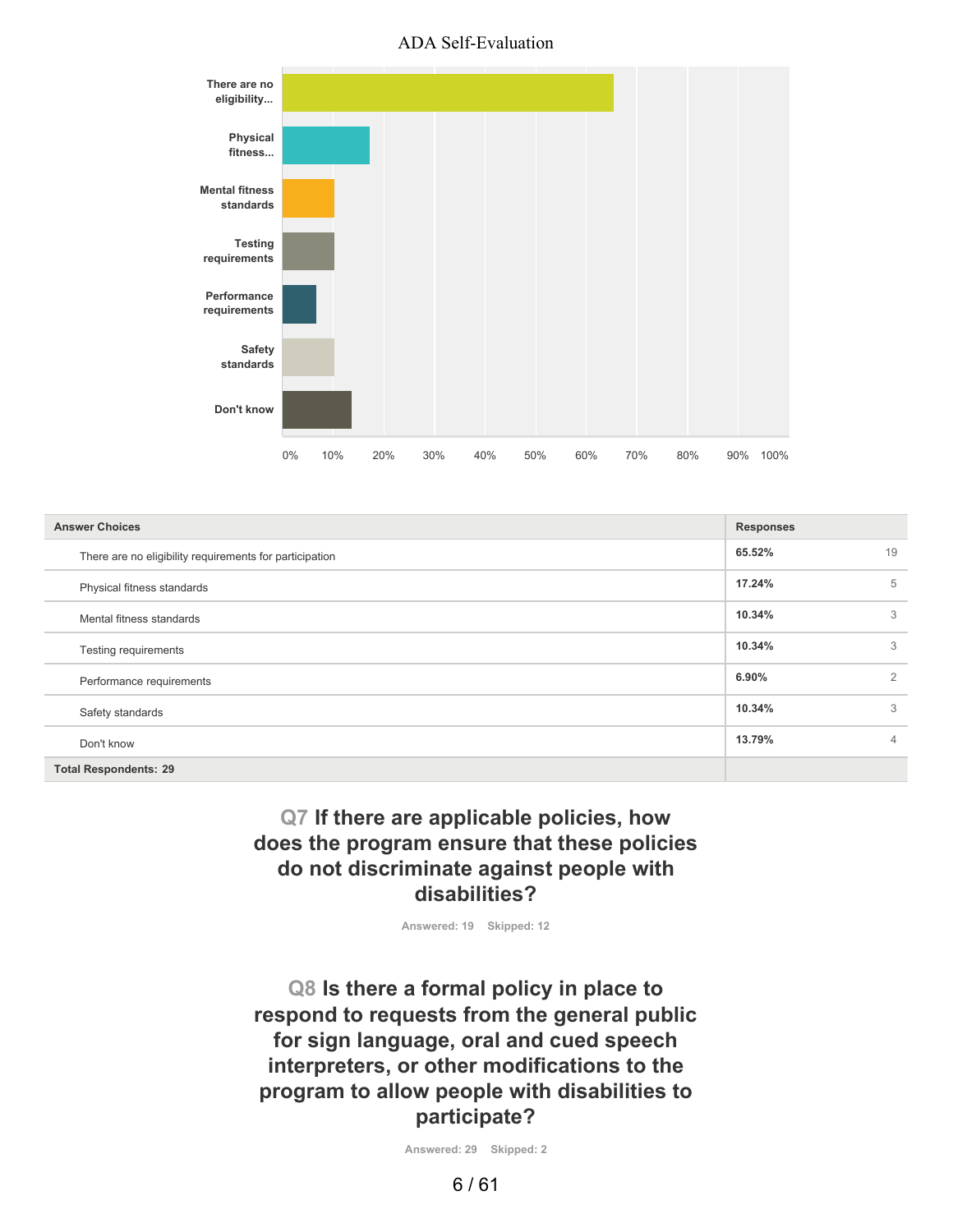

| <b>Answer Choices</b> | <b>Responses</b> |
|-----------------------|------------------|
| Don't Know            | 34.48%<br>10     |
| No                    | 37.93%<br>11     |
| Yes                   | 27.59%<br>8      |
| <b>Total</b>          | 29               |

**Q9 Does the program have standard operating procedures in place to include a person with disabilities? [For example, allowing a service animal into a facility, allowing someone to bring a personal attendant with them to a recreation class or moving an event to an accessible location]**

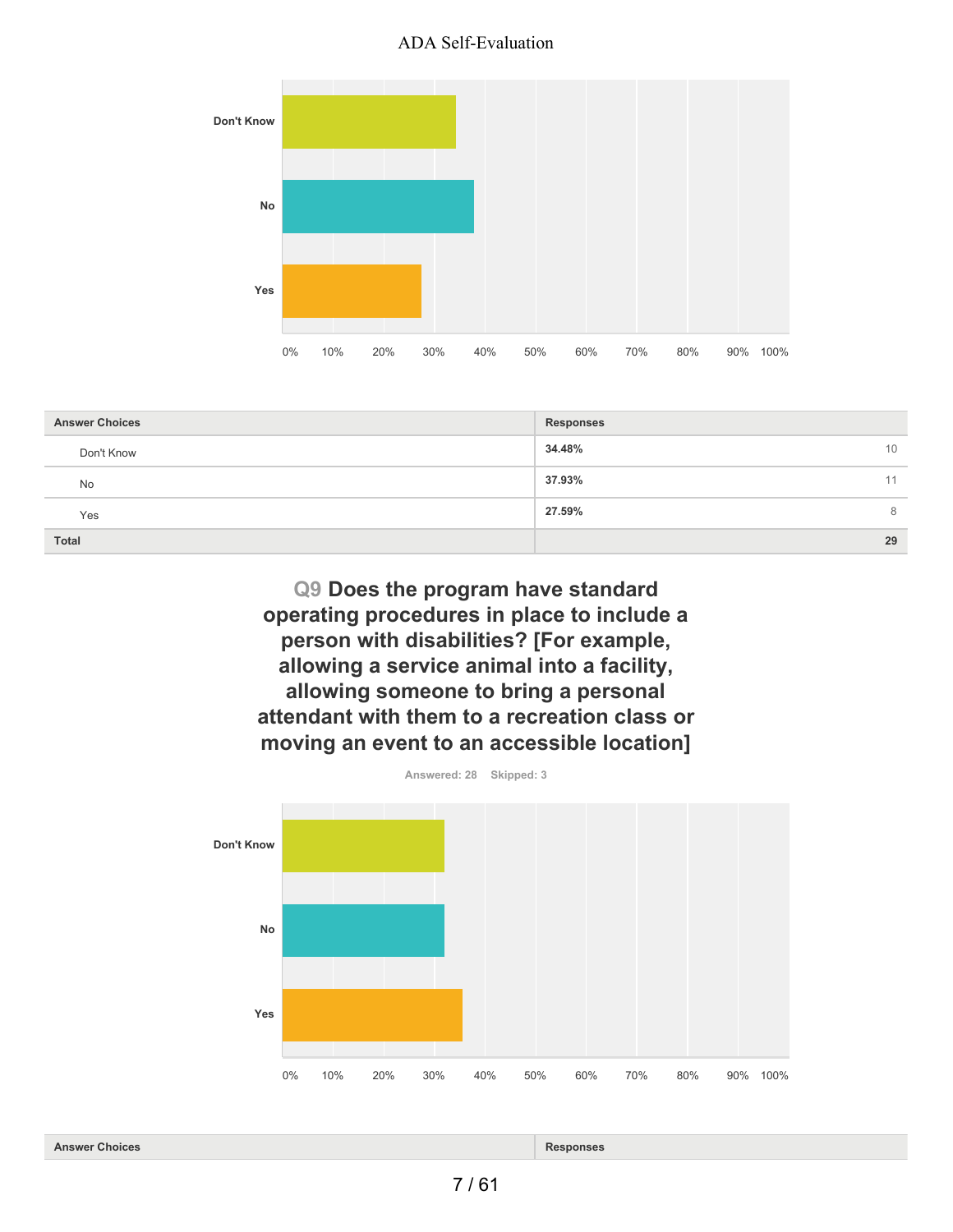| Don't Know | 32.14% | 9  |
|------------|--------|----|
| No         | 32.14% | 9  |
| Yes        | 35.71% | 10 |
| Total      |        | 28 |

## **Q10 Is the program staff that interacts with the publictrained on the correct procedures to follow when a person requests an interpreter?**



| <b>Answer Choices</b> | <b>Responses</b>                   |
|-----------------------|------------------------------------|
| Don't Know            | 48.28%<br>14                       |
| <b>No</b>             | 27.59%<br>8                        |
| Yes                   | 24.14%<br>$\overline{\phantom{0}}$ |
| <b>Total</b>          | 29                                 |

## **Q11 How much notice is required to provide an accommodation request?**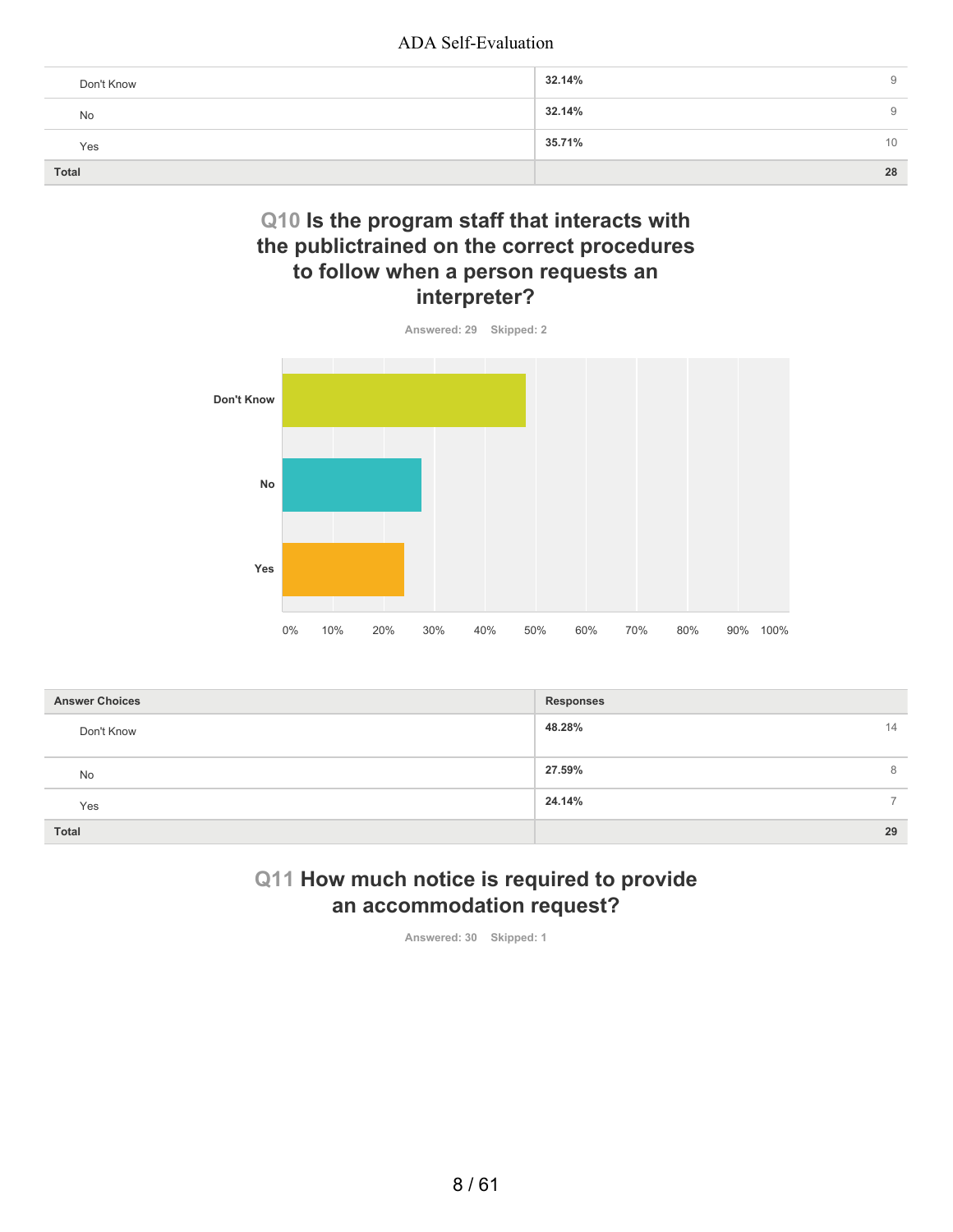

| <b>Answer Choices</b>                                         | <b>Responses</b> |    |
|---------------------------------------------------------------|------------------|----|
| 24 hours or less (not including weekends/holidays)            | 6.67%            | 2  |
| 2-4business days                                              | 6.67%            | 2  |
| More than 1 week                                              | 3.33%            |    |
| Timing is handled case-by-case depending on nature of request | 23.33%           |    |
| Don't know - have not completed such a request                | 60.00%           | 18 |
| <b>Total</b>                                                  |                  | 30 |

# **Q12 Do you track accessibility requests for the program?**



#### **Answer Choices Responses**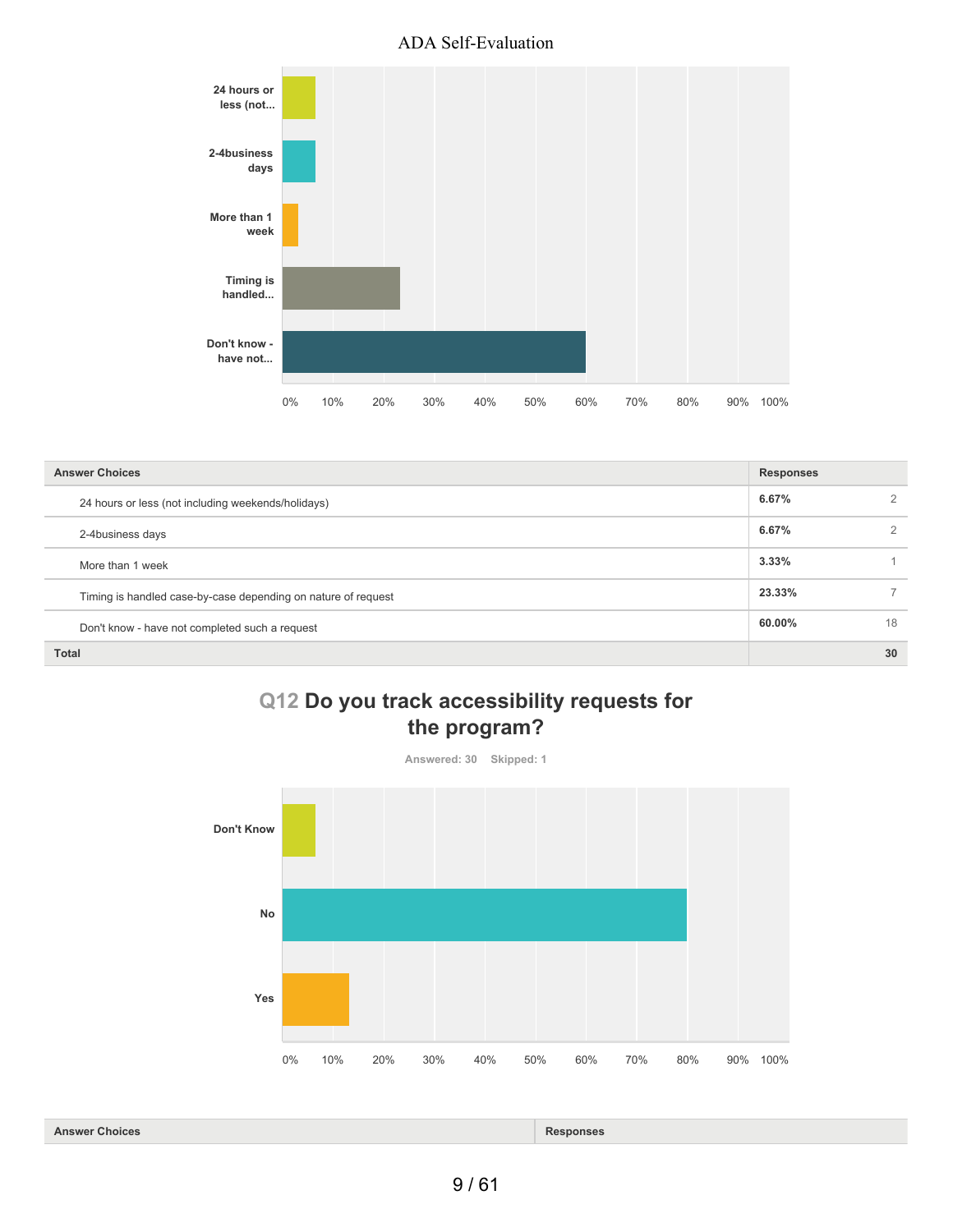| Don't Know | 6.67%                    |
|------------|--------------------------|
| No         | 80.00%<br>24             |
| Yes        | 13.33%<br>$\overline{4}$ |
| Total      | 30                       |

## **Q13 Does the program charge an additional fee for modifying the program for a person with disabilities?**



| <b>Answer Choices</b> | <b>Responses</b>         |
|-----------------------|--------------------------|
| Don't Know            | 20.00%<br>6              |
| No                    | 80.00%<br>24             |
| Yes                   | $0.00\%$<br>$\mathbf{0}$ |
| <b>Total</b>          | 30                       |

**Q14 Are there any hard copy or digital forms required for admission or participation in the program (i.e. tests, applications, registration forms, etc.)?**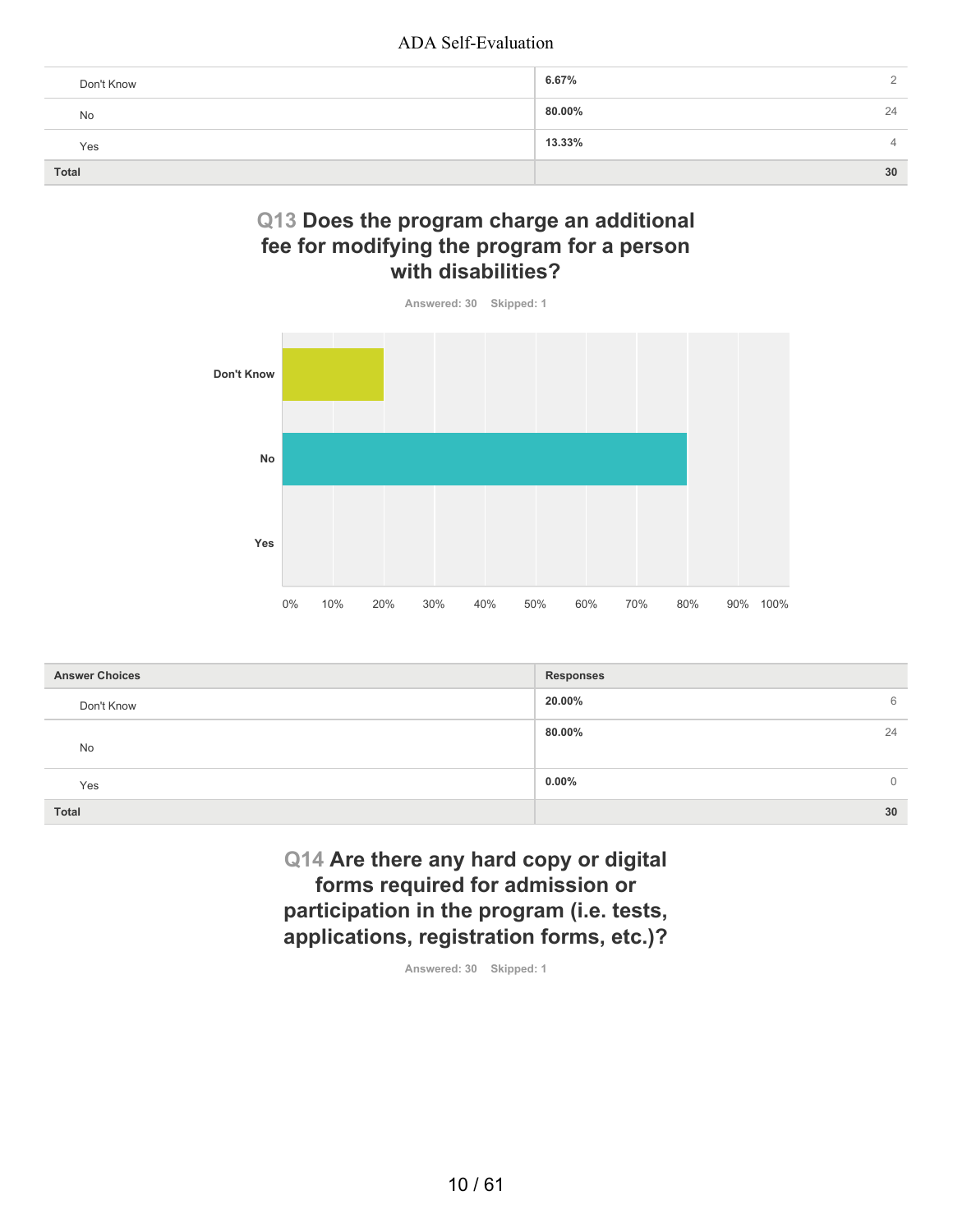

| <b>Answer Choices</b> | <b>Responses</b> |
|-----------------------|------------------|
| Don't Know            | 20.00%<br>6      |
| <b>No</b>             | 36.67%<br>11     |
| Yes                   | 43.33%<br>13     |
| Total                 | 30               |

## **Q15 Do the forms contain a notice that the City does not discriminate against people with disabilities?**



| <b>Answer Choices</b> | <b>Responses</b> |    |
|-----------------------|------------------|----|
|                       |                  |    |
| Don't Know            | 45.16%           | 14 |
| <b>No</b>             | 45.16%           | 14 |
| Yes                   | 9.68%            | 3  |
| <b>Total</b>          |                  | 31 |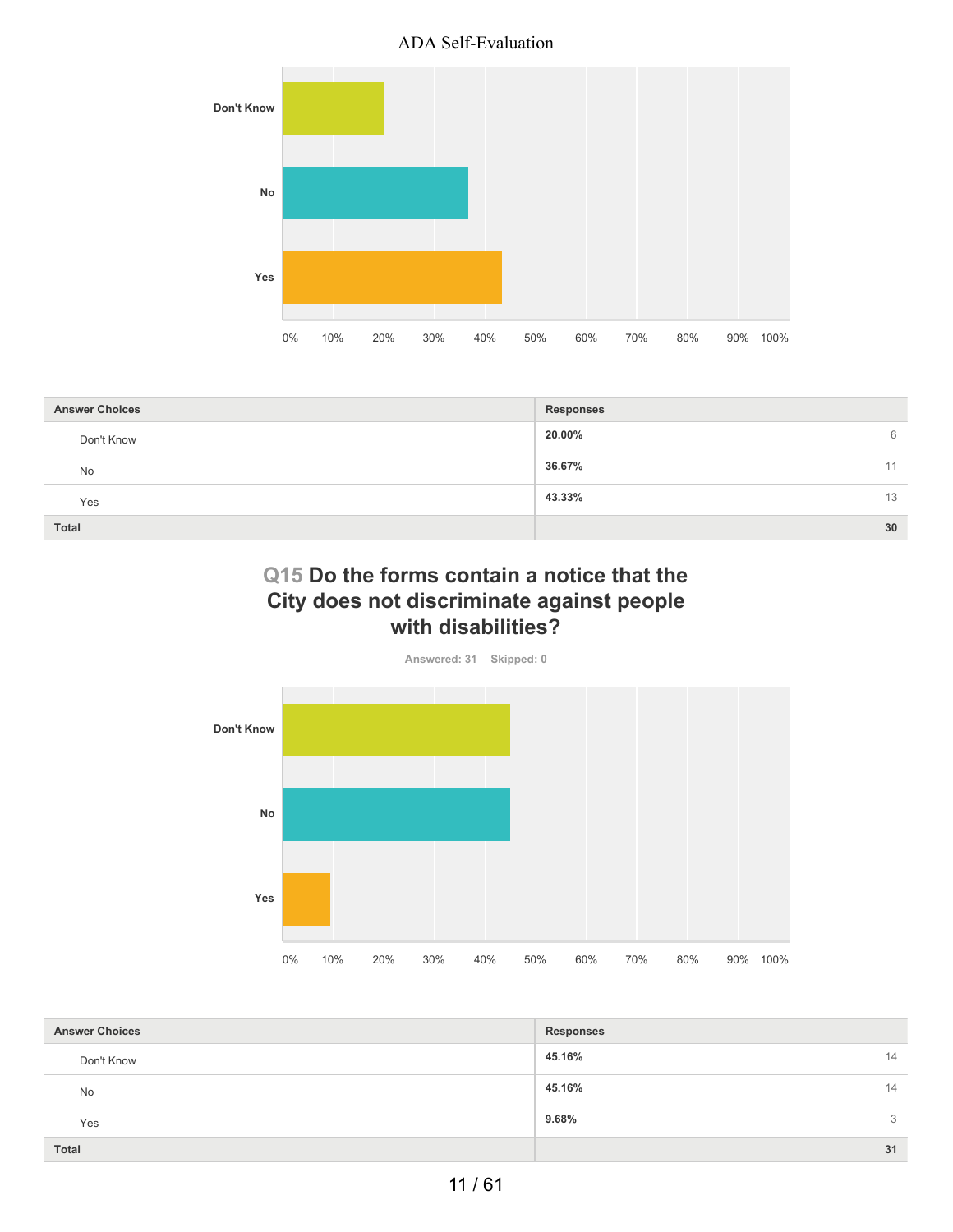# **Q16 Is an interview required prior to an applicant's admission to the program?**



| <b>Answer Choices</b> | <b>Responses</b> |
|-----------------------|------------------|
| Don't Know            | 27.59%<br>8      |
| <b>No</b>             | 58.62%<br>17     |
| Yes                   | 13.79%<br>4      |
| <b>Total</b>          | 29               |

## **Q17 When hiring temporary or permanent employees, does the program consistently use selection criteria that does not discriminate based on disability?**

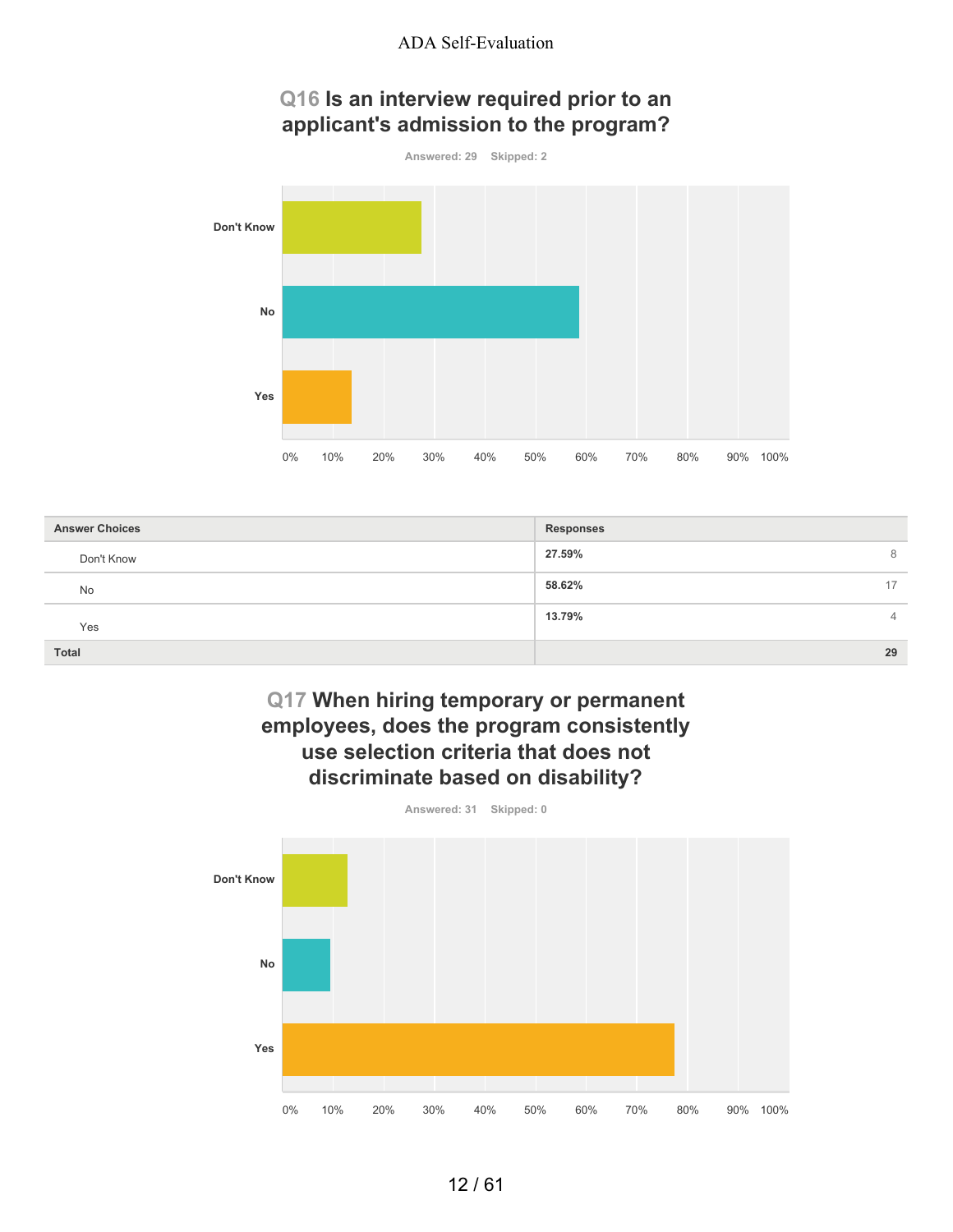| <b>Answer Choices</b> | <b>Responses</b>         |
|-----------------------|--------------------------|
| Don't Know            | 12.90%<br>$\overline{4}$ |
| No                    | 9.68%<br>3               |
| Yes                   | 77.42%<br>24             |
| <b>Total</b>          | 31                       |

# **Q18 Does the program ensure individuals with disabilities are allowed the opportunity to participate as members of any program associated citizen's advisory boards or committees?**



| <b>Answer Choices</b> | <b>Responses</b> |
|-----------------------|------------------|
| Don't Know            | 44.83%<br>13     |
| <b>No</b>             | 10.34%<br>3      |
| Yes                   | 44.83%<br>13     |
| <b>Total</b>          | 29               |

## **Q19 Are individuals with disabilities currently serving on any of the program's advisory boards or committees?**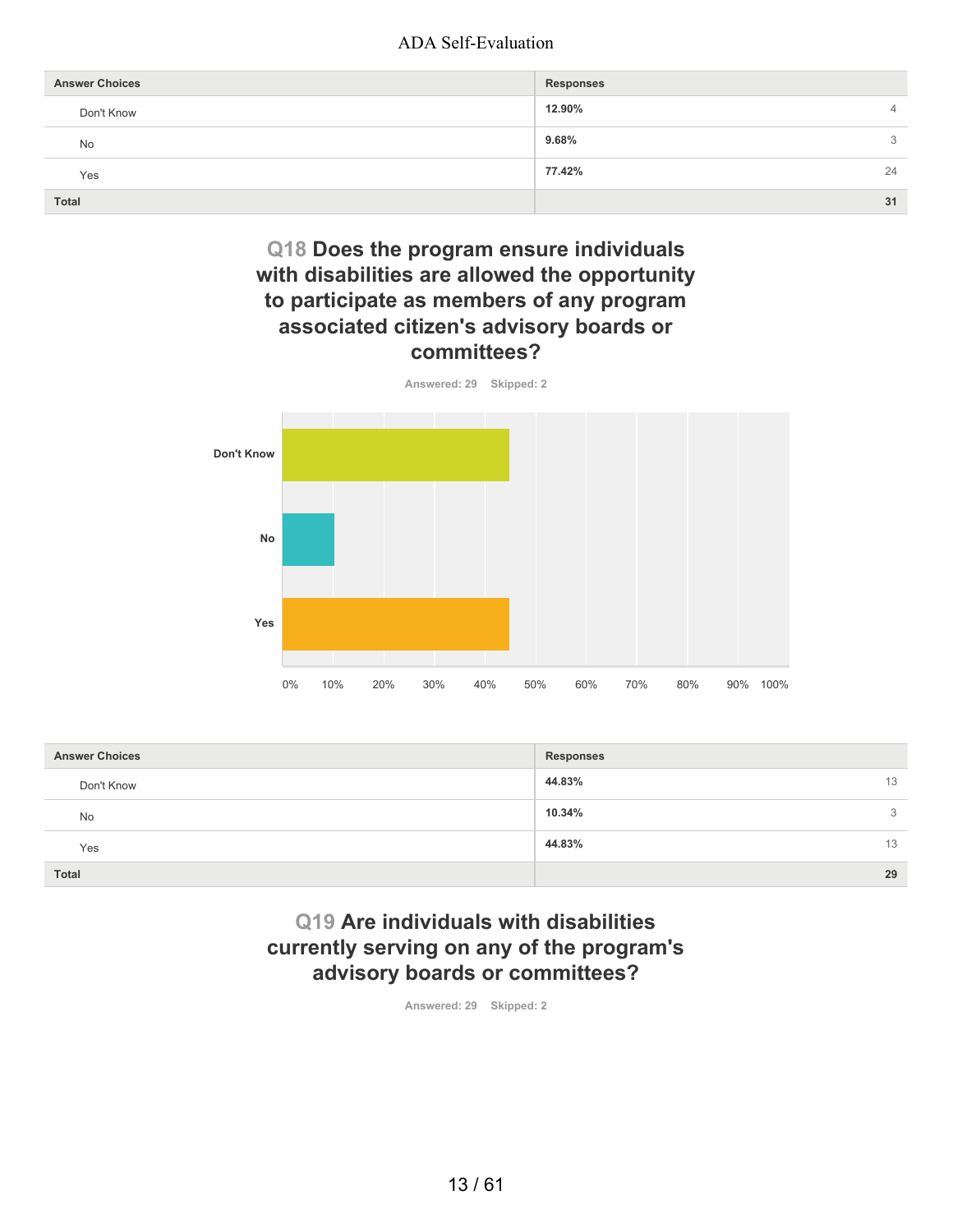

| <b>Answer Choices</b> | <b>Responses</b> |
|-----------------------|------------------|
| Don't Know            | 41.38%<br>12     |
| No                    | 41.38%<br>12     |
| Yes                   | 17.24%<br>5      |
| <b>Total</b>          | 29               |

# **Q20 Is a "Notice under the Americans with Disabilities Act" or a non-discrimination statement made accessible, as needed, to program participants who may be persons with disabilities?**



**41.38%** 12 **Answer Choices Responses Responses** Don't Know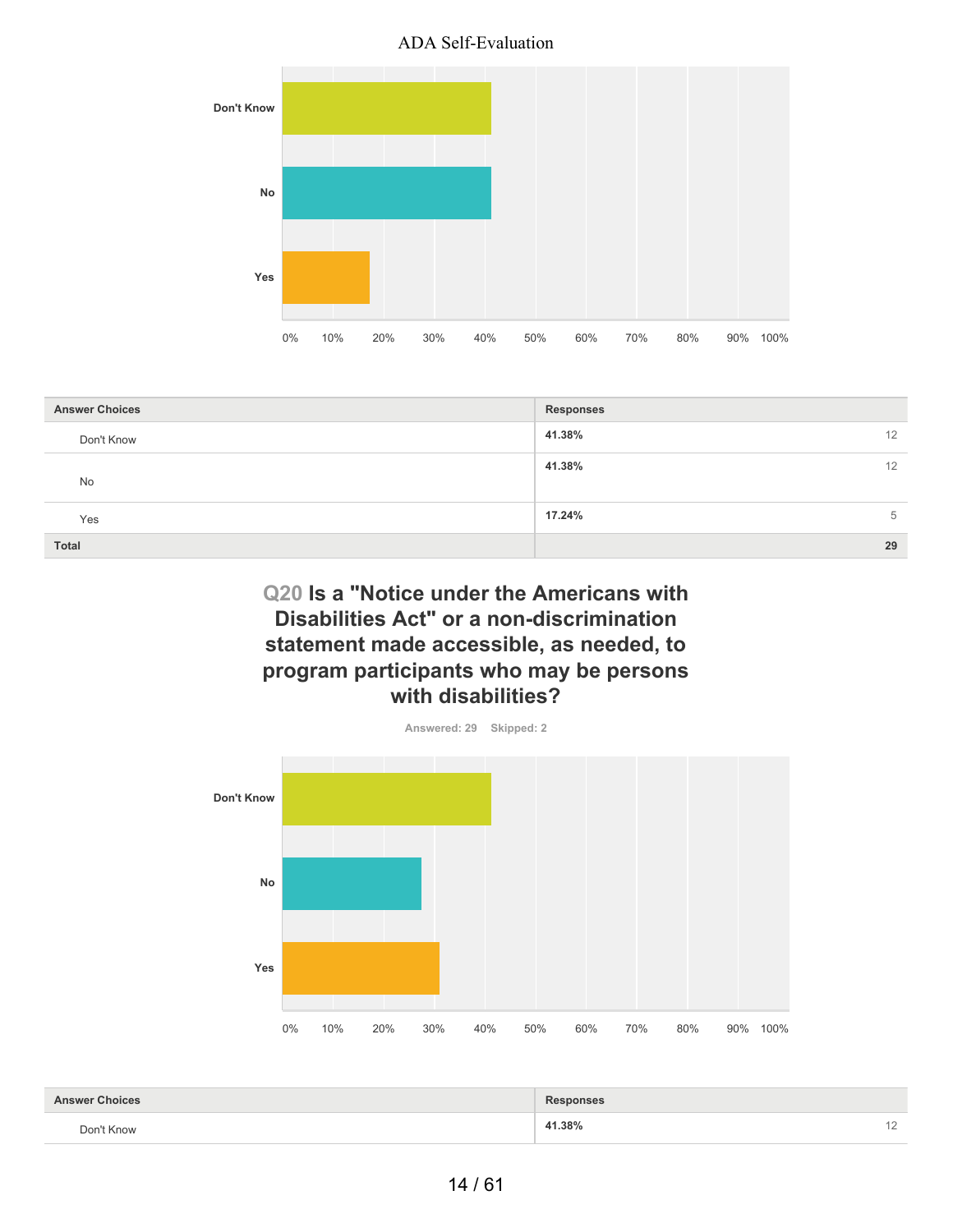| No    | 27.59% |
|-------|--------|
| Yes   | 31.03% |
| Total | 29     |

## **Q21 Does the non-discrimination statement include information about the City's ADA Coordinator and how to contact them or file a grievance?**



| <b>Answer Choices</b> | <b>Responses</b> |
|-----------------------|------------------|
| Don't Know            | 56.67%<br>17     |
| <b>No</b>             | 33.33%<br>10     |
| Yes                   | 10.00%<br>3      |
| <b>Total</b>          | 30               |

# **Q22 Is program staff that regularly interacts with the public familiar with the City's ADA grievance/complaint procedures when an incident of disability discrimination is alleged?**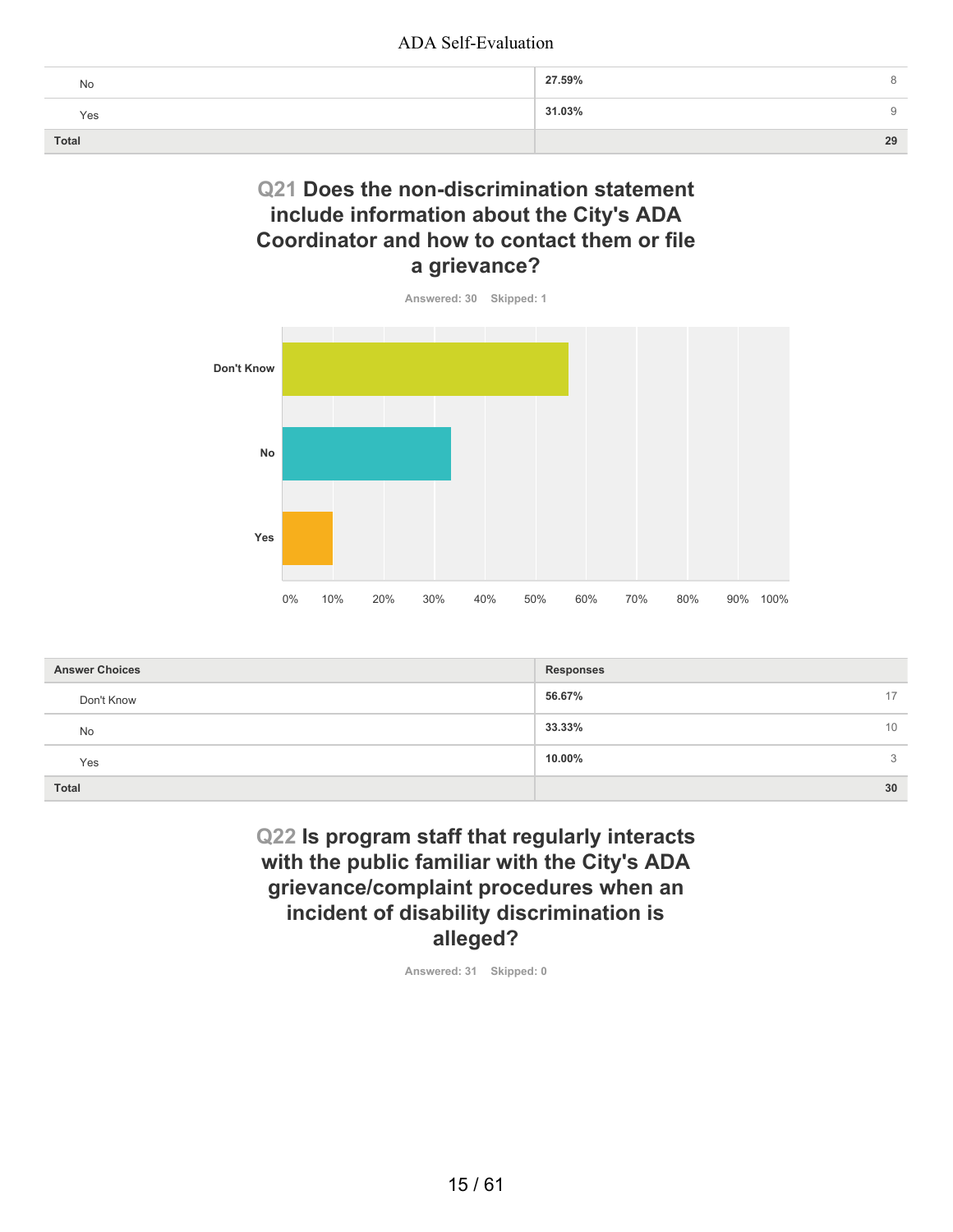

| <b>Answer Choices</b> | <b>Responses</b> |
|-----------------------|------------------|
| Don't Know            | 41.94%<br>13     |
| <b>No</b>             | 32.26%<br>10     |
| Yes                   | 25.81%<br>8      |
| <b>Total</b>          | 31               |

**Q23 Does the program notify all persons that public meetings, hearings, interviews, and conferences will be held in accessible locations and that adaptive/auxiliary aids (such as assistive listening devices, readers for the blind, pen and paper) will be provided, upon request, to participants with disabilities?**

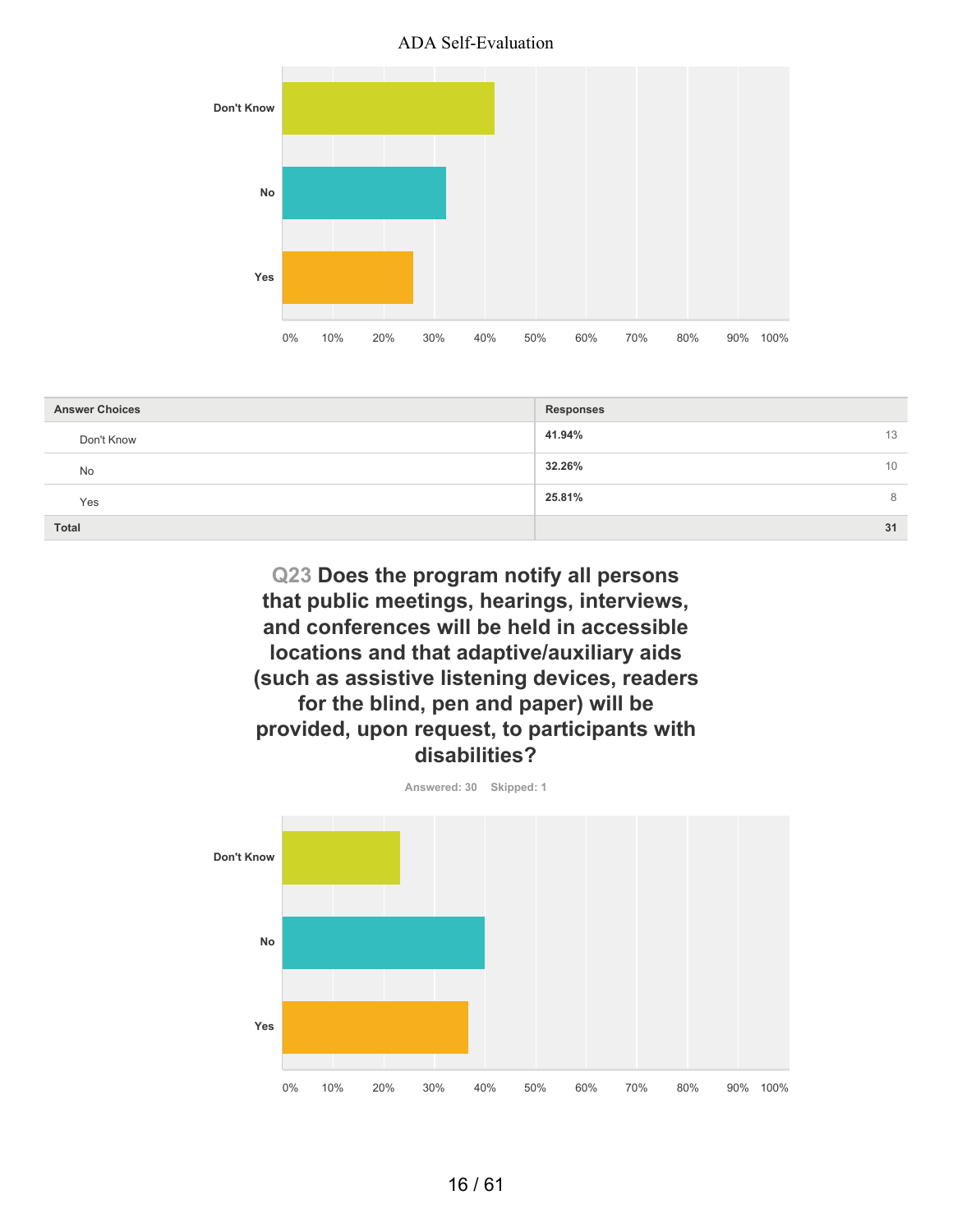| <b>Answer Choices</b> | <b>Responses</b>         |
|-----------------------|--------------------------|
| Don't Know            | 23.33%<br>$\overline{ }$ |
| No                    | 40.00%<br>12             |
| Yes                   | 36.67%<br>11             |
| <b>Total</b>          | 30                       |

**Q24 Is there a formal policy in place to respond to requests from the general public for note takers, computer-assisted real time transcription services, and other auxiliary aids and services for providing effective communication?**



| <b>Answer Choices</b>                                | <b>Responses</b> |              |
|------------------------------------------------------|------------------|--------------|
| Don't Know                                           | 41.94%           | 13           |
| No                                                   | 35.48%           | 11           |
| Yes                                                  | $0.00\%$         | $\mathbf{0}$ |
| If yes, please describe and list the written policy. | 22.58%           |              |
| <b>Total</b>                                         |                  | 31           |

**Q25 Does the program have printed materials (i.e. forms, newsletters, brochures, calendars, fact sheets) that are made available to the public?**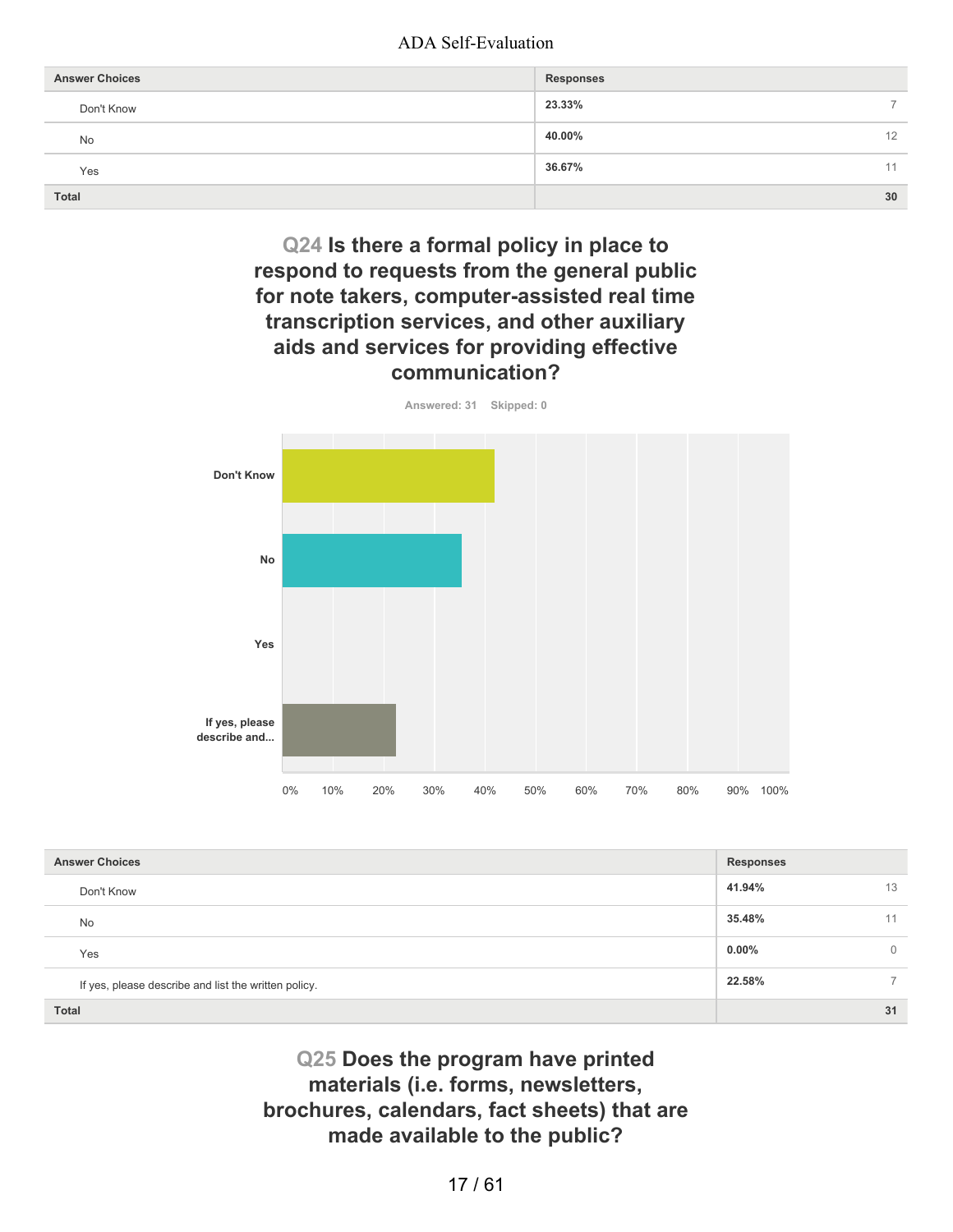**Answered: 31 Skipped: 0**



| <b>Answer Choices</b> | <b>Responses</b>         |
|-----------------------|--------------------------|
| Don't Know            | 12.90%<br>$\overline{4}$ |
| No                    | 38.71%<br>12             |
| Yes                   | 48.39%<br>15             |
| <b>Total</b>          | 31                       |

# **Q26 Who manages the printed materials?**

**Answered: 26 Skipped: 5**



| <b>Answer Choices</b>                  | <b>Responses</b> |  |
|----------------------------------------|------------------|--|
| My department manages printed material | 50.00%           |  |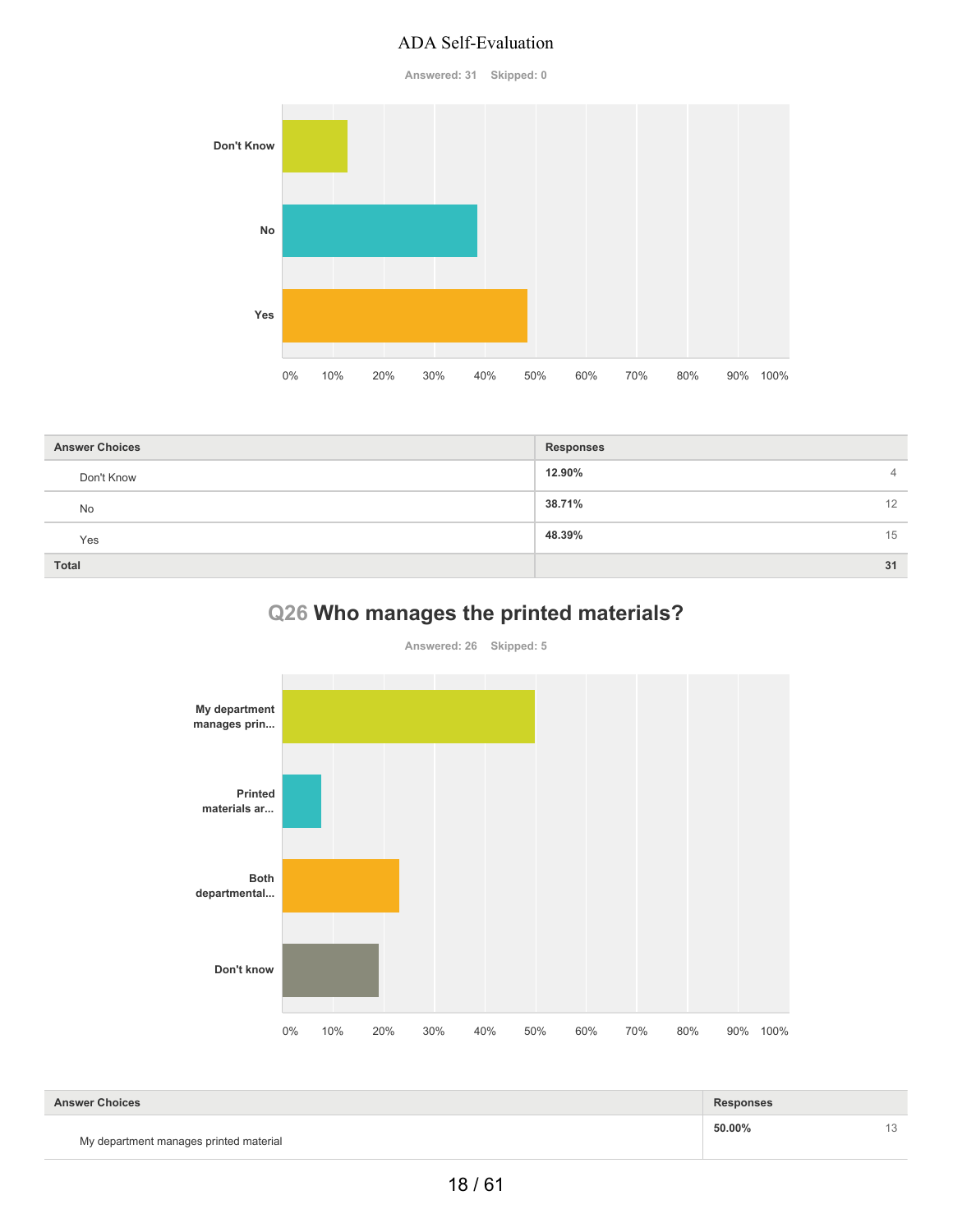| Printed materials are managed centrally   | 7.69%  | $\sim$ |
|-------------------------------------------|--------|--------|
| Both departmentally and centrally managed | 23.08% | 6      |
| Don't know                                | 19.23% | 5      |
| <b>Total</b>                              |        | 26     |

# **Q27 Is there a formal policy in place to respond to requests from the general public for alternate document formats of the printed materials that are made to the public?**



| <b>Answer Choices</b> | <b>Responses</b>         |
|-----------------------|--------------------------|
| Don't Know            | 36.67%<br>11             |
| <b>No</b>             | 15<br>50.00%             |
| Yes                   | 13.33%<br>$\overline{4}$ |
| Total                 | 30                       |

# **Q28 What types of alternate document formats does the program make available when requested? (Check all that apply)**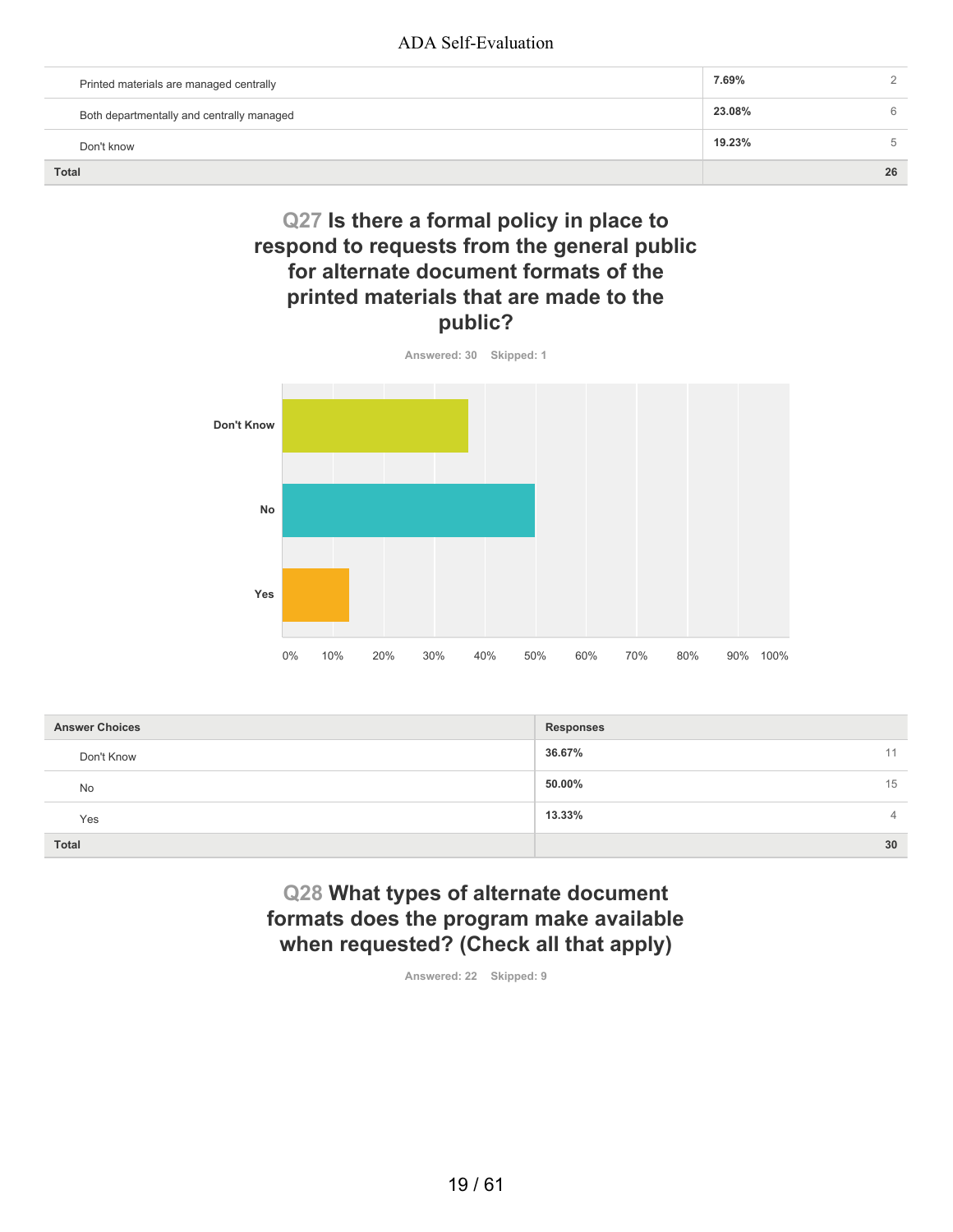

| <b>Answer Choices</b>                                                                             | <b>Responses</b> |          |
|---------------------------------------------------------------------------------------------------|------------------|----------|
| Do not provide anyalternative formats                                                             | 13.64%           | 3        |
| Audio recording (cassette or digital)                                                             | 13.64%           | 3        |
| <b>Braille</b>                                                                                    | $0.00\%$         | $\Omega$ |
| Enlarged print                                                                                    | 4.55%            |          |
| Electronic Copy (for use with a screen reader)                                                    | 13.64%           | 3        |
| Email (i.e. sending a document to a person directly who cannot access it on the web or in person) | 27.27%           | 6        |
| Other media type                                                                                  | 27.27%           | 6        |
| <b>Total</b>                                                                                      |                  | 22       |

# **Q29 How much notice is required to provide the alternate document formats?**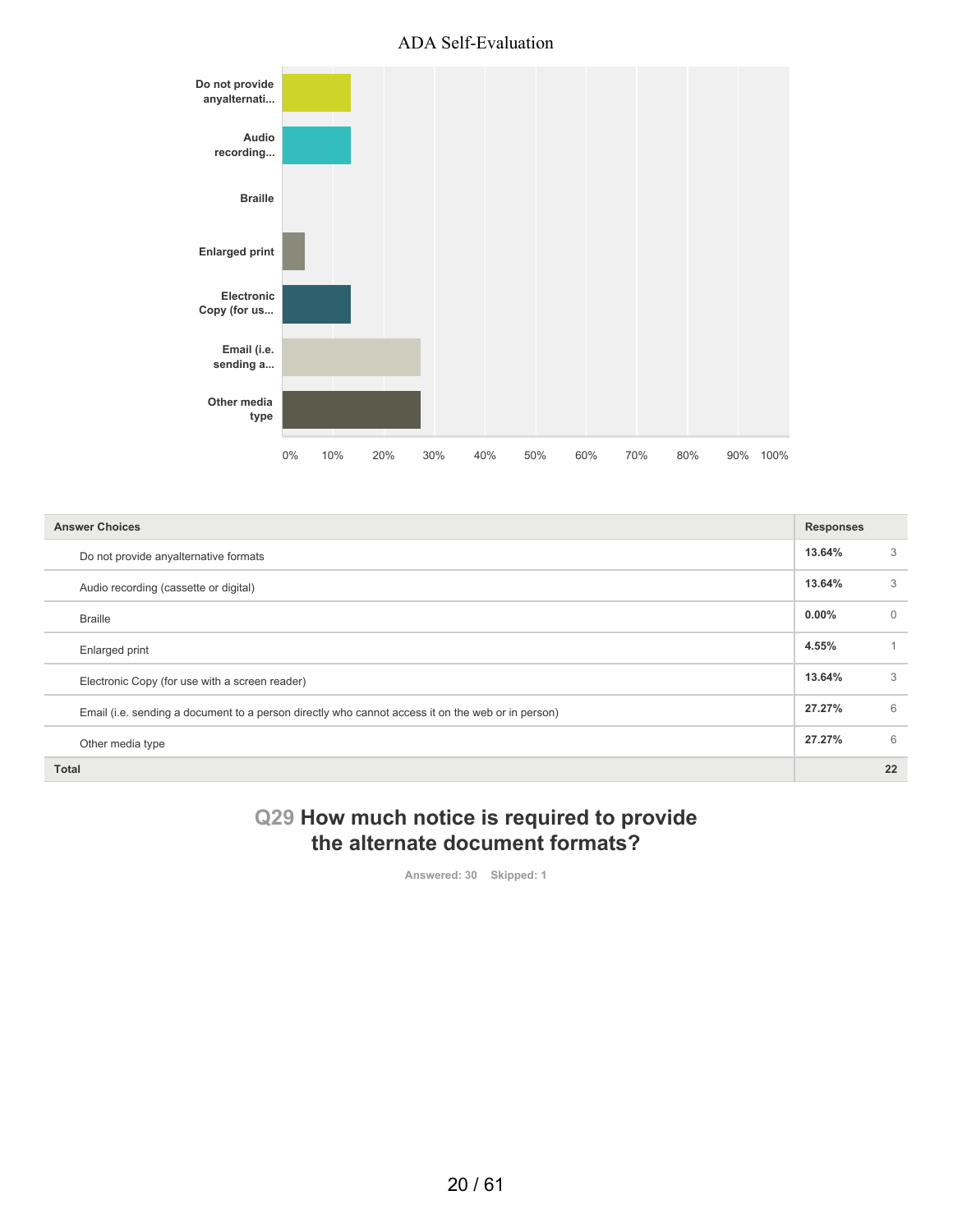

| <b>Answer Choices</b>                              | <b>Responses</b> |    |
|----------------------------------------------------|------------------|----|
| 24 hours or less (not including weekends/holidays) | 16.67%           | 5  |
| 2-4business days                                   | 20.00%           | 6  |
| More than 1 week                                   | $3.33\%$         |    |
| Don't know - have not completed such a request     | 60.00%           | 18 |
| <b>Total</b>                                       |                  | 30 |

# **Q30 Do you track accessibility requests for alternate formats of printed material?**



| <b>Answer Choices</b>                                                                         | <b>Responses</b> |  |
|-----------------------------------------------------------------------------------------------|------------------|--|
| Don't Know<br>the contract of the contract of the contract of the contract of the contract of | 20.69%           |  |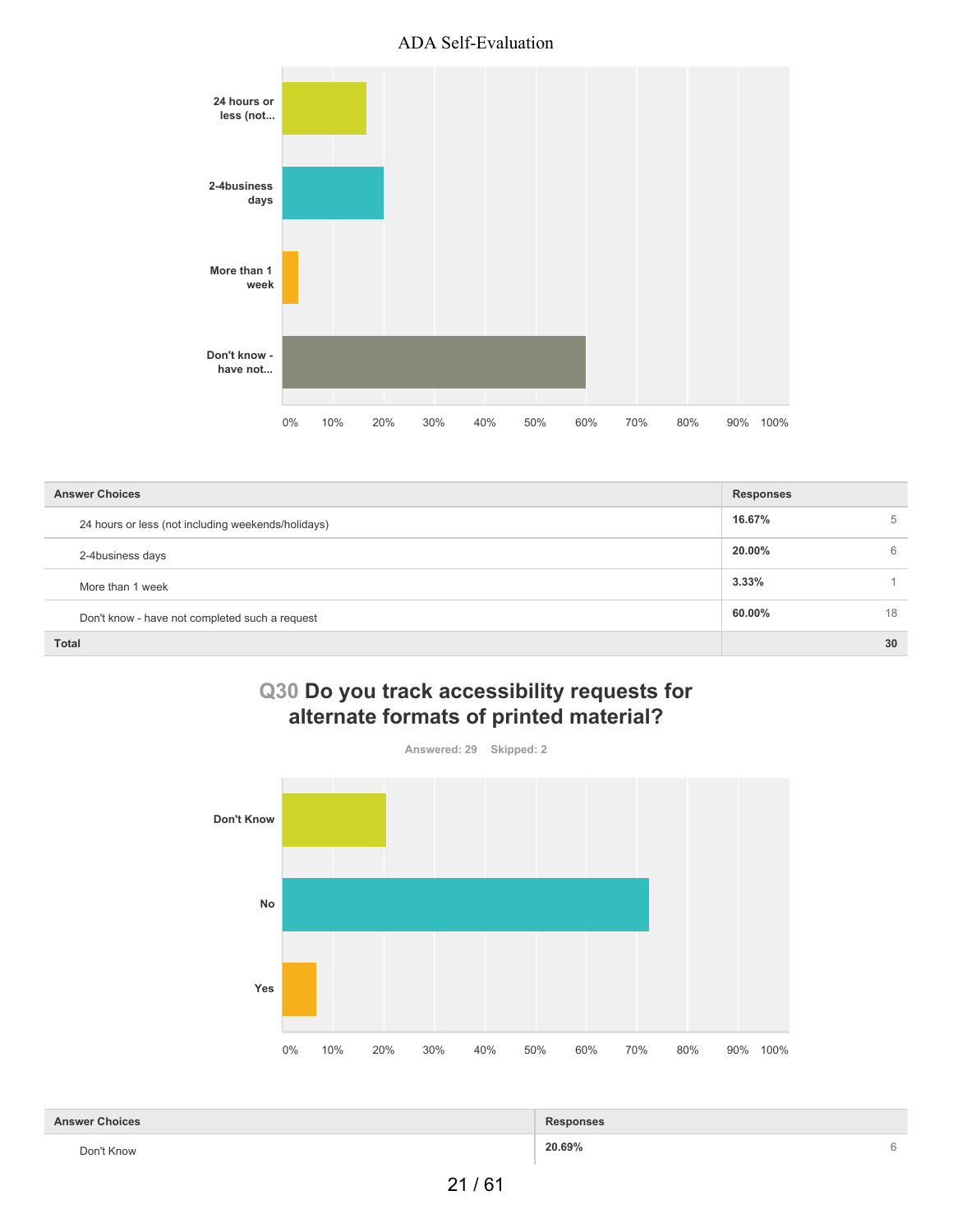| No    | 72.41%<br>$\sim$ |
|-------|------------------|
| Yes   | 6.90%            |
| Total | 29               |

## **Q31 Does the program charge an additional fee for providing materials in alternative formats for people with disabilities?**



| <b>Answer Choices</b> | <b>Responses</b>  |
|-----------------------|-------------------|
| Don't Know            | 26.67%<br>8       |
| <b>No</b>             | 66.67%<br>20      |
| Yes                   | 6.67%<br>$\Omega$ |
| <b>Total</b>          | 30                |

# **Q32 Does the program include images of individuals with disabilities in the printed materials and publications?**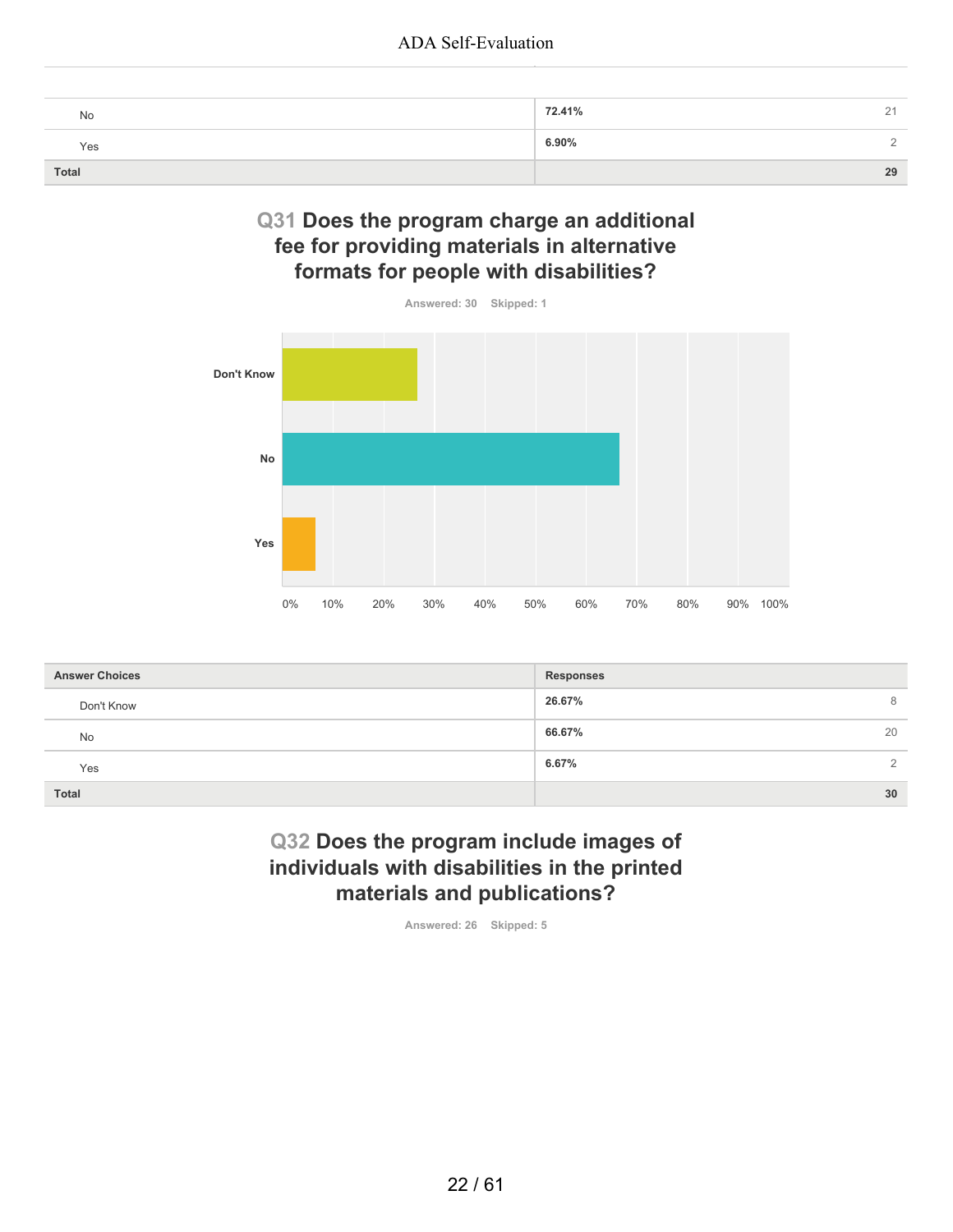

| <b>Answer Choices</b>                                              | <b>Responses</b> |    |
|--------------------------------------------------------------------|------------------|----|
| Yes, photos of individuals with disabilities are included          | 23.08%           | 6  |
| No, photos of individuals with disabilities are NOT included       | 42.31%           |    |
| Do not include any photos of people in print material/publications | 34.62%           | 9  |
| <b>Total</b>                                                       |                  | 26 |

# **Q33 Does the program produce audiovisual (film, videotape, television, digital) presentations, or website demonstrations/webinars for the public or provide these types presentations to the public?**



| <b>Answer Choices</b> | <b>Responses</b> |   |
|-----------------------|------------------|---|
| Don't Know            | 20.00%<br>.      | c |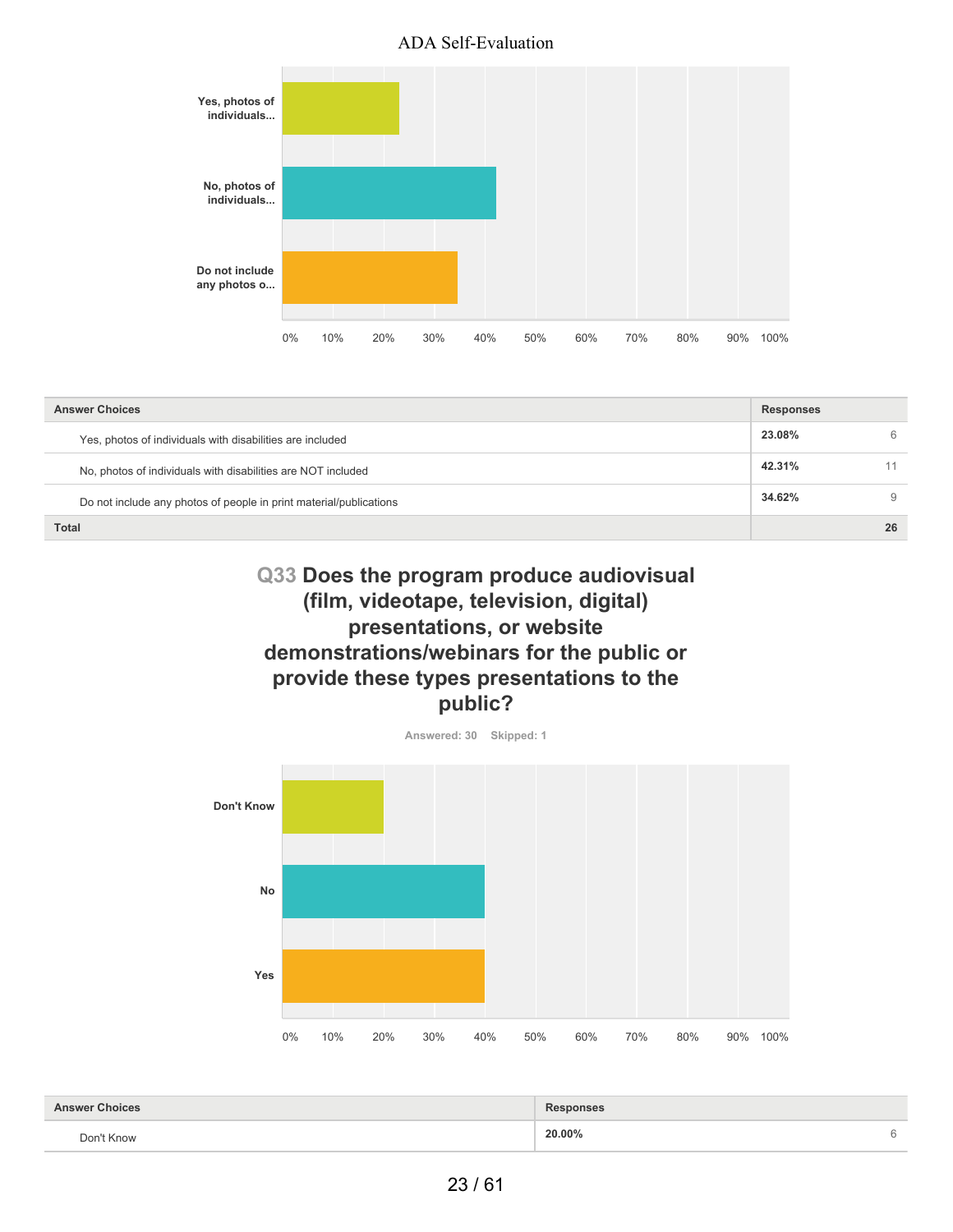| No    | 40.00%<br>$\sim$ |
|-------|------------------|
| Yes   | 40.00%<br>' 4    |
| Total | 30               |

# **Q34 Is there a formal policy in place to respond to requests from the general public for accessible audiovisual, televised or online presentations provided to the public?**



**Answered: 29 Skipped: 2**

| <b>Answer Choices</b> | <b>Responses</b> |
|-----------------------|------------------|
| Don't Know            | 31.03%<br>9      |
| No                    | 58.62%<br>17     |
| Yes                   | 10.34%<br>3      |
| <b>Total</b>          | 29               |

## **Q35 What types of accessible audio/visual, televised or online presentation formats does the program make available when requested?**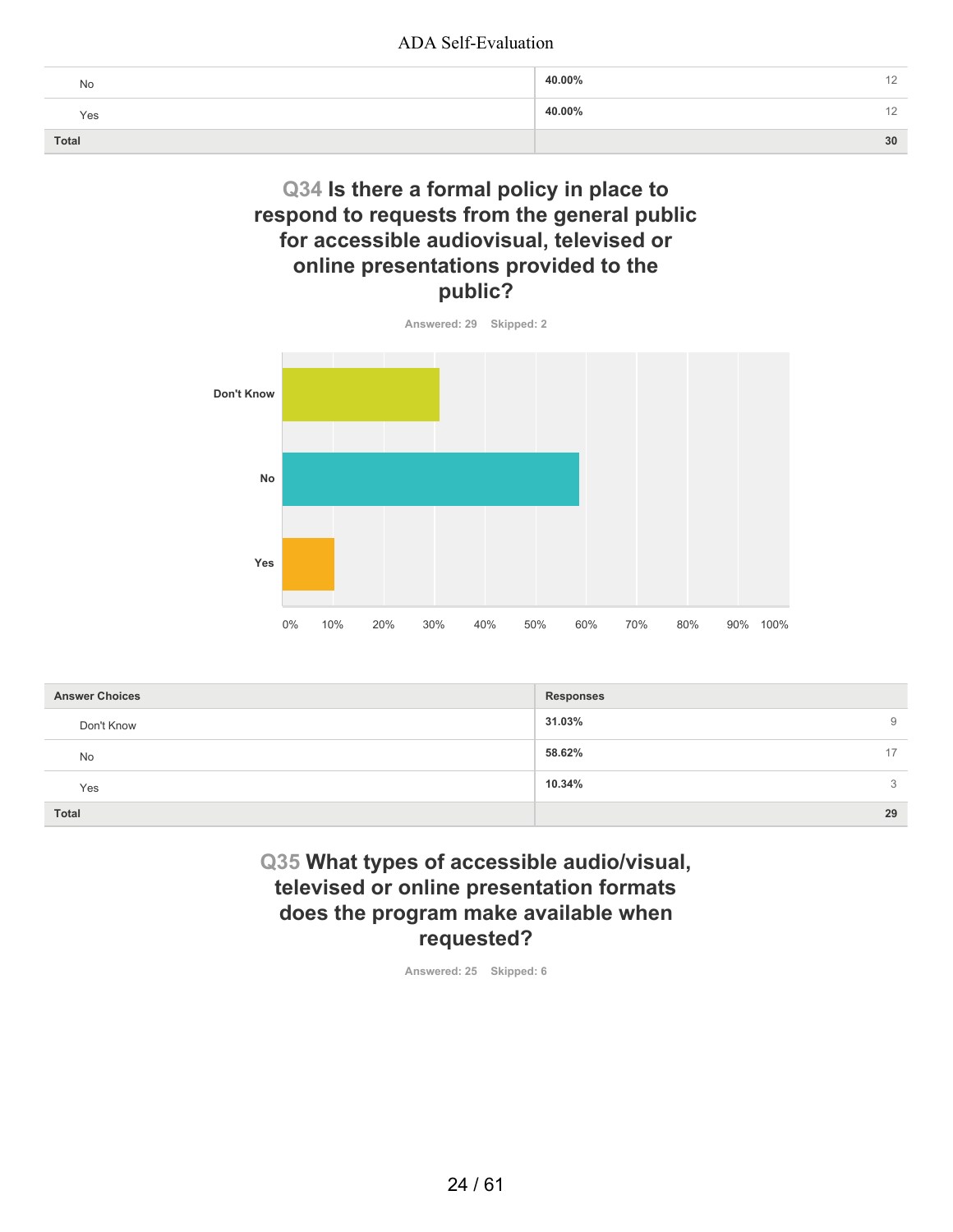

| <b>Answer Choices</b>              | <b>Responses</b> |          |
|------------------------------------|------------------|----------|
| Do not provide alternative formats | 52.00%           | 13       |
| Captioning                         | 16.00%           | 4        |
| Transcription                      | $0.00\%$         | $\Omega$ |
| Other                              | 32.00%           | 8        |
| <b>Total</b>                       |                  | 25       |

# **Q36 How much notice is required to provide the accessible presentation formats?**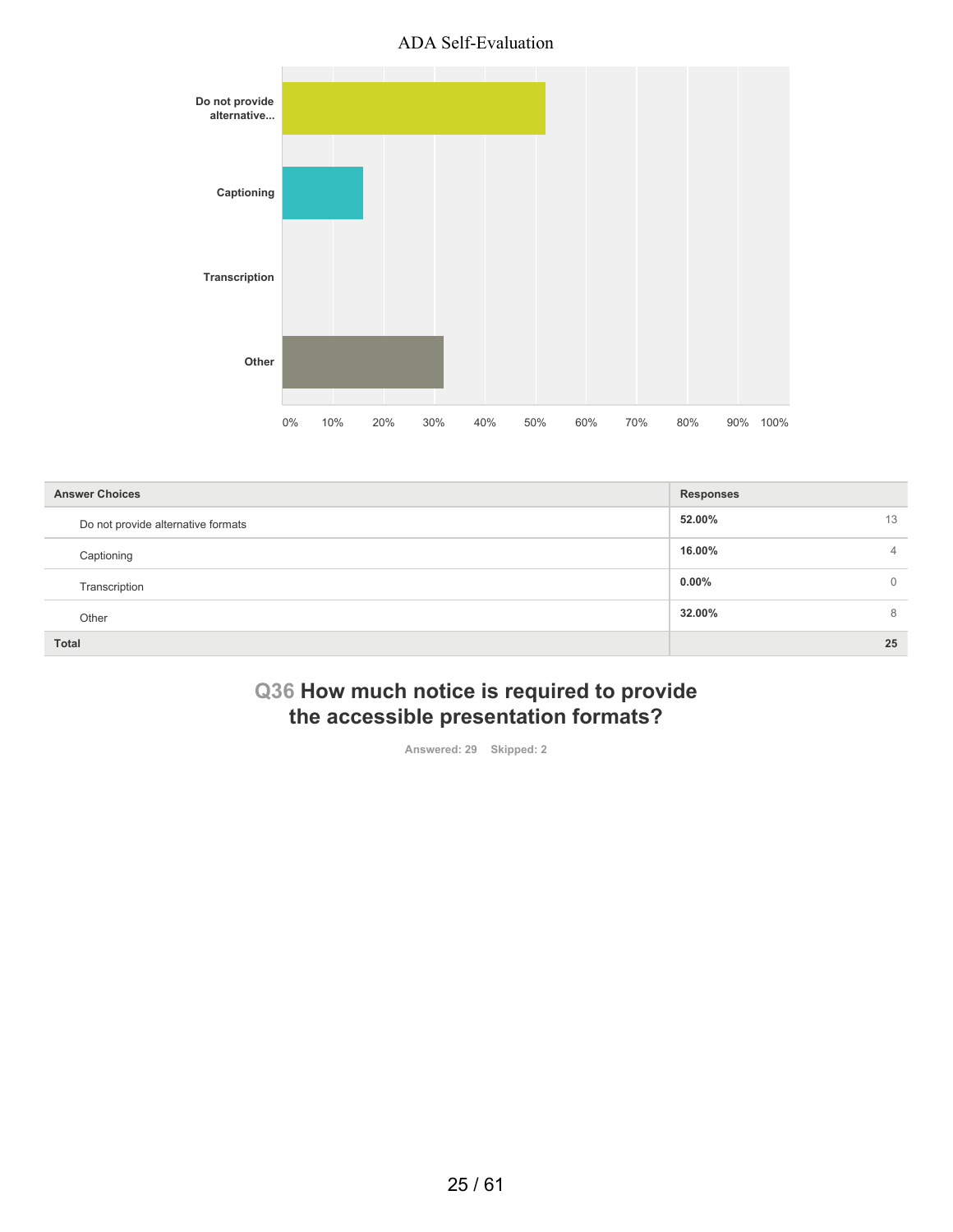

| <b>Answer Choices</b>                              | <b>Responses</b> |    |
|----------------------------------------------------|------------------|----|
| 24 hours or less (not including weekends/holidays) | 3.45%            |    |
| 2-4business days                                   | 10.34%           | 3  |
| More than 1 week                                   | 3.45%            |    |
| Don't know - have not completed such a request     | 82.76%           | 24 |
| <b>Total</b>                                       |                  | 29 |

# **Q37 Do you track accessibility requests for accessible presentation formats?**



| <b>Answer Choices</b>                             | <b>Responses</b> |  |
|---------------------------------------------------|------------------|--|
| Don't Know<br>the contract of the contract of the | 24.14%           |  |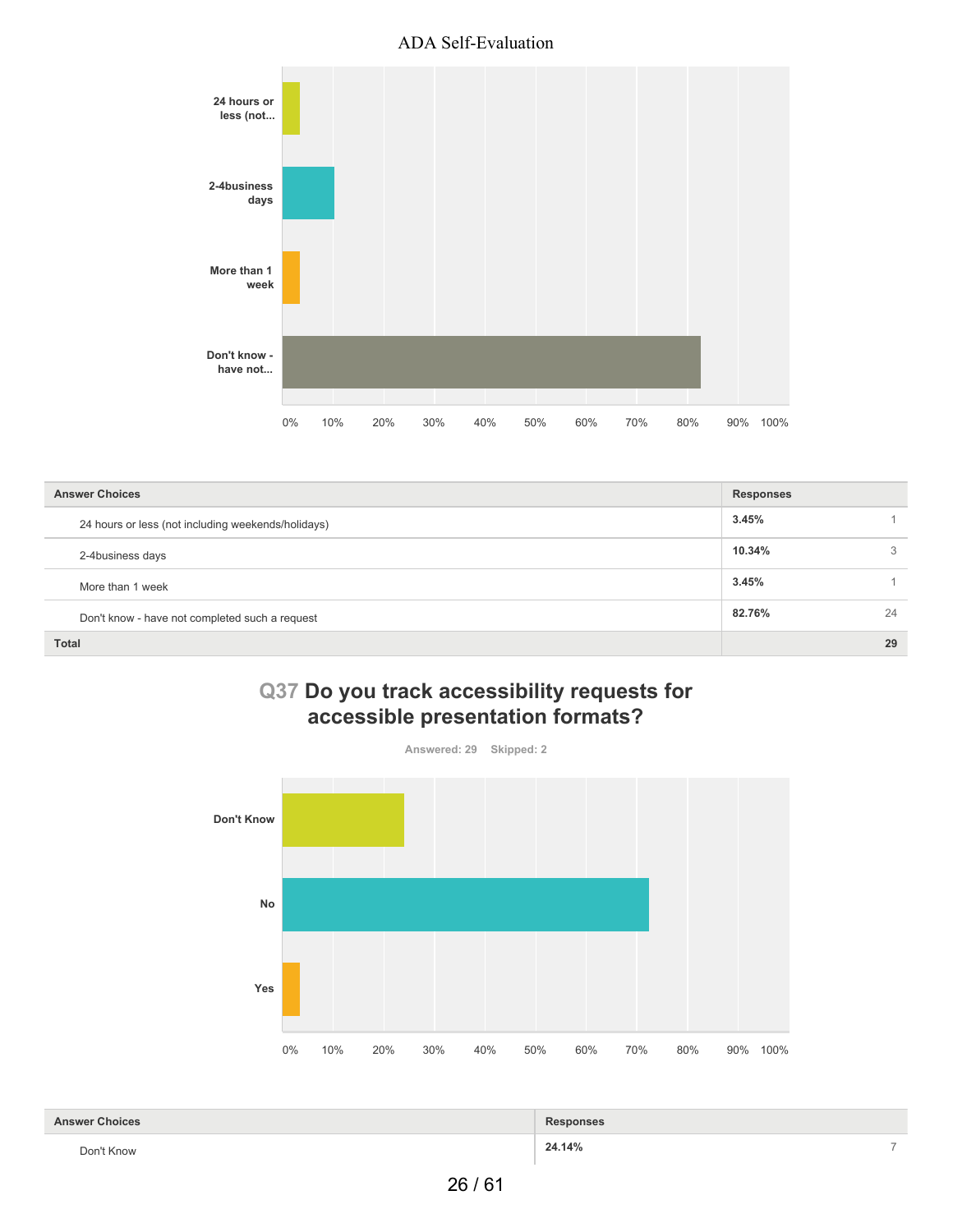| No    | 72.41%<br>$\sim$<br>∼ |
|-------|-----------------------|
| Yes   | 3.45%                 |
| Total | 29                    |

## **Q38 Does the program charge an additional fee for providing presentations in accessible formats for people with disabilities?**



| <b>Answer Choices</b> | <b>Responses</b> |
|-----------------------|------------------|
| Don't Know            | 33.33%<br>10     |
| No                    | 63.33%<br>19     |
| Yes                   | 3.33%            |
| Total                 | 30               |

# **Q39 Do the audio/visual presentations include portrayals of individuals with disabilities?**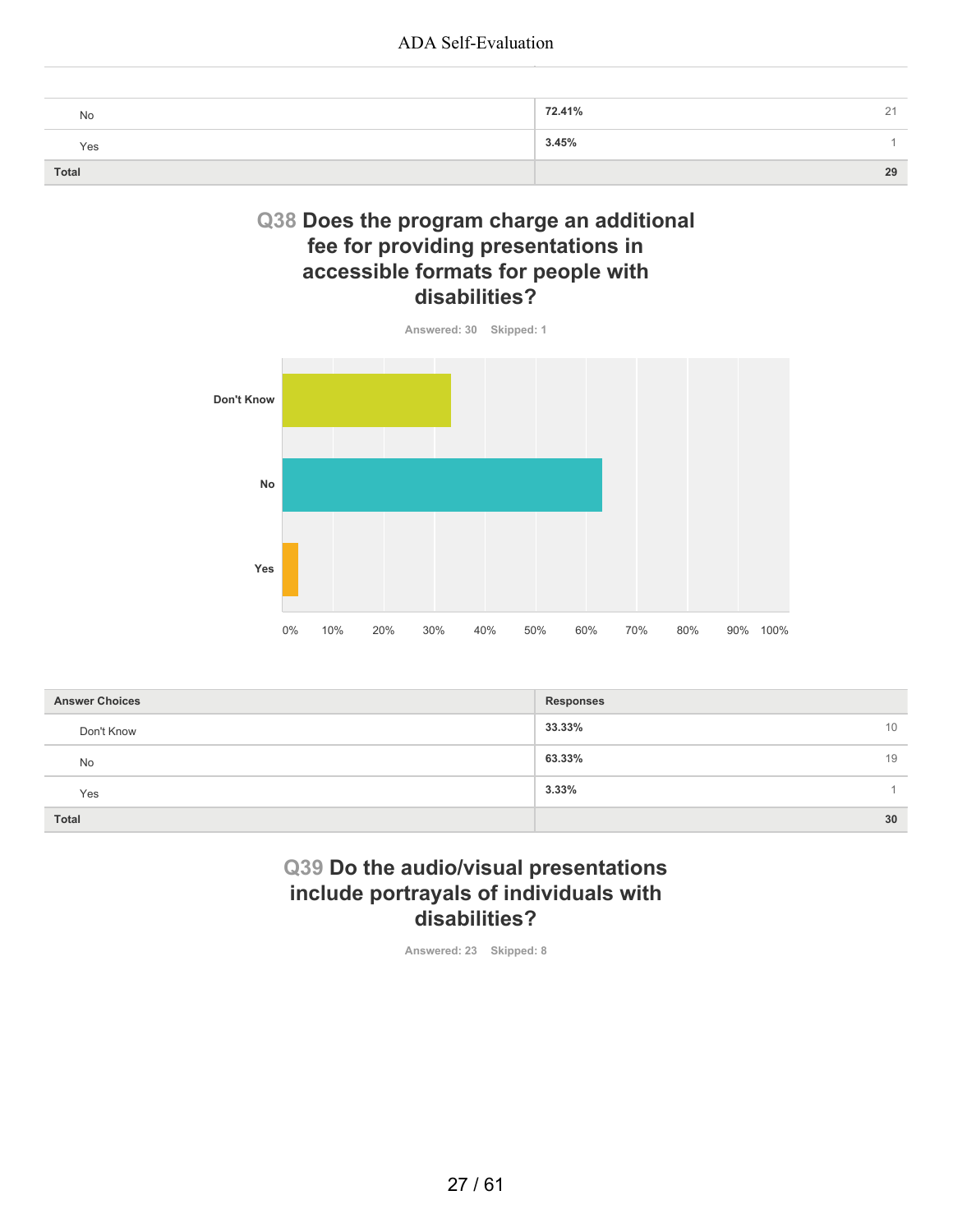

| <b>Answer Choices</b>                                                 | <b>Responses</b> |    |
|-----------------------------------------------------------------------|------------------|----|
| Yes, individuals with disabilities are portrayed                      | 21.74%           | 5  |
| No, individuals with disabilities are NOT portrayed                   | 30.43%           |    |
| Do not include any portrayals of people in audio/visual presentations | 47.83%           | 11 |
| <b>Total</b>                                                          |                  | 23 |

# **Q40 Does the program provide information about its offerings to the public on the internet?**



| <b>Answer Choices</b> | <b>Responses</b> |                |
|-----------------------|------------------|----------------|
| Don't Know            | 13.33%           | $\overline{4}$ |
| <b>No</b>             | 20.00%           | 6              |
| Yes                   | 66.67%           | 20             |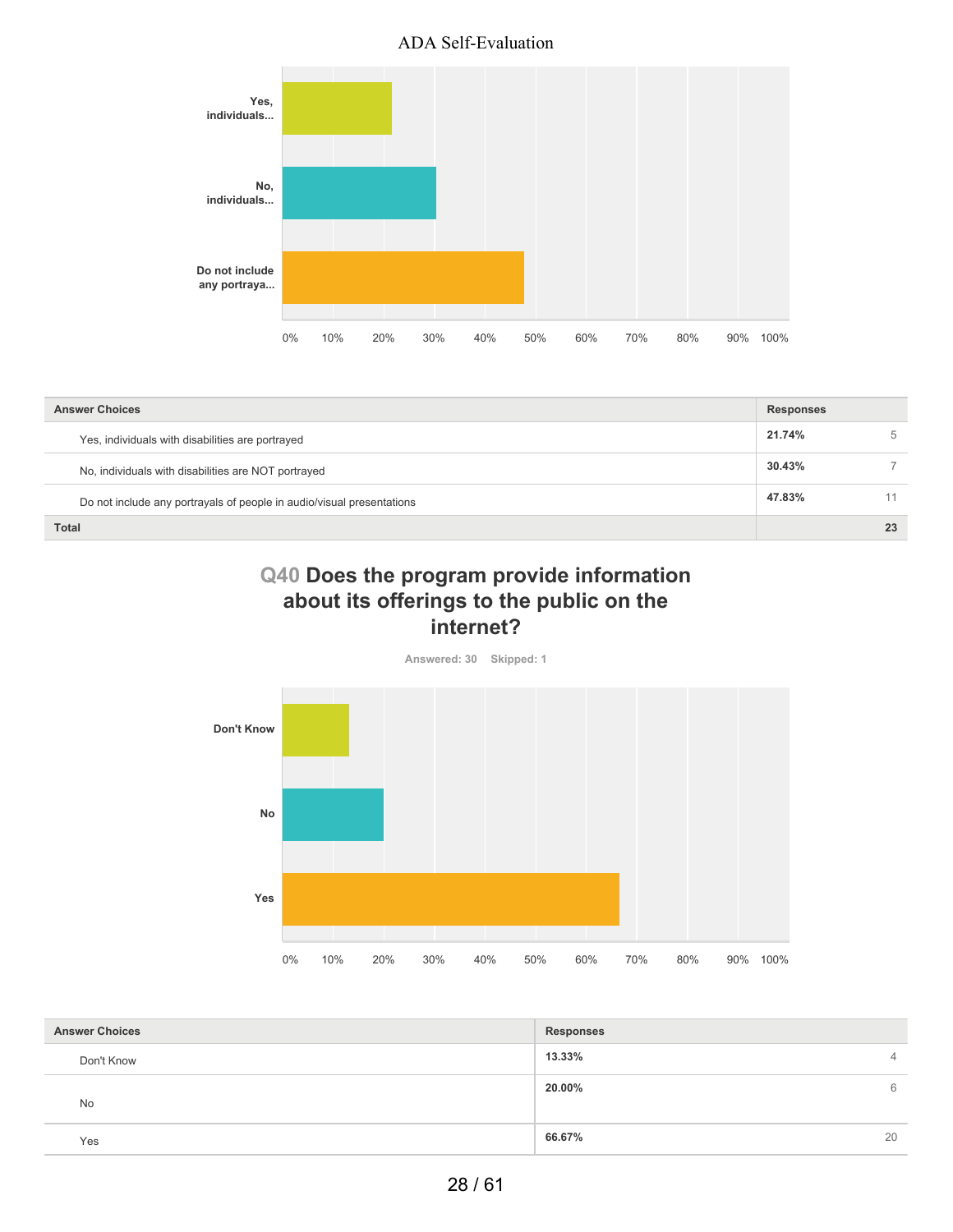# **Q41 What information is provided on the internet?**

**Answered: 25 Skipped: 6**

| Choices |         |   |
|---------|---------|---|
| hrin    | 100,00% | ∸ |

# **Q42 Does the webpage(s) include information about the accessibility of the facilities (parking, bathrooms, assistive listening devices, etc.) where the program is offered?**



| <b>Answer Choices</b> | <b>Responses</b> |    |
|-----------------------|------------------|----|
| Don't Know            | 25.00%           | ⇁  |
| <b>No</b>             | 53.57%           | 15 |
| Yes                   | 21.43%           | 6  |
| <b>Total</b>          |                  | 28 |

# **Q43 Who manages the information regarding the facilities, programs and services provided on the internet?**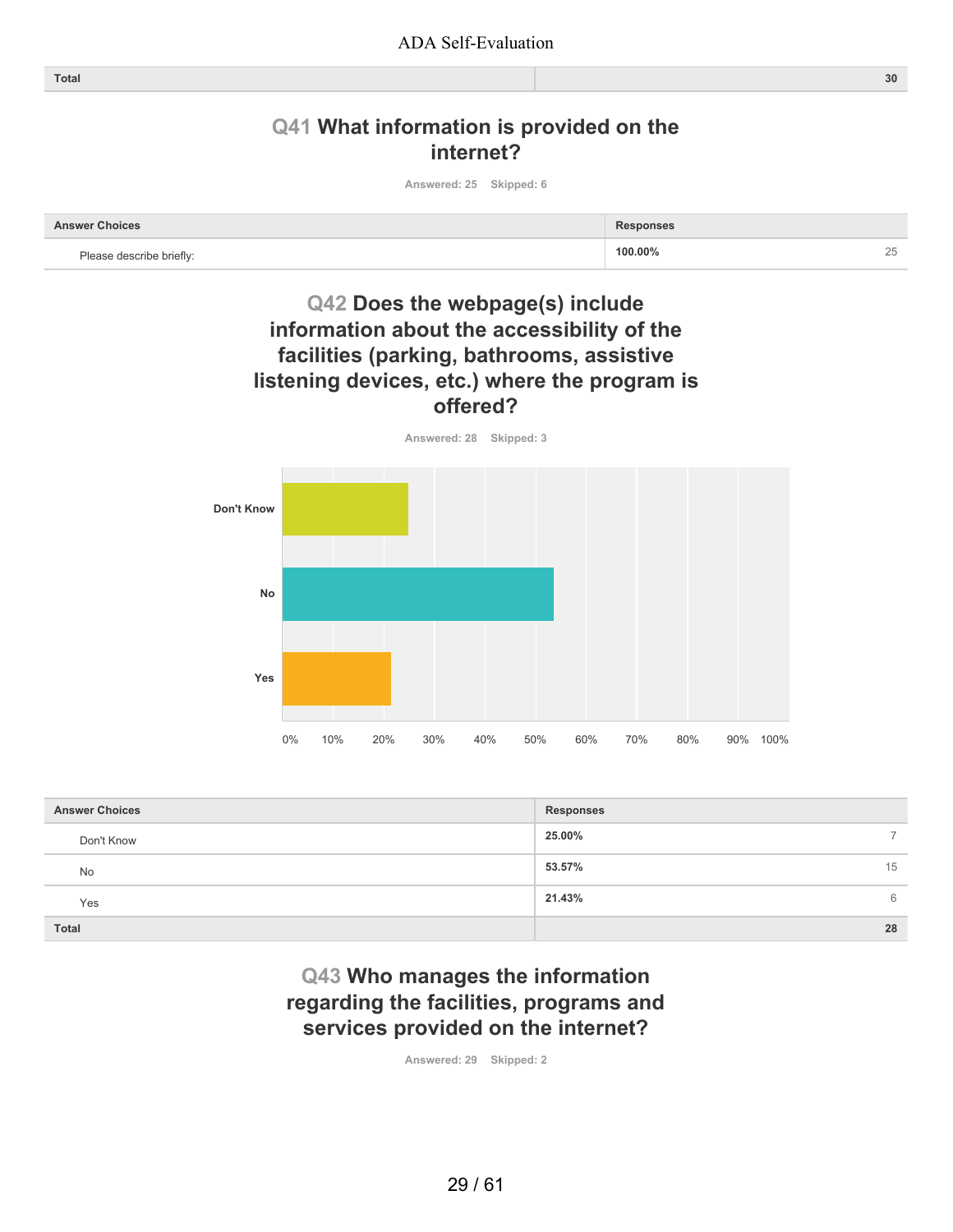

| <b>Answer Choices</b>                         | <b>Responses</b> |    |
|-----------------------------------------------|------------------|----|
| The department manages the webpage(s) content | 37.93%           | 11 |
| Webpage(s) content is managed centrally       | 20.69%           | 6  |
| Both departmentally andcentrally managed      | 13.79%           | 4  |
| Don't Know                                    | 27.59%           | 8  |
| <b>Total</b>                                  |                  | 29 |

**Q44 Does the website home page include easily locatable information, including a telephone number and email address, for use in reporting website accessibility problems and requesting accessible services and information?**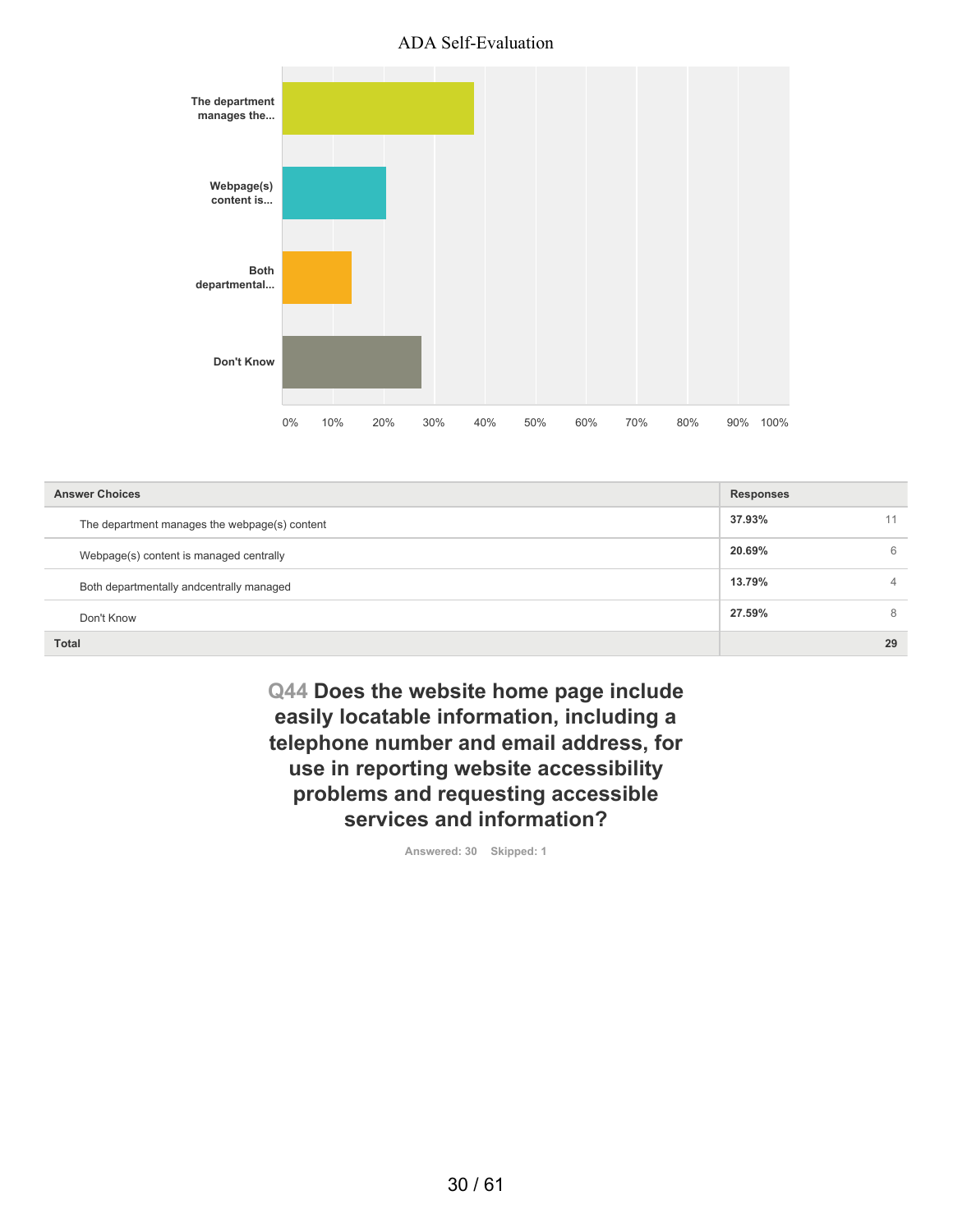

| <b>Answer Choices</b> | <b>Responses</b> |
|-----------------------|------------------|
| Don't Know            | 16.67%<br>5      |
| <b>No</b>             | 30.00%<br>9      |
| Yes                   | 53.33%<br>16     |
| <b>Total</b>          | 30               |

# **Q45 Do all links have a text description that can be read by a screen reader (not just a graphic or "click here")?**



| <b>Answer Choices</b> | <b>Responses</b> |                |
|-----------------------|------------------|----------------|
| Don't Know            | 46.67%           | 14             |
| <b>No</b>             | 40.00%           | 12             |
| Yes                   | 13.33%           | $\overline{4}$ |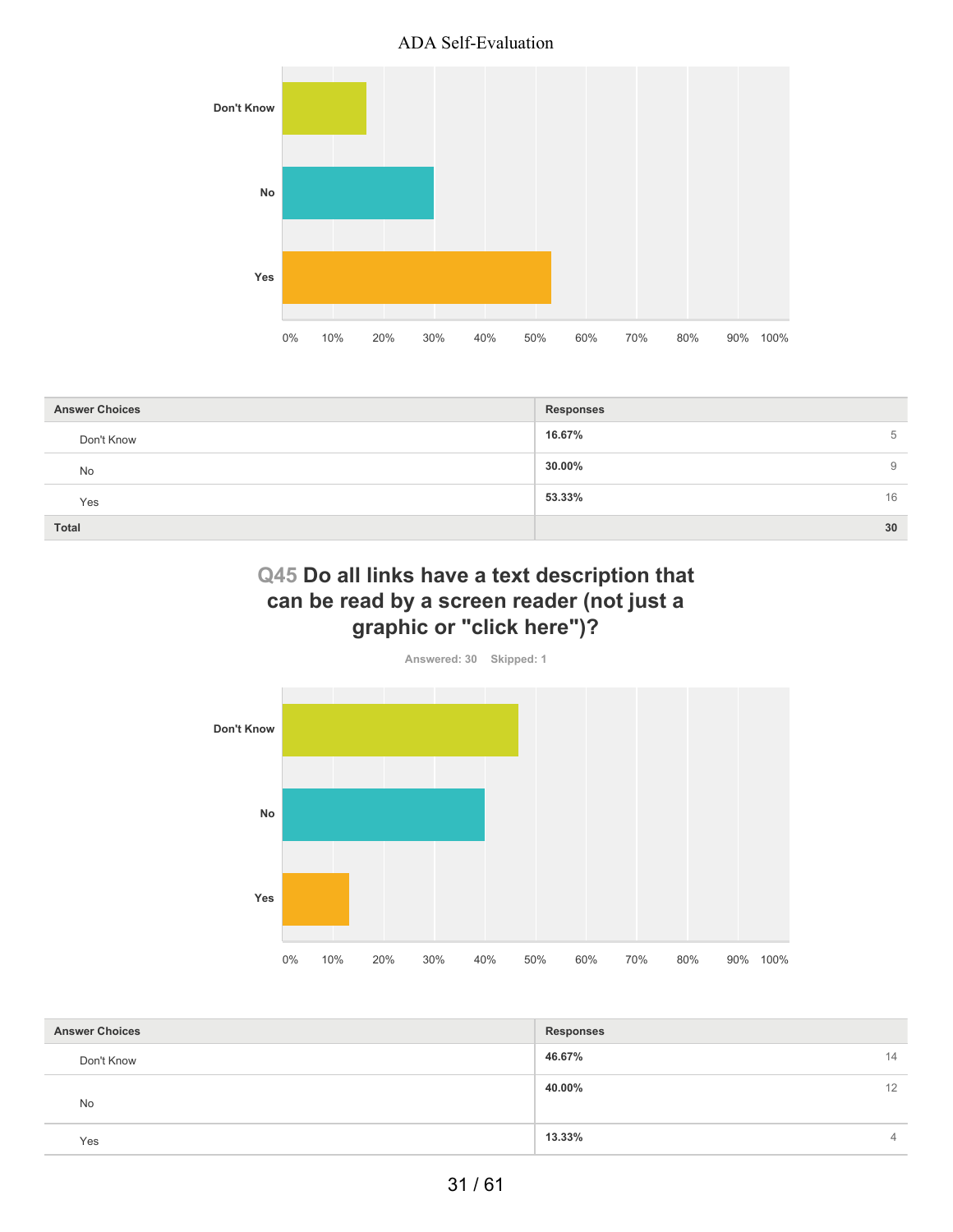# **Q46 Do all the photographs, maps, graphics and other images on the webpages currently have HTML tags (such as an "alt" tag or a long description tag) with text equivalents of the material being visually conveyed?**



| <b>Answer Choices</b> | <b>Responses</b> |
|-----------------------|------------------|
| Don't Know            | 56.67%<br>17     |
| <b>No</b>             | 40.00%<br>12     |
| Yes                   | 3.33%            |
| <b>Total</b>          | 30               |

**Q47 Are all the documents posted on the webpages available in HTML or other textbased format (for example rich text format (RTF) or word processing format), even if they are also provided in another format, such as Portable Document Format (PDF)?**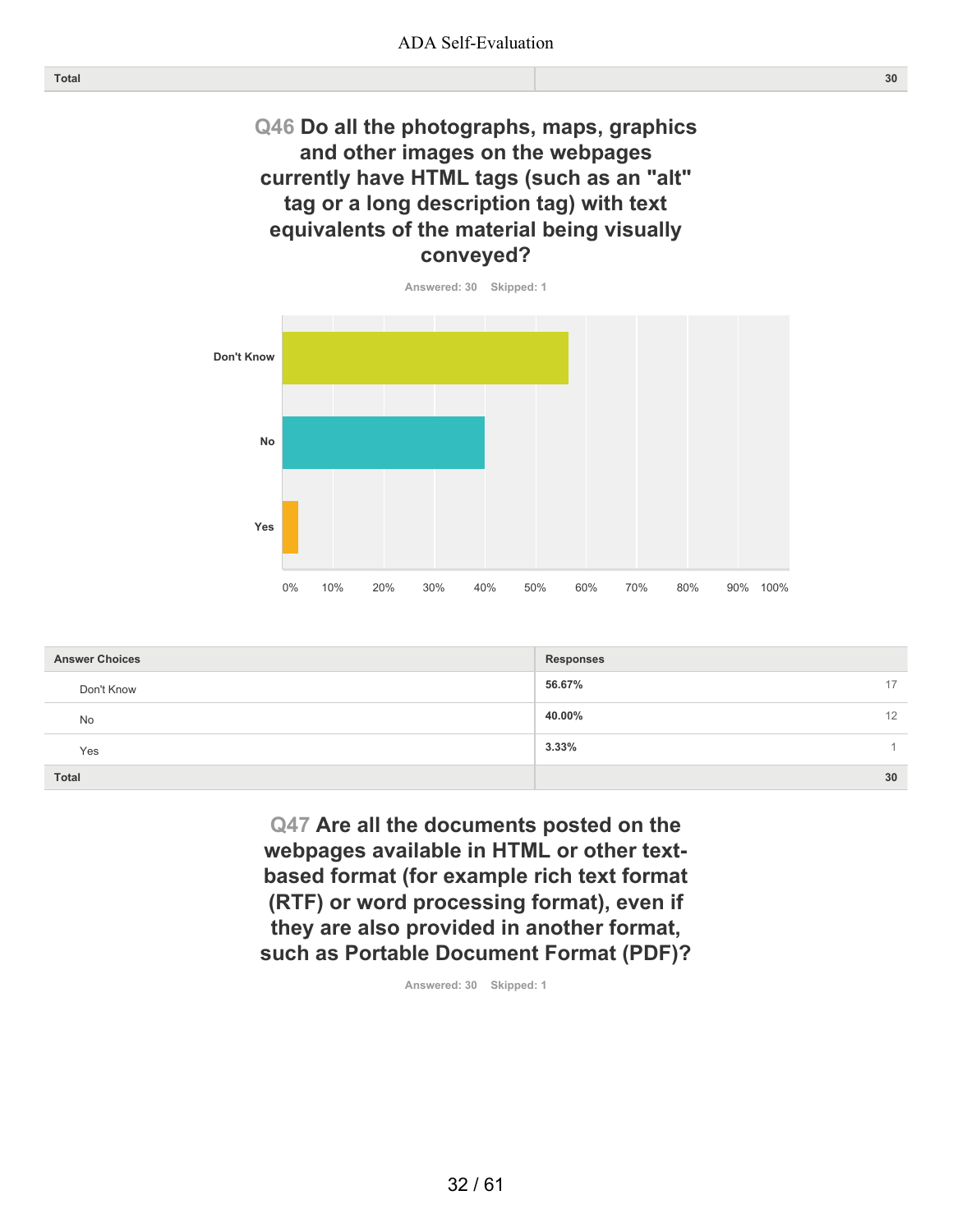

| <b>Answer Choices</b> | <b>Responses</b>        |
|-----------------------|-------------------------|
| Don't Know            | 56.67%<br>17            |
| <b>No</b>             | 20.00%<br>6             |
| Yes                   | 23.33%<br>$\rightarrow$ |
| <b>Total</b>          | 30                      |

# **Q48 If a webpage has data charts or tables, is HTML used to associate all data cells with column and row identifiers?**



| <b>Answer Choices</b> | <b>Responses</b> |               |
|-----------------------|------------------|---------------|
| Don't Know            | 65.52%           | 19            |
| No                    | 27.59%           | 8             |
| Yes                   | 6.90%            | $\mathcal{L}$ |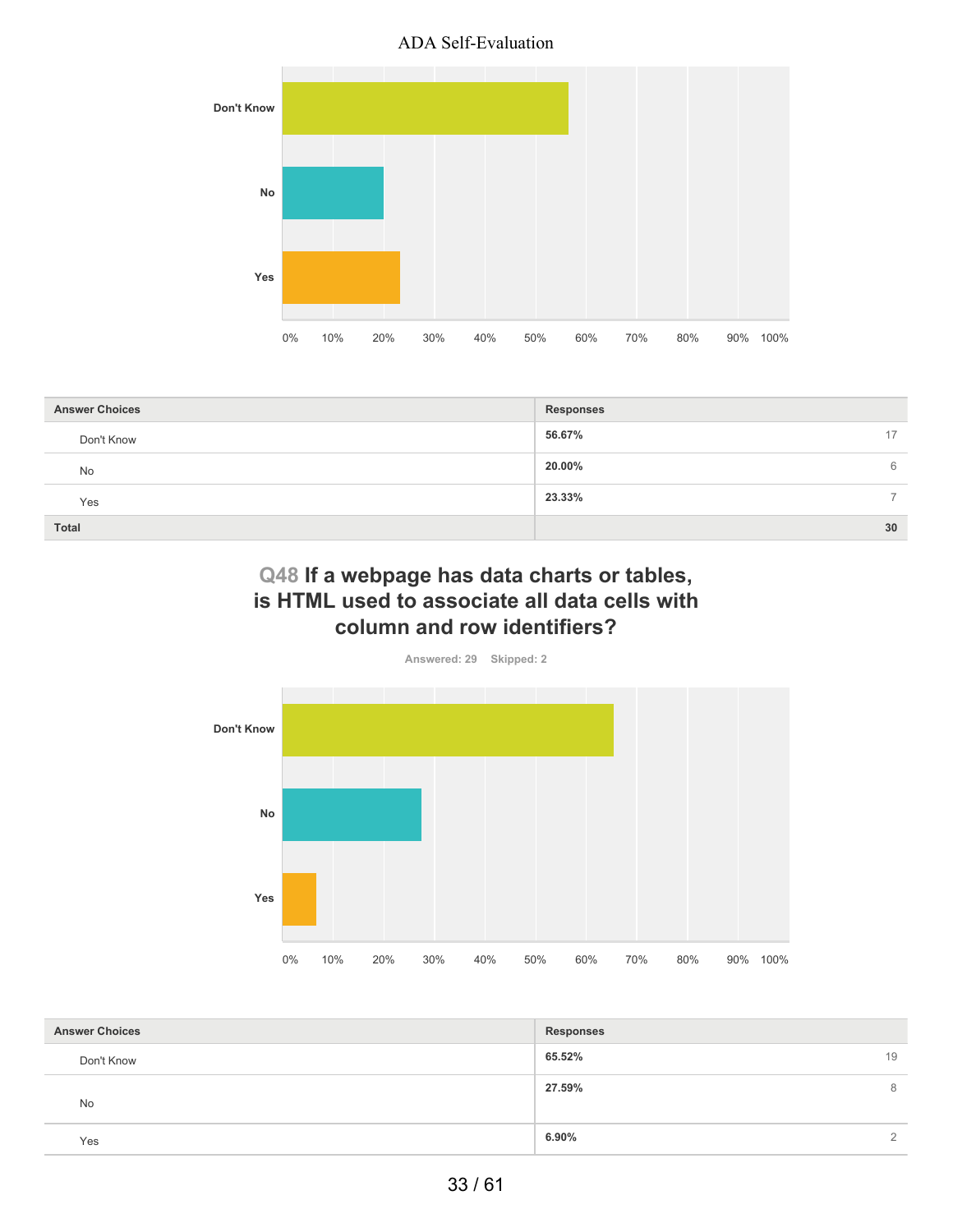# **Q49 Do all video files available on the webpages have audio descriptions of what is being displayed to provide access to visually conveyed information for people who are blind or have low vision?**



| <b>Answer Choices</b> | <b>Responses</b>        |
|-----------------------|-------------------------|
| Don't Know            | 44.83%<br>13            |
| No                    | 48.28%<br>14            |
| Yes                   | 6.90%<br>$\overline{2}$ |
| <b>Total</b>          | 29                      |

## **Q50 Do all video files on the webpages have written captions of spoken communication to provide access to people who are deaf or hard of hearing?**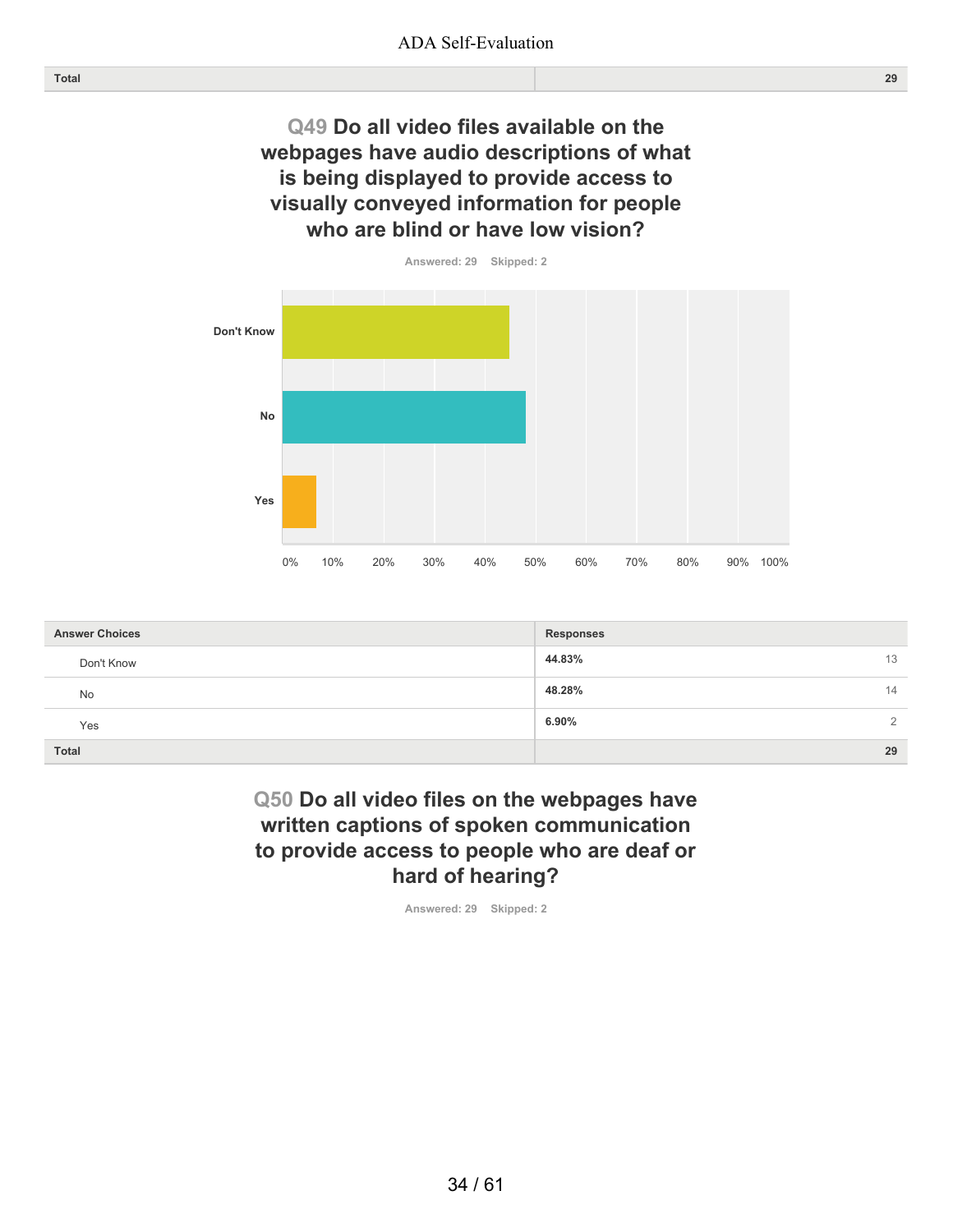



| <b>Answer Choices</b> | <b>Responses</b>       |
|-----------------------|------------------------|
| Don't Know            | 41.38%<br>12           |
| <b>No</b>             | 51.72%<br>15           |
| Yes                   | 6.90%<br>$\mathcal{L}$ |
| <b>Total</b>          | 29                     |

**Q51 Does the top of each page with navigation links have a "skip navigation" link?[This feature directs screen readers to bypass the row of navigation links and start at the webpage content, thus enabling people who use screen readers to avoid having to listen to all the links each time they add more to a new page.]**

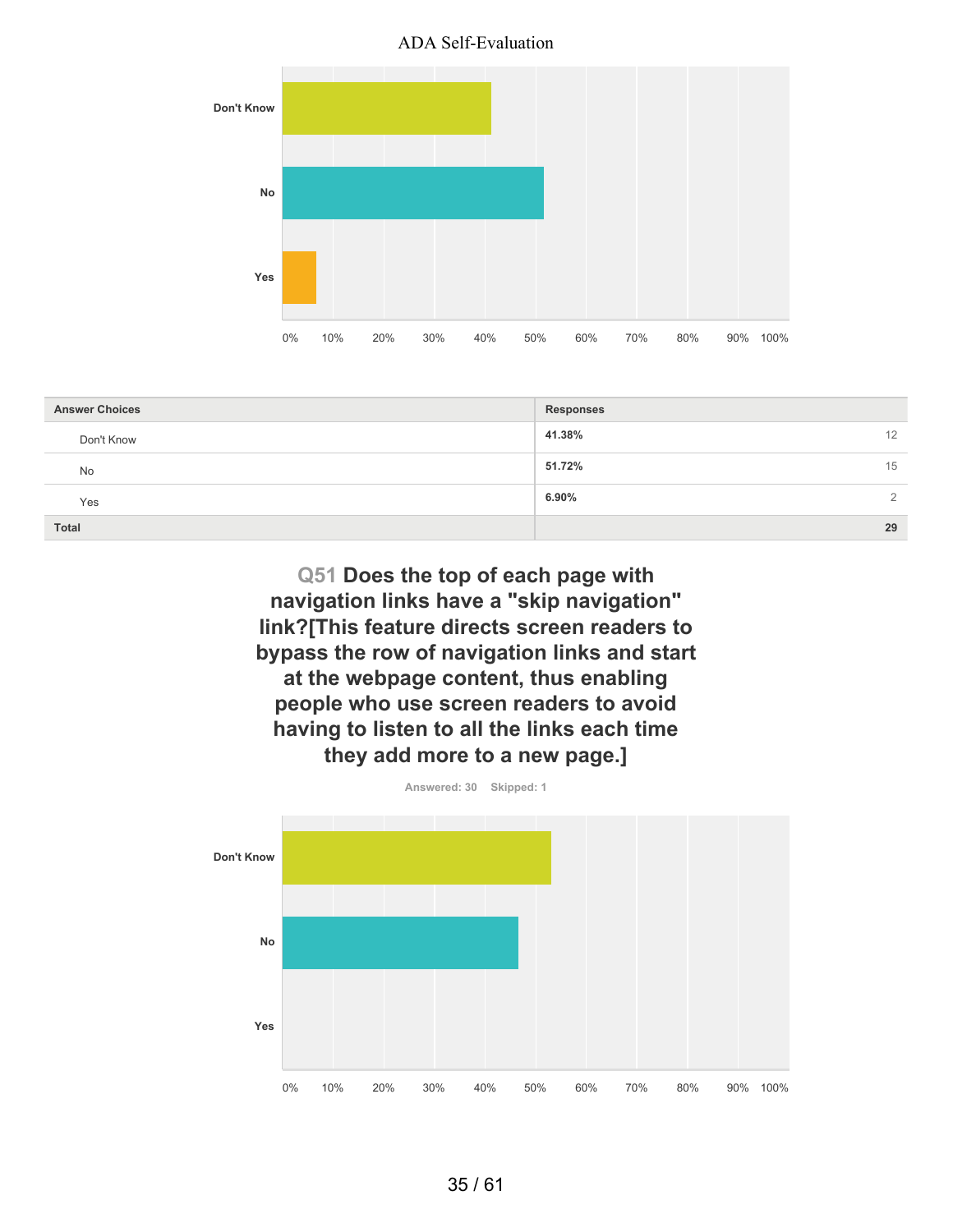| <b>Answer Choices</b> | <b>Responses</b> |
|-----------------------|------------------|
| Don't Know            | 53.33%<br>16     |
| No                    | 46.67%<br>14     |
| Yes                   | $0.00\%$<br>0    |
| <b>Total</b>          | 30               |

# **Q52 Is the webpage content regularly (at least annually) tested for accessibility to ensure it is usable by people with disabilities, including those who use speaking browsers?**



| <b>Answer Choices</b> | <b>Responses</b>     |
|-----------------------|----------------------|
| Don't Know            | 56.67%<br>17         |
| No                    | 43.33%<br>13         |
| Yes                   | $0.00\%$<br>$\Omega$ |
| <b>Total</b>          | 30                   |

# **Q53 Is there a formal policy established to ensurewebpages will be accessible?**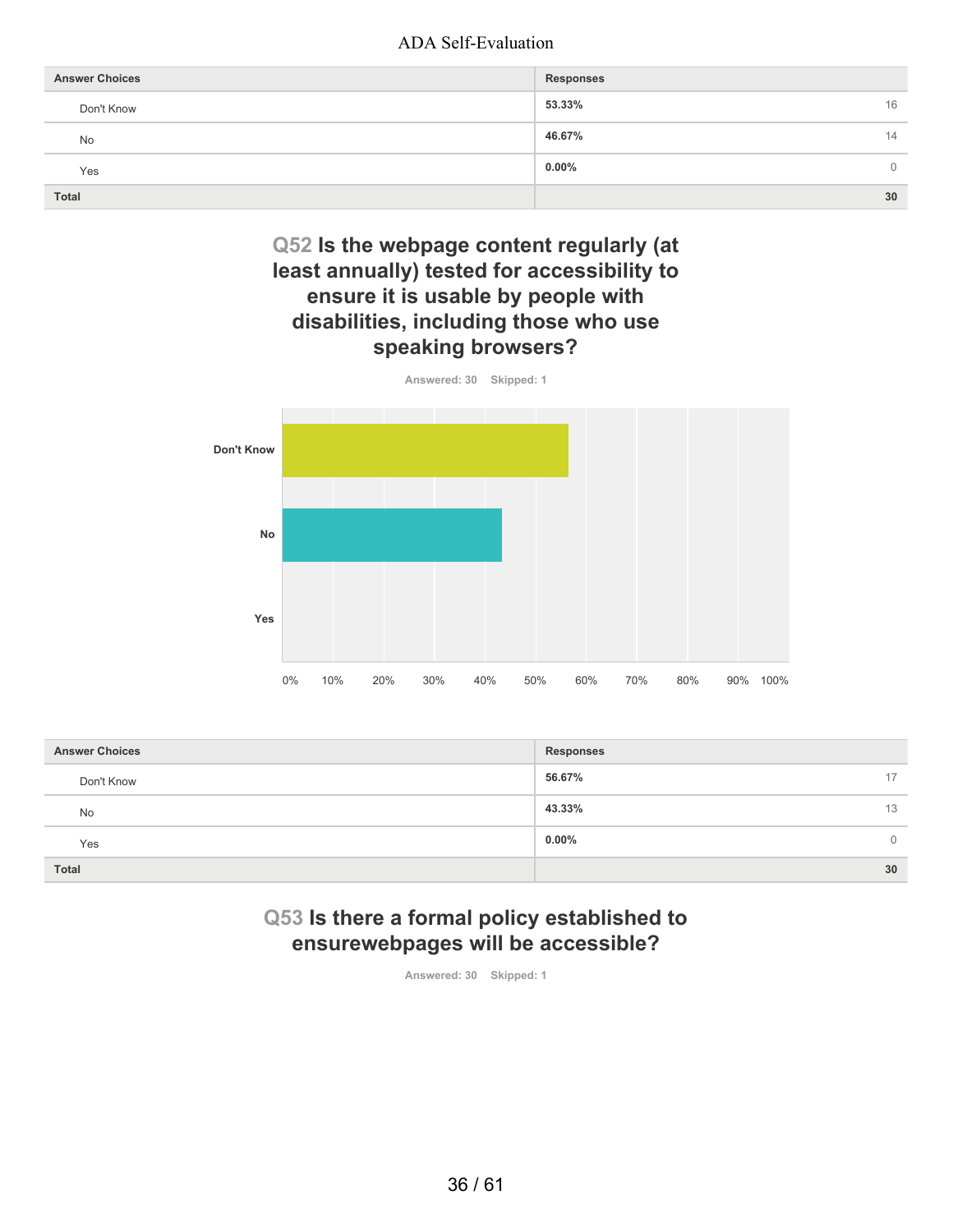

| <b>Answer Choices</b> | <b>Responses</b> |
|-----------------------|------------------|
| Don't Know            | 60.00%<br>18     |
| No                    | 36.67%<br>11     |
| Yes                   | 3.33%            |
| <b>Total</b>          | 30               |

# **Q54 Is the policy posted on the webpage, where it can be easily located?**



| <b>Answer Choices</b> | <b>Responses</b> |
|-----------------------|------------------|
| Don't Know            | 50.00%<br>15     |
| <b>No</b>             | 46.67%<br>14     |
| Yes                   | 3.33%            |
| <b>Total</b>          | 30               |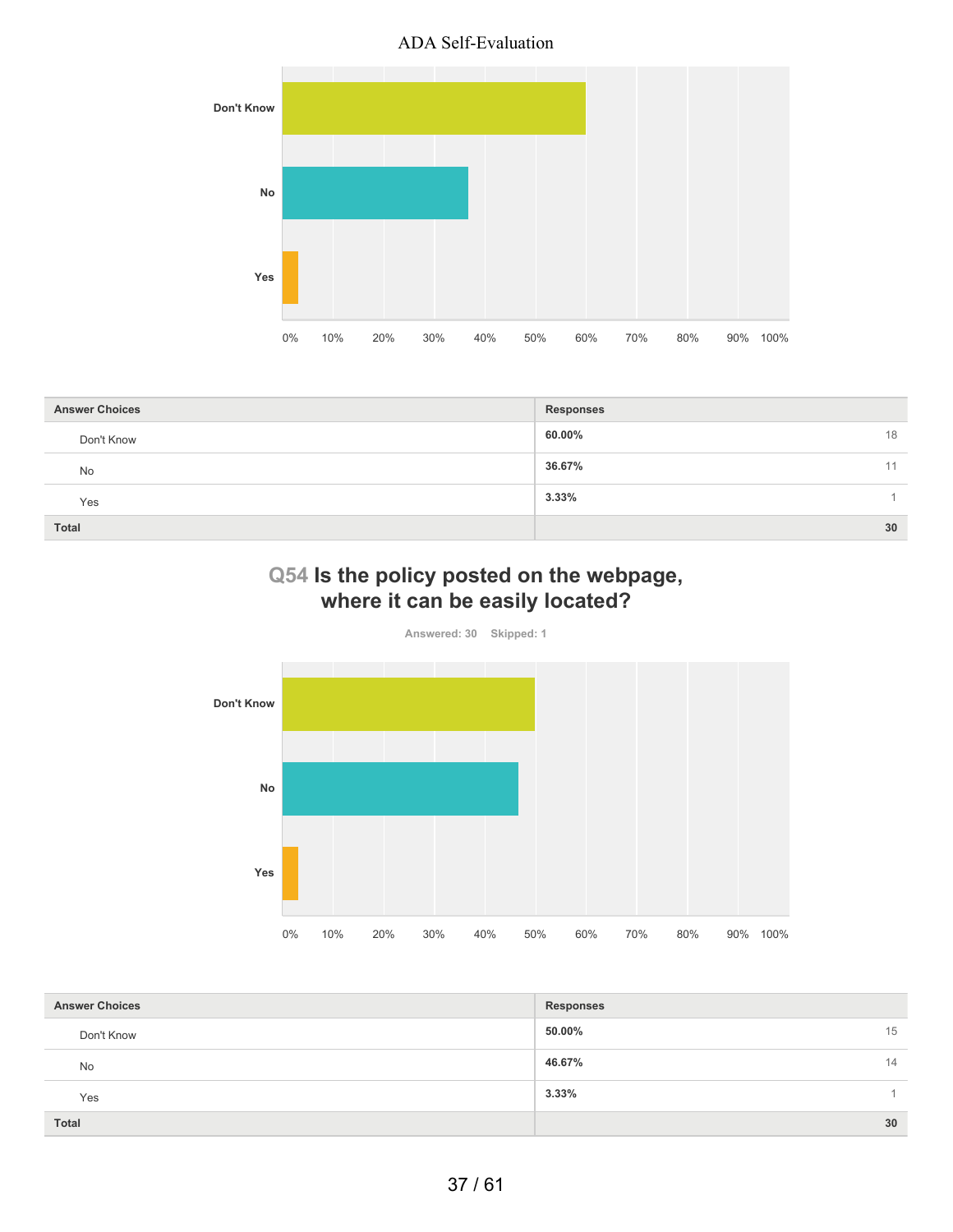## **Q55 Is there a standard operating procedure in place to ensure that new and modified webpages and content are accessible?**



| <b>Answer Choices</b> | <b>Responses</b>         |
|-----------------------|--------------------------|
| Don't Know            | 53.57%<br>15             |
| No                    | 46.43%<br>13             |
| Yes                   | $0.00\%$<br>$\mathbf{0}$ |
| <b>Total</b>          | 28                       |

# **Q56 Does the in-house communications staff and department contacts responsible for webpage content development receive training on the guidelines for website accessibility?**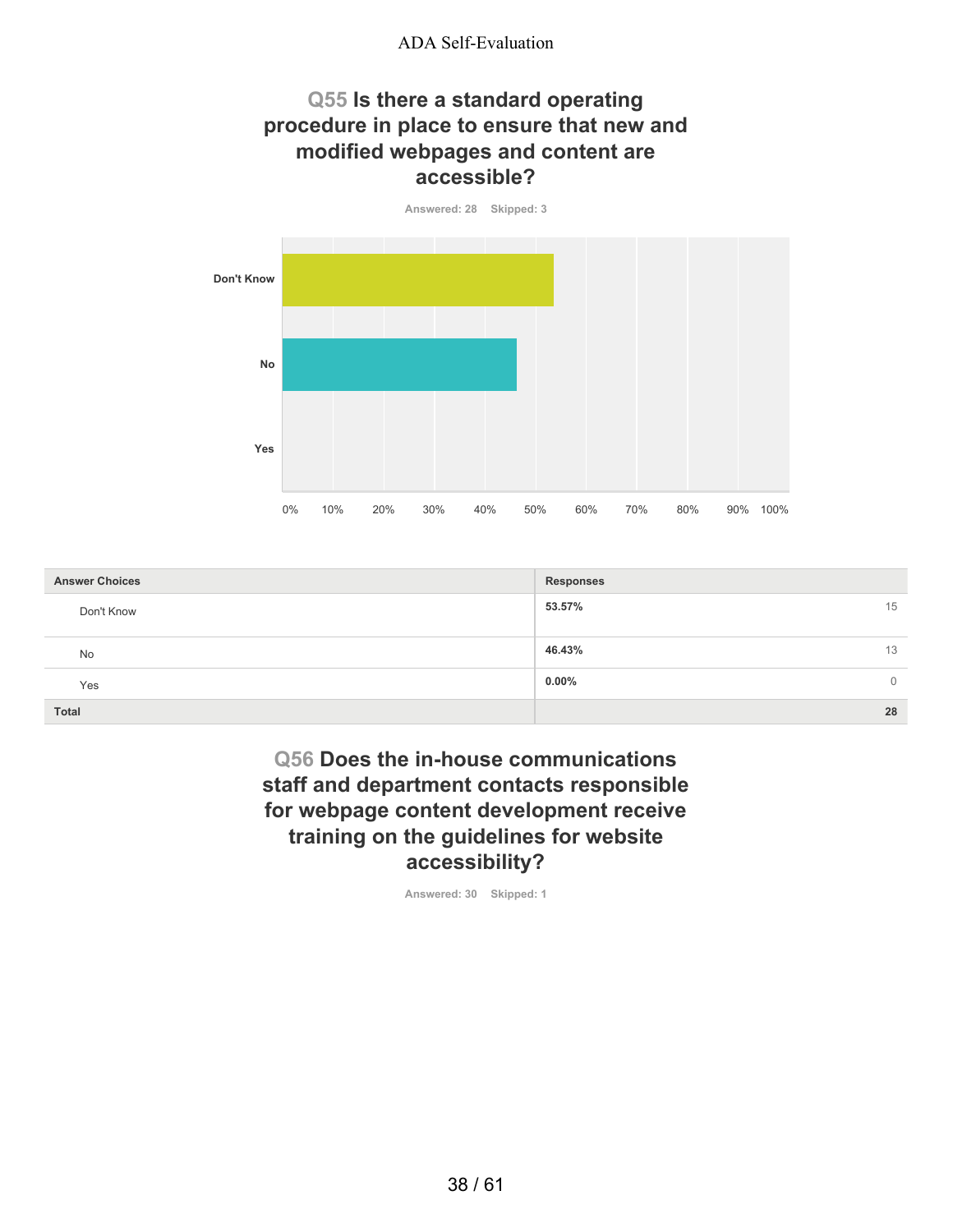

| <b>Answer Choices</b> | <b>Responses</b>  |
|-----------------------|-------------------|
| Don't Know            | 46.67%<br>14      |
| <b>No</b>             | 46.67%<br>14      |
| Yes                   | 6.67%<br>$\Omega$ |
| <b>Total</b>          | 30                |

# **Q57 Does the program's main public access number have an automated phone menu service (i.e. press 1 for ..., press 2 for...)?**



| <b>Answer Choices</b> | <b>Responses</b> |
|-----------------------|------------------|
| Don't Know            | 20.00%<br>6      |
| <b>No</b>             | 36.67%<br>11     |
| Yes                   | 43.33%<br>13     |
| <b>Total</b>          | 30               |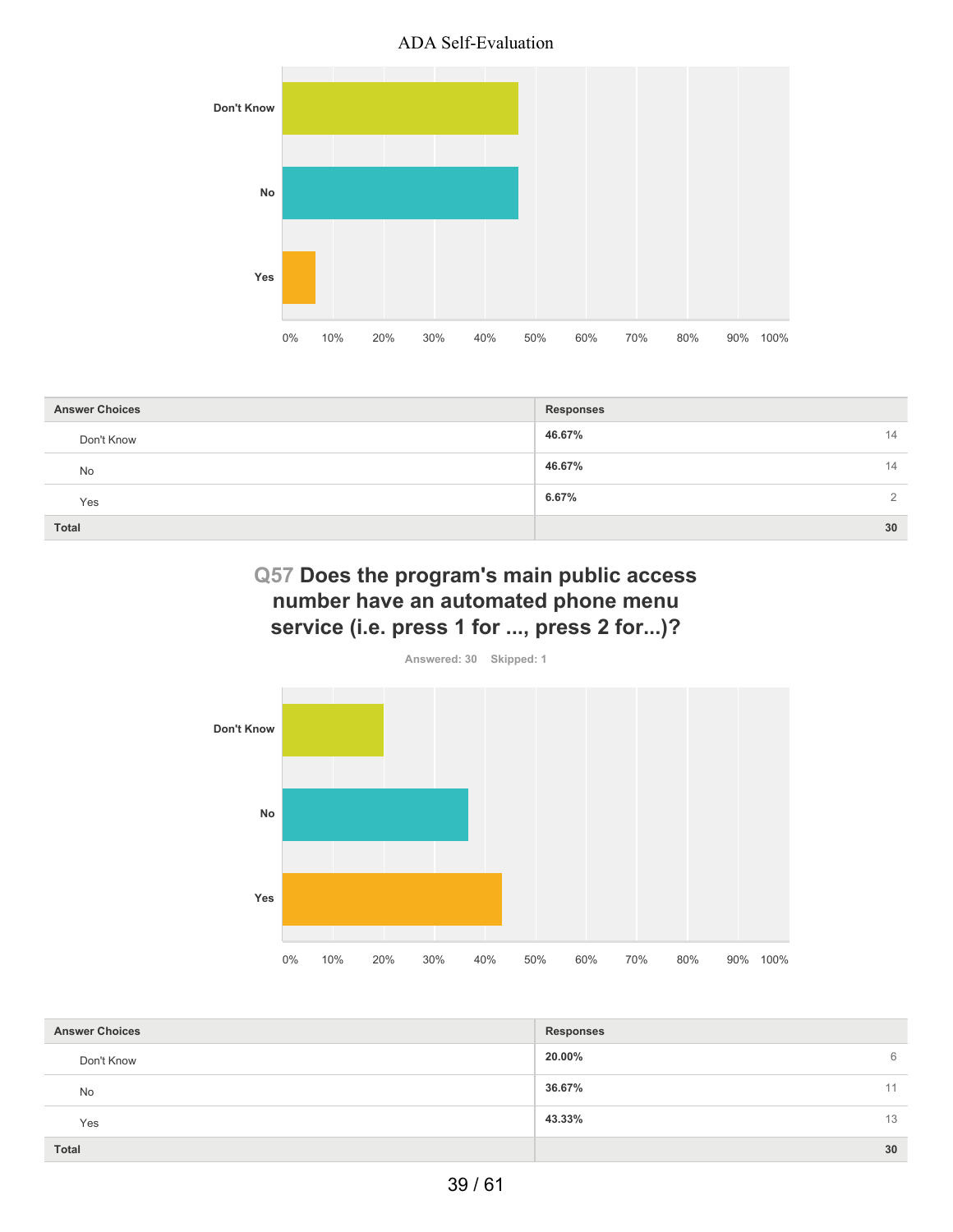# **Q58 If yes, does the system offer a simple, 1-step way for a caller to bypass the menu and speak directly with a staff person during regular business hours?**

**Answered: 26 Skipped: 5**

**Don't Know**



| <b>Answer Choices</b> | <b>Responses</b> |
|-----------------------|------------------|
| Don't Know            | 26.92%           |
| No                    | 19.23%<br>5      |
| Yes                   | 34.62%<br>9      |
| N/A                   | 19.23%<br>5      |
| <b>Total</b>          | 26               |

## **Q59 What tools does the program use to communicate by phone with people with speech or hearing difficulties?**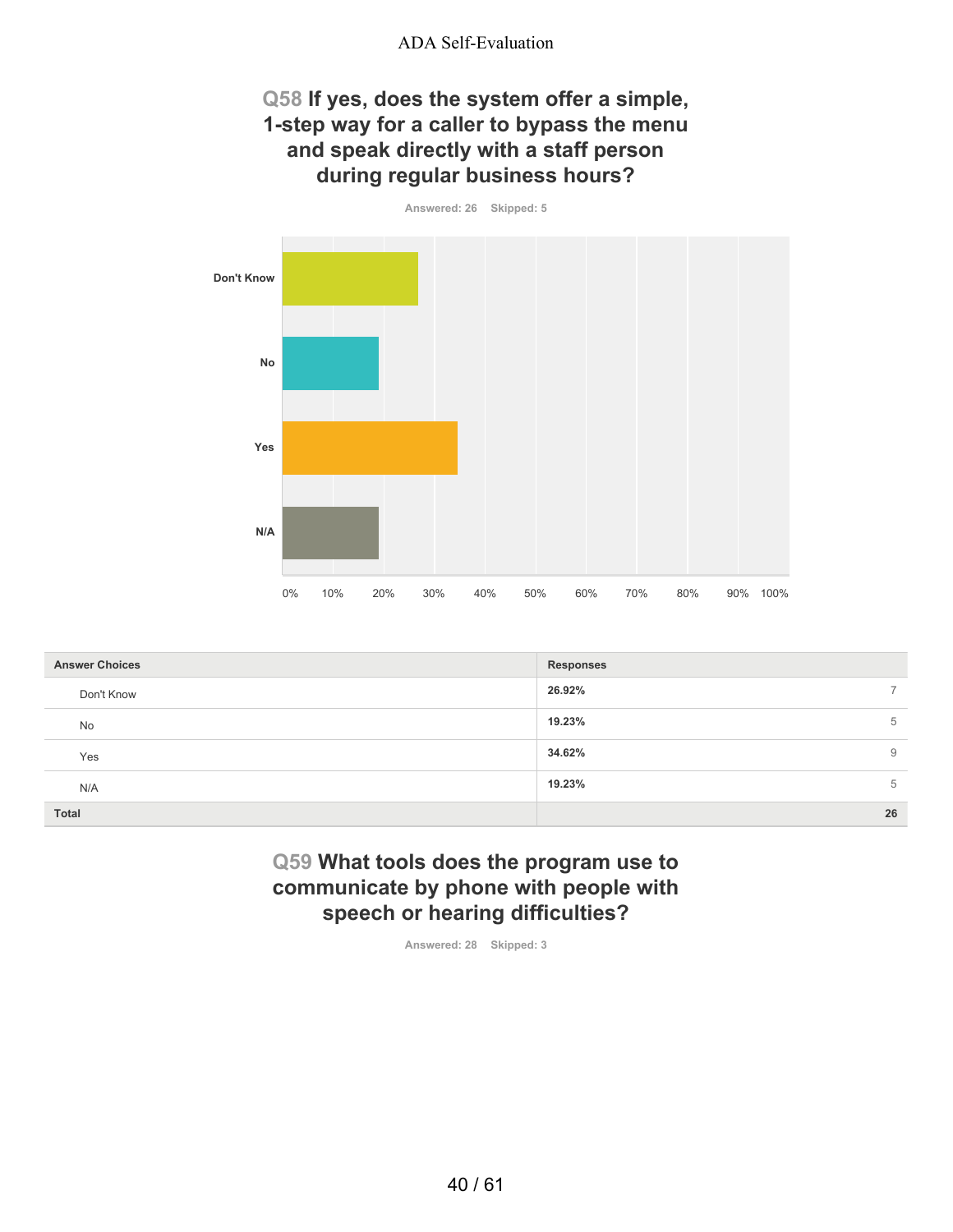

| <b>Answer Choices</b>                                                                                       | <b>Responses</b> |    |
|-------------------------------------------------------------------------------------------------------------|------------------|----|
| Text-telephone (TTY/TTD)                                                                                    | 25.00%           |    |
| Third-party "relay" system where a trained operator facilitates a conversation between staff and the caller | 10.71%           | 3  |
| None                                                                                                        | 46.43%           | 13 |
| Other                                                                                                       | 17.86%           | 5  |
| <b>Total</b>                                                                                                |                  | 28 |

## **Q60 Does the program publish the City's TTY (text telephone) relay service in all materials where a phone number is listed?**



**Answer Choices Responses**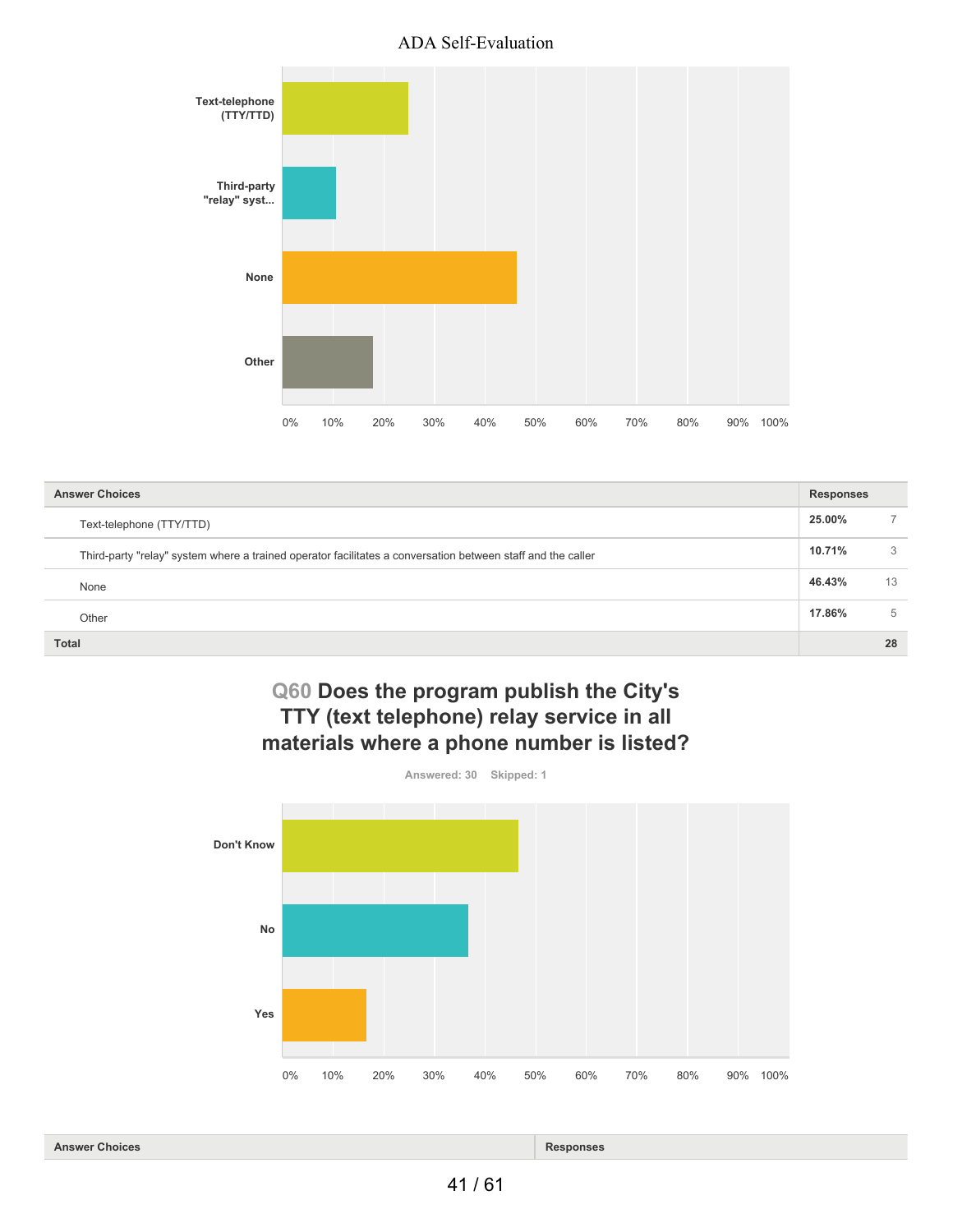| Don't Know   | 46.67% | 14 |
|--------------|--------|----|
| No           | 36.67% |    |
| Yes          | 16.67% | 5  |
| <b>Total</b> |        | 30 |

## **Q61 If a third-party "Relay" system is used, does program staff receive training on how to place a Relay call to a customer, as well as receive one?**



| <b>Answer Choices</b> | <b>Responses</b> |
|-----------------------|------------------|
| Don't Know            | 15<br>55.56%     |
| No                    | 40.74%<br>11     |
| Yes                   | 3.70%            |
| Total                 | 27               |

## **Q62 Does the program allow members of the public to use electronic equipment such as copy machines or computer terminals?**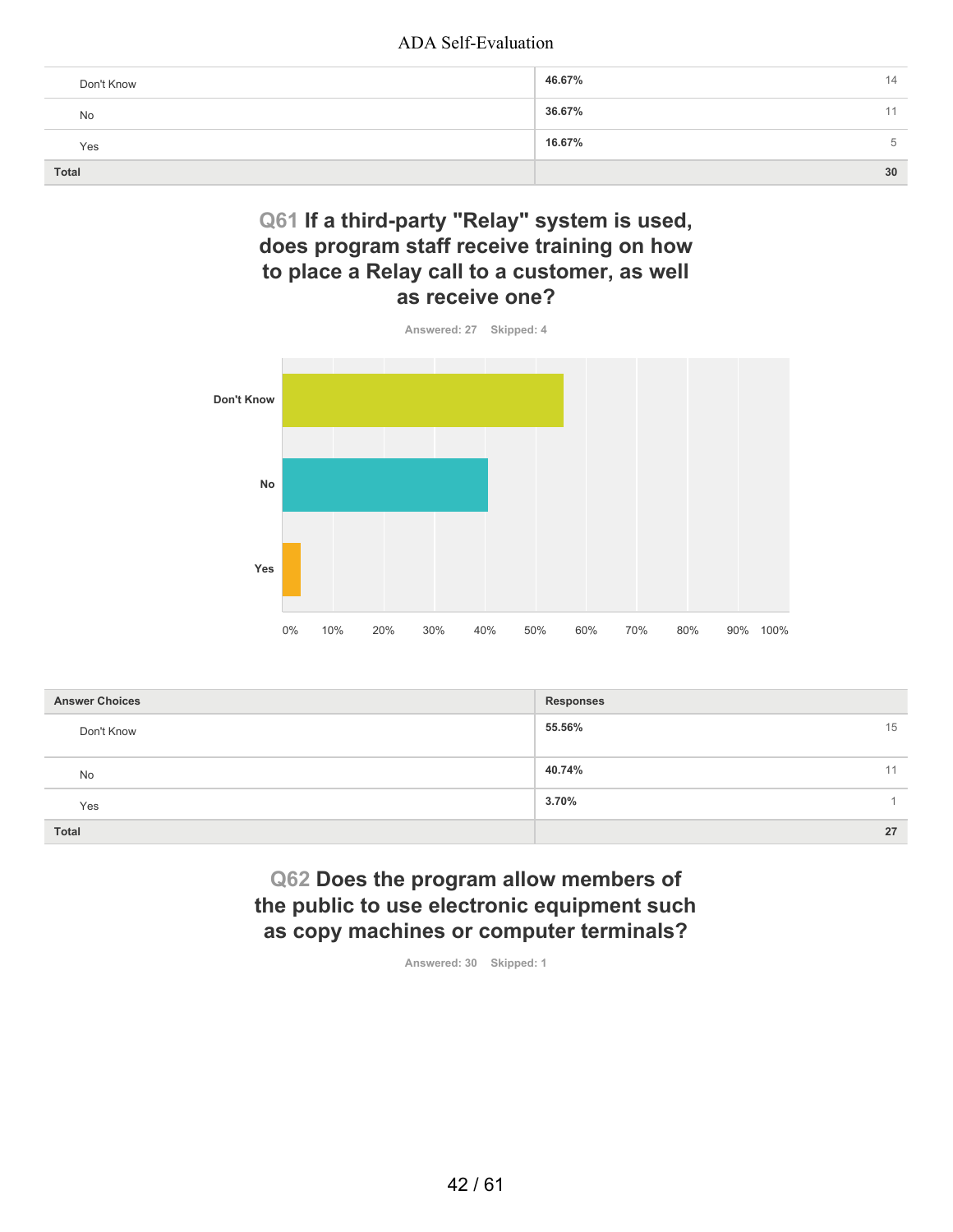



| <b>Answer Choices</b> | <b>Responses</b>                   |
|-----------------------|------------------------------------|
| Don't Know            | 23.33%<br>$\overline{\phantom{0}}$ |
| <b>No</b>             | 63.33%<br>19                       |
| Yes                   | 13.33%<br>$\overline{4}$           |
| Total                 | 30                                 |

**Q63 Does the program ensure that the electronic equipment is accessible to and usable by individuals with disabilities (For example, is a public computer terminal provided on a lowered counter or in an accessible workstation)?**



| r Choices<br>гu. | <b>sponses</b>   |
|------------------|------------------|
| Don't Know       | 28.00%<br>-<br>. |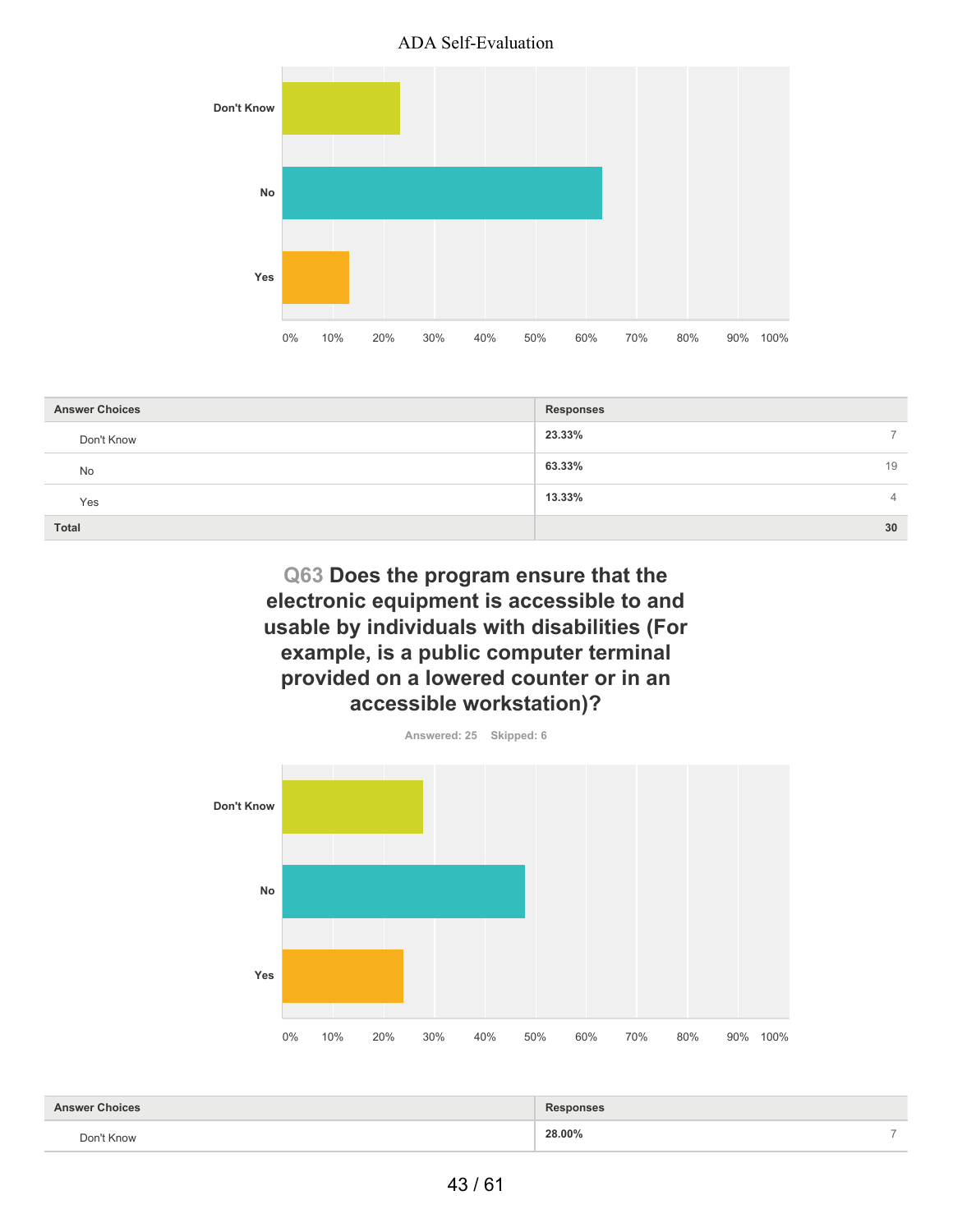| No           | 48.00% |
|--------------|--------|
| Yes          | 24.00% |
| <b>Total</b> | 25     |

## **Q64 Are auxiliary aids (such as a moveable light source, adjustable worktable levels, paper and pen, etc.) provided to assist persons with disabilities?**



| <b>Answer Choices</b> | <b>Responses</b> |
|-----------------------|------------------|
| Don't Know            | 25.93%           |
| No                    | 44.44%<br>12     |
| Yes                   | 29.63%<br>8      |
| Total                 | 27               |

## **Q65 Does the program hold public meetings, hearings or conferences?**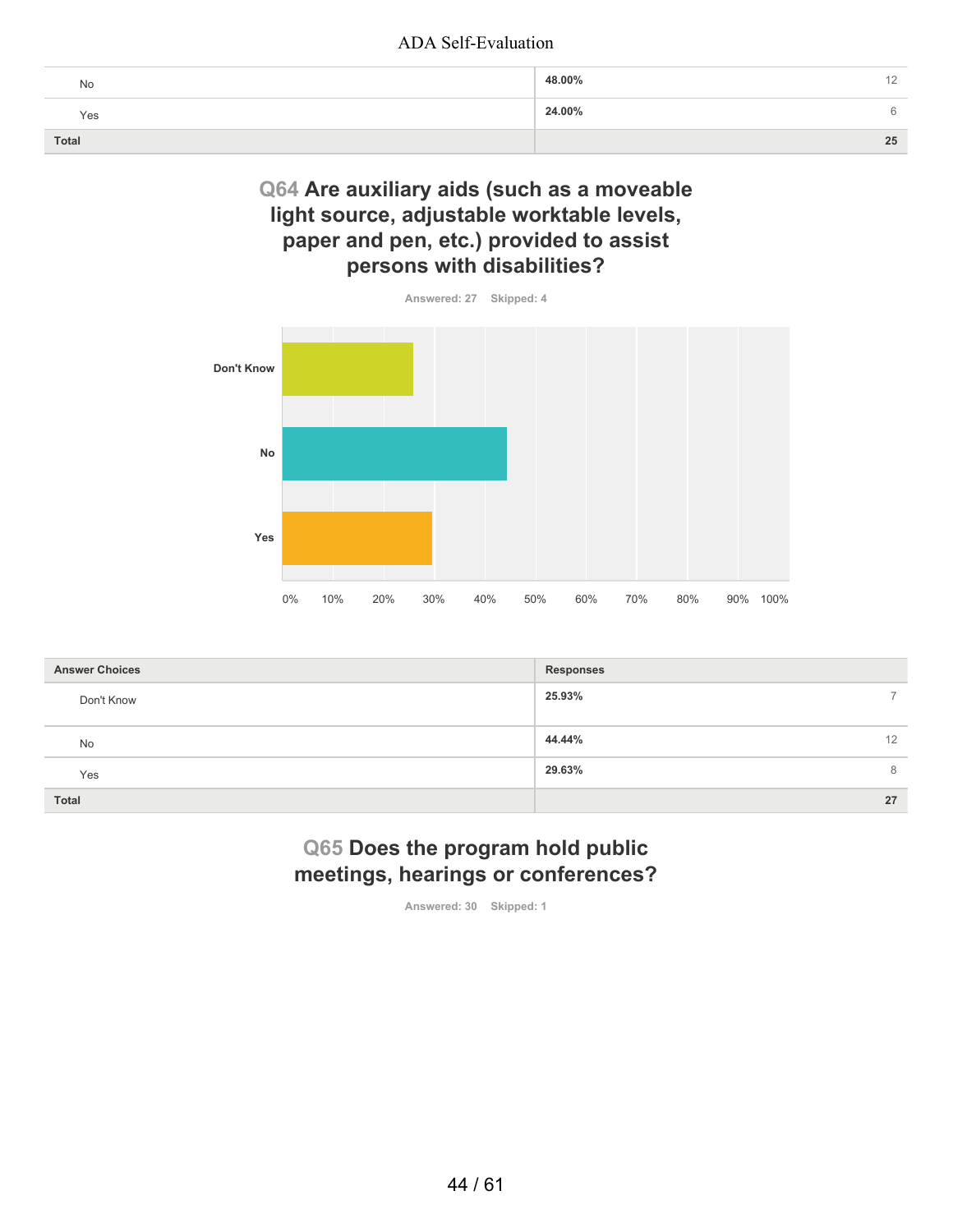

| <b>Answer Choices</b> | <b>Responses</b> |
|-----------------------|------------------|
| Don't Know            | 10.00%<br>3      |
| <b>No</b>             | 26.67%<br>8      |
| Yes                   | 63.33%<br>19     |
| <b>Total</b>          | 30               |

# **Q66 Does the program require that public meetings, hearing, and conferences be held in accessible locations?**



| <b>Answer Choices</b> | <b>Responses</b> |    |
|-----------------------|------------------|----|
| Don't Know            | 20.69%           | 6  |
| <b>No</b>             | 20.69%           | 6  |
| Yes                   | 58.62%           | 17 |
| <b>Total</b>          |                  | 29 |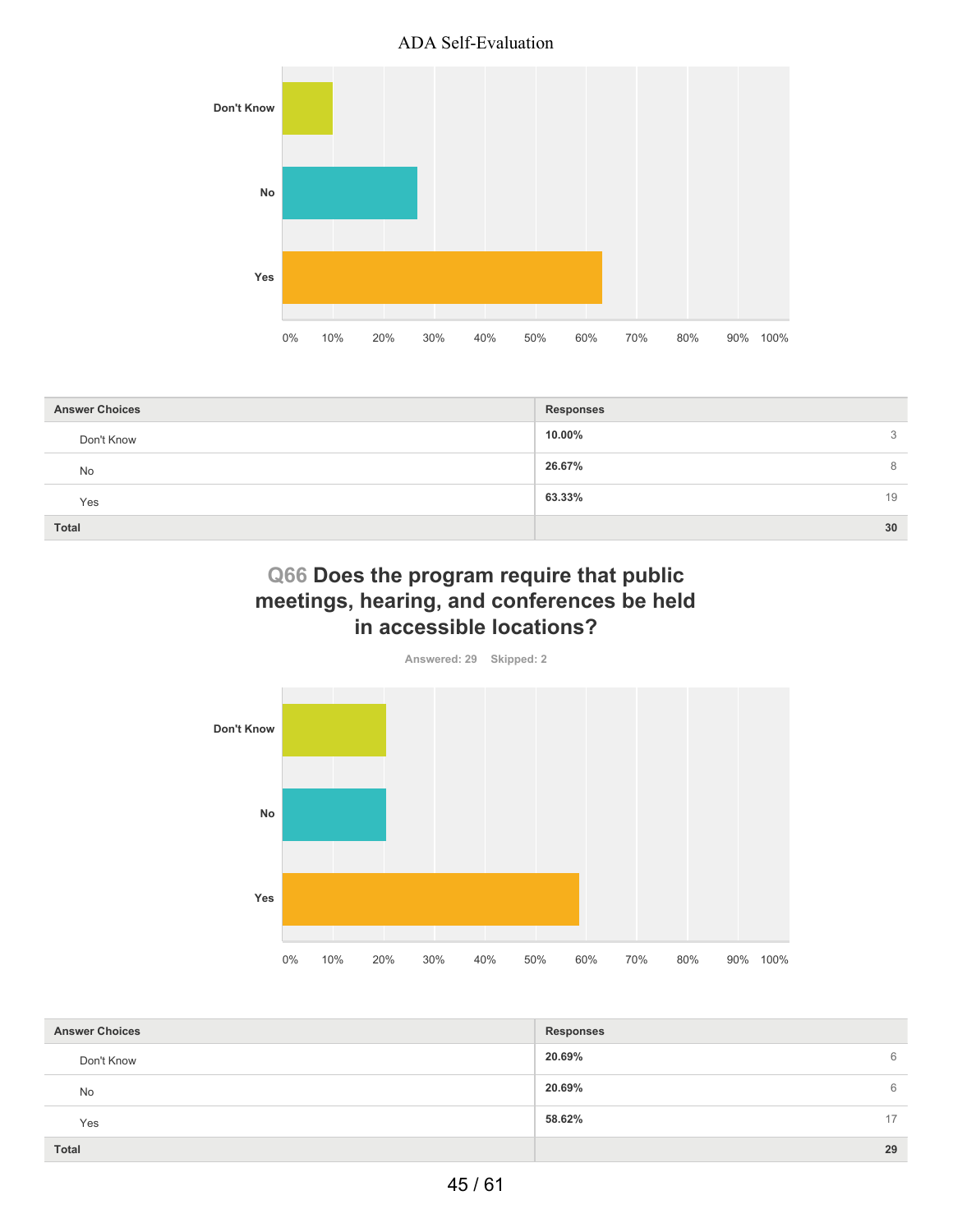**Q67 Do all printed or electronic materials about program-sponsored/hosted public events, public meetings, public hearings, or public appearances by and with City officials include instructions about how to request accommodations?**



| <b>Answer Choices</b> | <b>Responses</b> |
|-----------------------|------------------|
| Don't Know            | 25.00%           |
| <b>No</b>             | 32.14%<br>9      |
| Yes                   | 42.86%<br>12     |
| <b>Total</b>          | 28               |

## **Q68 If yes, what types of accommodations can the program provide to the public when requested?**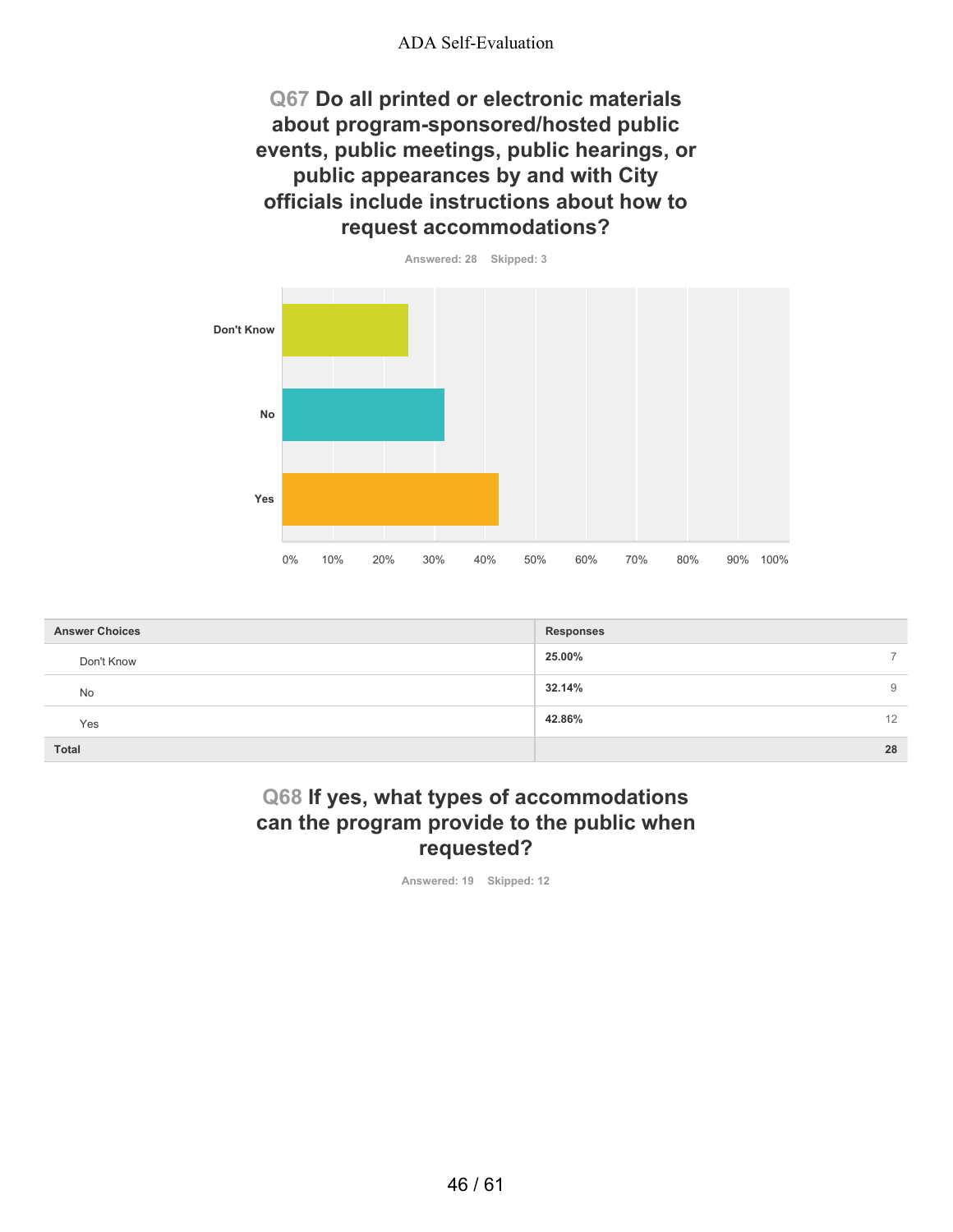

| <b>Answer Choices</b>                              | <b>Responses</b> |                |
|----------------------------------------------------|------------------|----------------|
| American Sign Language Intepreters                 | 10.53%           | 2              |
| Assistive listening devices (like FM transmitters) | 10.53%           | 2              |
| Real-time open captioning                          | 5.26%            |                |
| Electronic/computer based document readers         | 5.26%            |                |
| Call-in/speakerphone capability during meetings    | 10.53%           | $\overline{2}$ |
| N/A                                                | 57.89%           | 11             |
| <b>Total</b>                                       |                  | 19             |

# **Q69 How many Assistive listening devices are made available for public meetings?**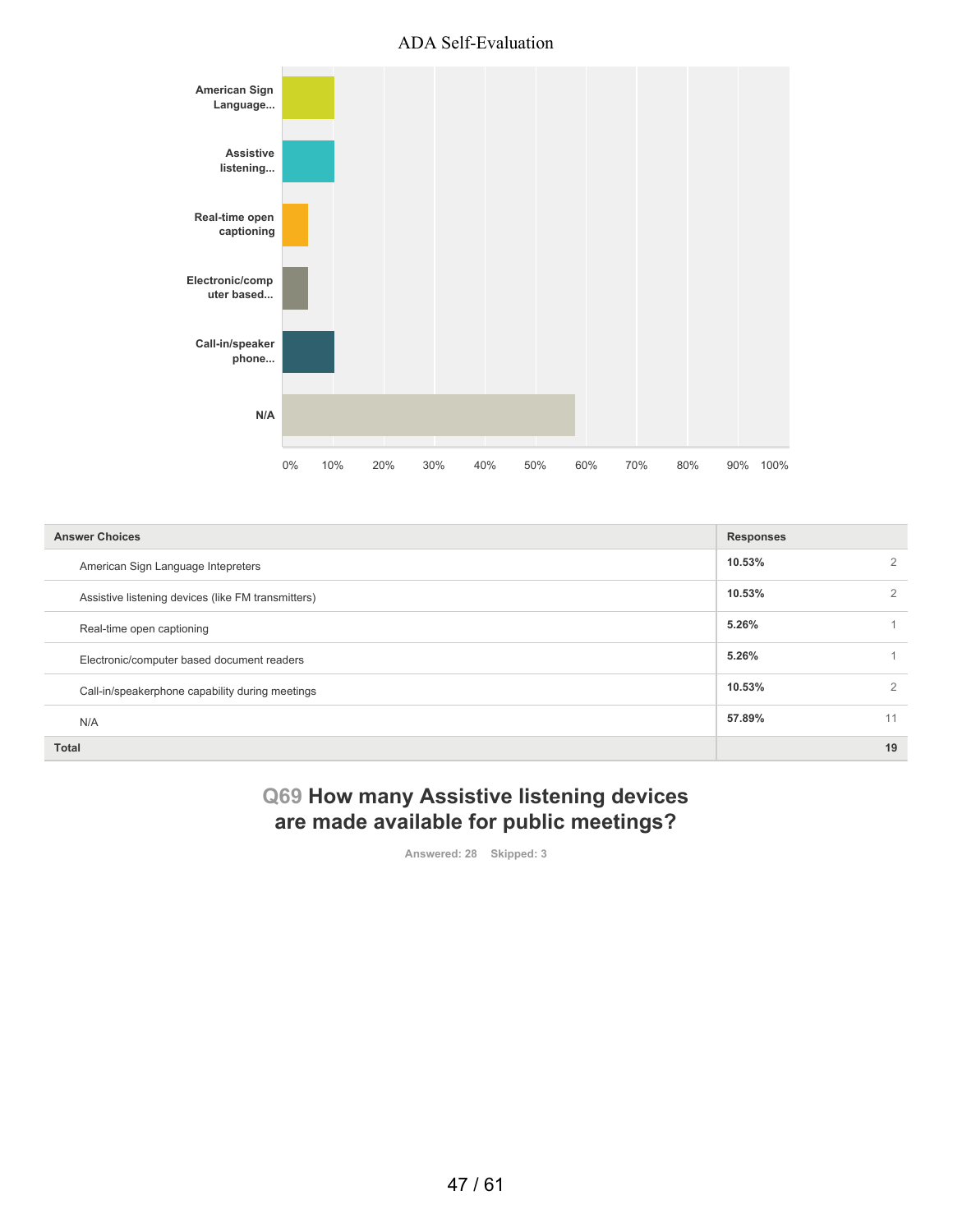

| <b>Answer Choices</b> | <b>Responses</b>           |
|-----------------------|----------------------------|
| Don't Know            | 25<br>89.29%               |
| 4                     | 3.57%                      |
| 3                     | $0.00\%$<br>$\overline{0}$ |
| $\Omega$              | 7.14%<br>2                 |
| Total                 | 28                         |

# **Q70 Does the program charge an additional fee for providing accommodations for people with disabilities?**



**Answer Choices Responses**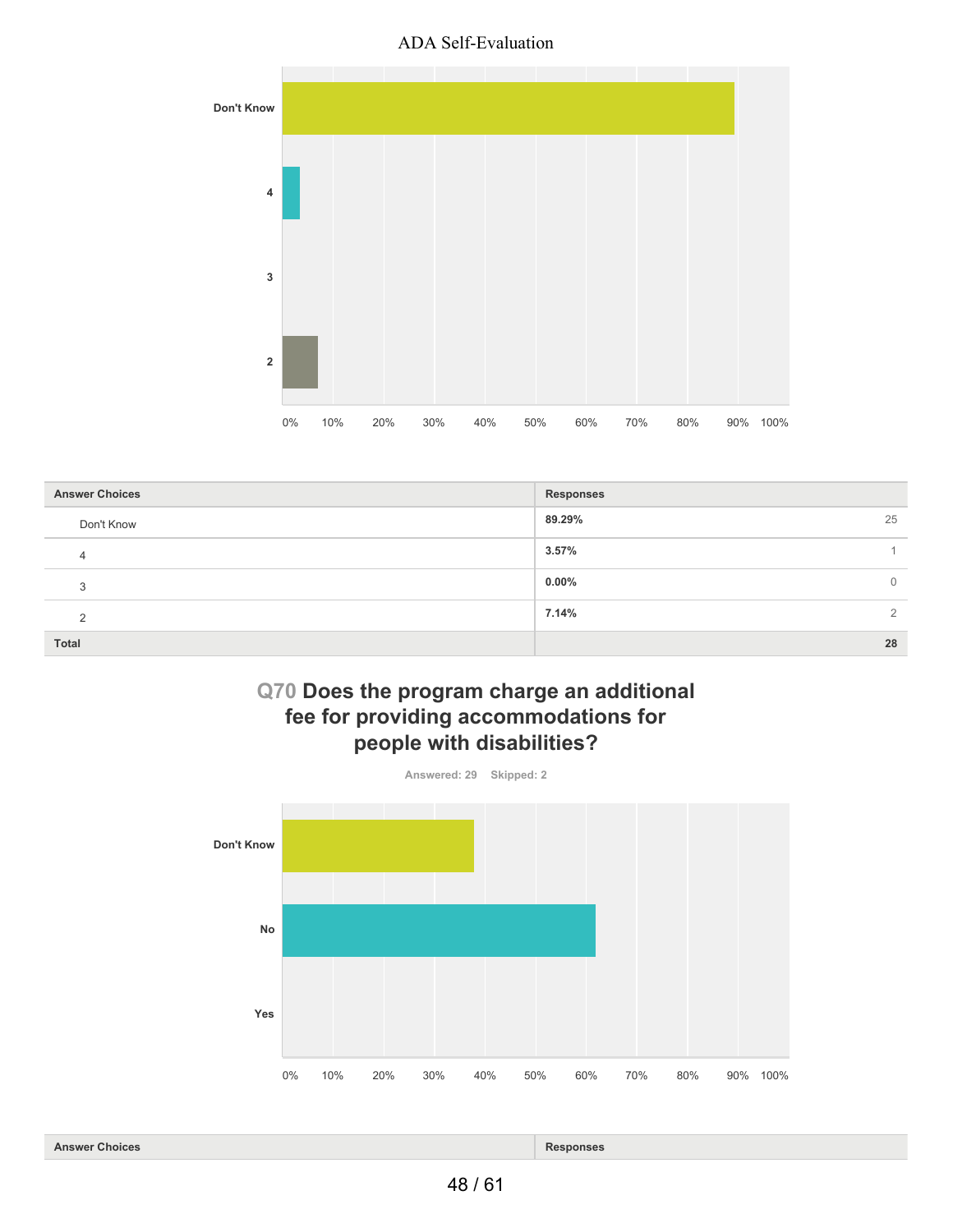| Don't Know   | 37.93%               |
|--------------|----------------------|
| No           | 62.07%<br>18         |
| Yes          | $0.00\%$<br>$\Omega$ |
| <b>Total</b> | 29                   |

# **Q71 Does the program provide transportation to volunteers, visitor, or program participants?**



| <b>Answer Choices</b> | <b>Responses</b> |
|-----------------------|------------------|
| <b>No</b>             | 76.00%<br>19     |
| Yes                   | 24.00%<br>6      |
| <b>Total</b>          | 25               |

# **Q72 Does the program have procedures to make transportation accessible to persons who have visual, hearing, mobility and learning disabilities?**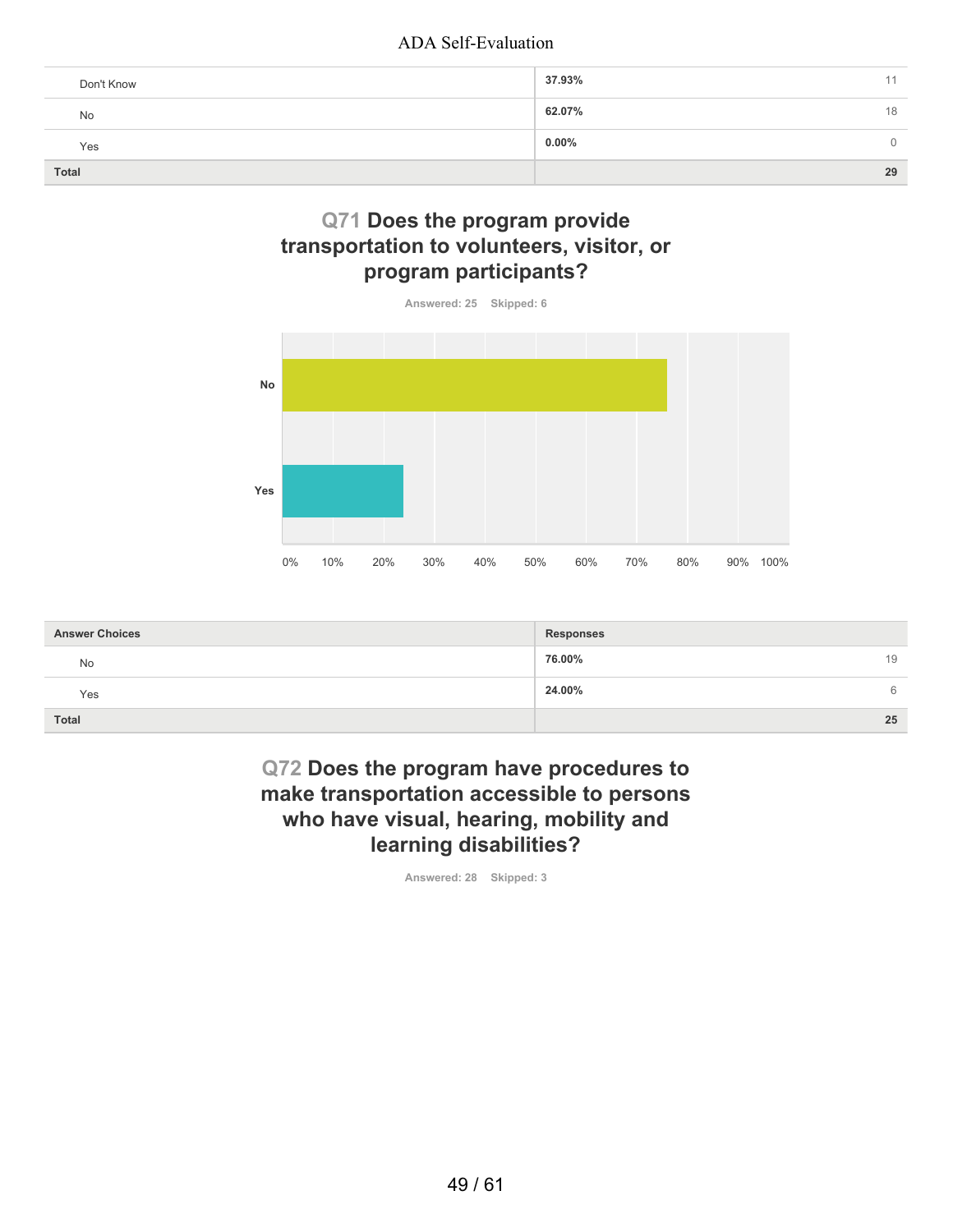

| <b>Answer Choices</b> | <b>Responses</b> |
|-----------------------|------------------|
| Don't Know            | 32.14%<br>9      |
| No                    | 50.00%<br>14     |
| Yes                   | 17.86%<br>5      |
| Total                 | 28               |

# **Q73 Does the program provide facility tours or organize trips for members of the pubic?**



| <b>Answer Choices</b> | <b>Responses</b> |
|-----------------------|------------------|
| No                    | 70.37%<br>19     |
| Yes                   | 29.63%<br>8      |
| <b>Total</b>          | 27               |

**Q74 Does the program have procedures to make the tours and trips accessible to individuals who have visual, hearing,**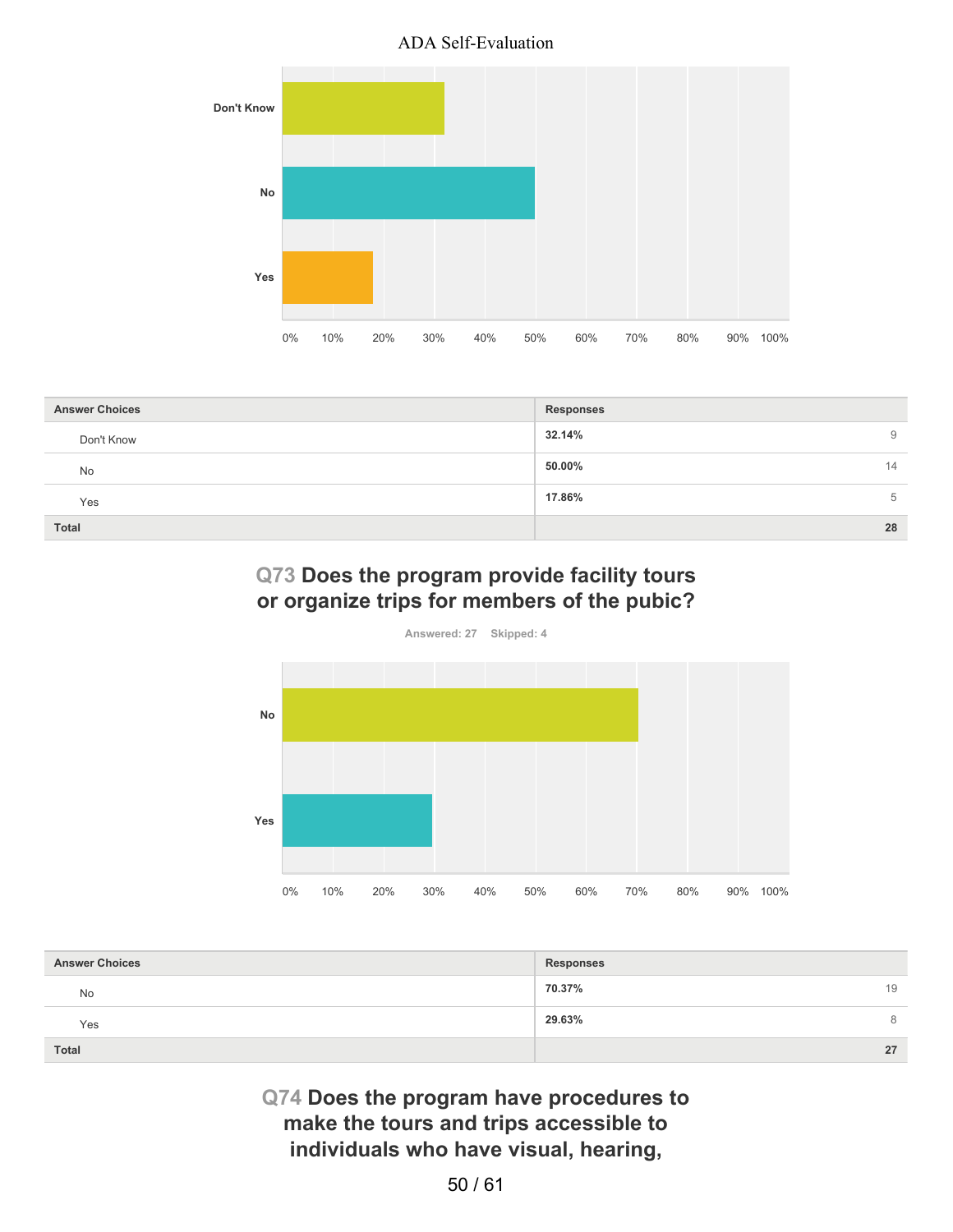## **mobility and learning disabilities?**

**Answered: 26 Skipped: 5**



| <b>Answer Choices</b> | <b>Responses</b> |
|-----------------------|------------------|
| Don't Know            | 38.46%<br>10     |
| No                    | 42.31%<br>11     |
| Yes                   | 19.23%<br>5      |
| <b>Total</b>          | 26               |

# **Q75 Are consultants or contractors who bid on capital projects or other contractual work for the program required to signstatements attesting to their intent to comply with the ADA?**

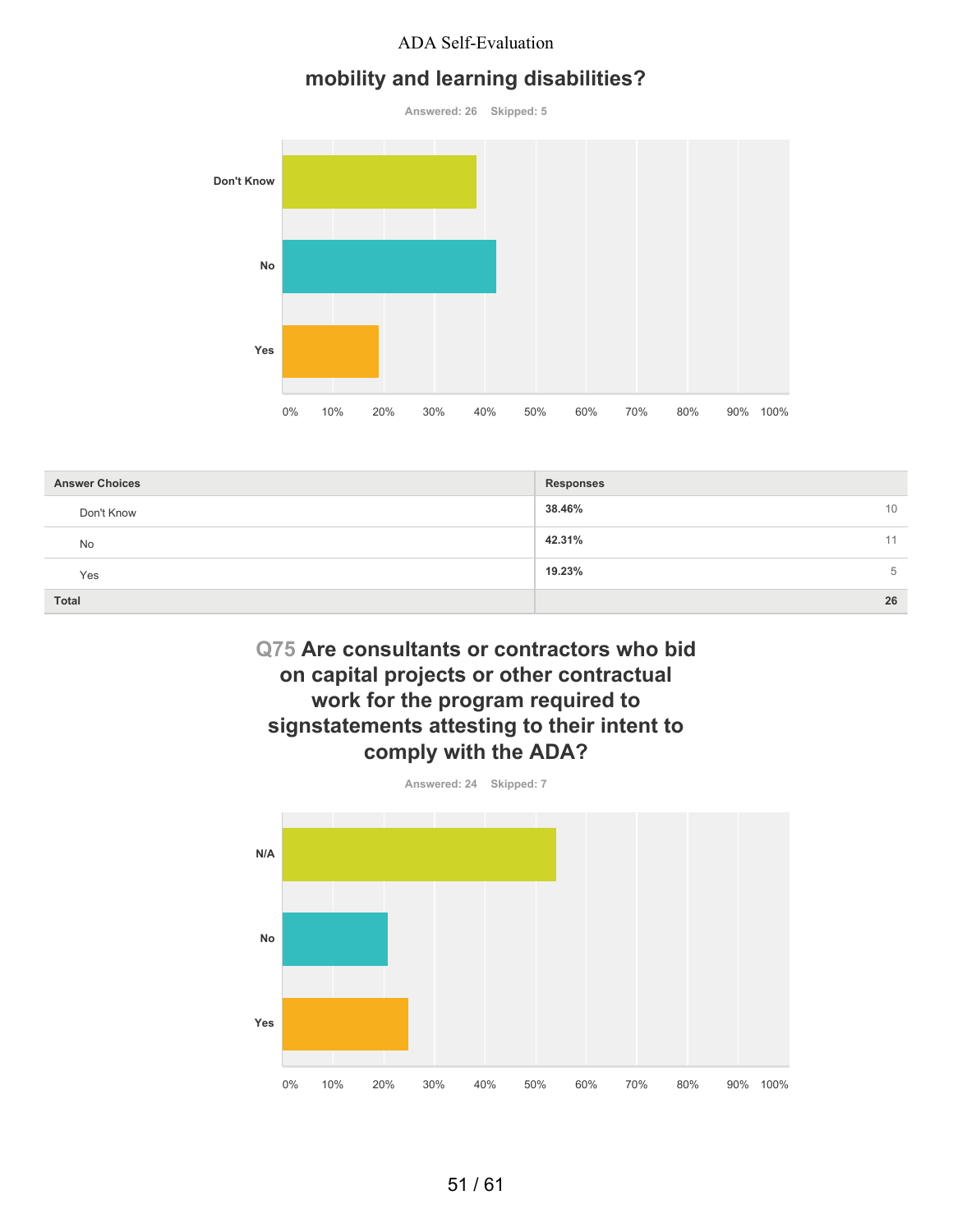| <b>Answer Choices</b> | <b>Responses</b> |
|-----------------------|------------------|
| N/A                   | 54.17%<br>13     |
| No                    | 20.83%<br>5      |
| Yes                   | 25.00%<br>6      |
| <b>Total</b>          | 24               |

# **Q76 Does program staff monitorconsultants or contractors obligations to facilitate participation of individuals with disabilities?**



| <b>Answer Choices</b> | Responses    |
|-----------------------|--------------|
| Don't Know            | 50.00%<br>14 |
| No                    | 35.71%<br>10 |
| Yes                   | 14.29%<br>4  |
| <b>Total</b>          | 28           |

# **Q77 When selecting contractors or vendors, does the program use criteria that does not discriminate based on ability?**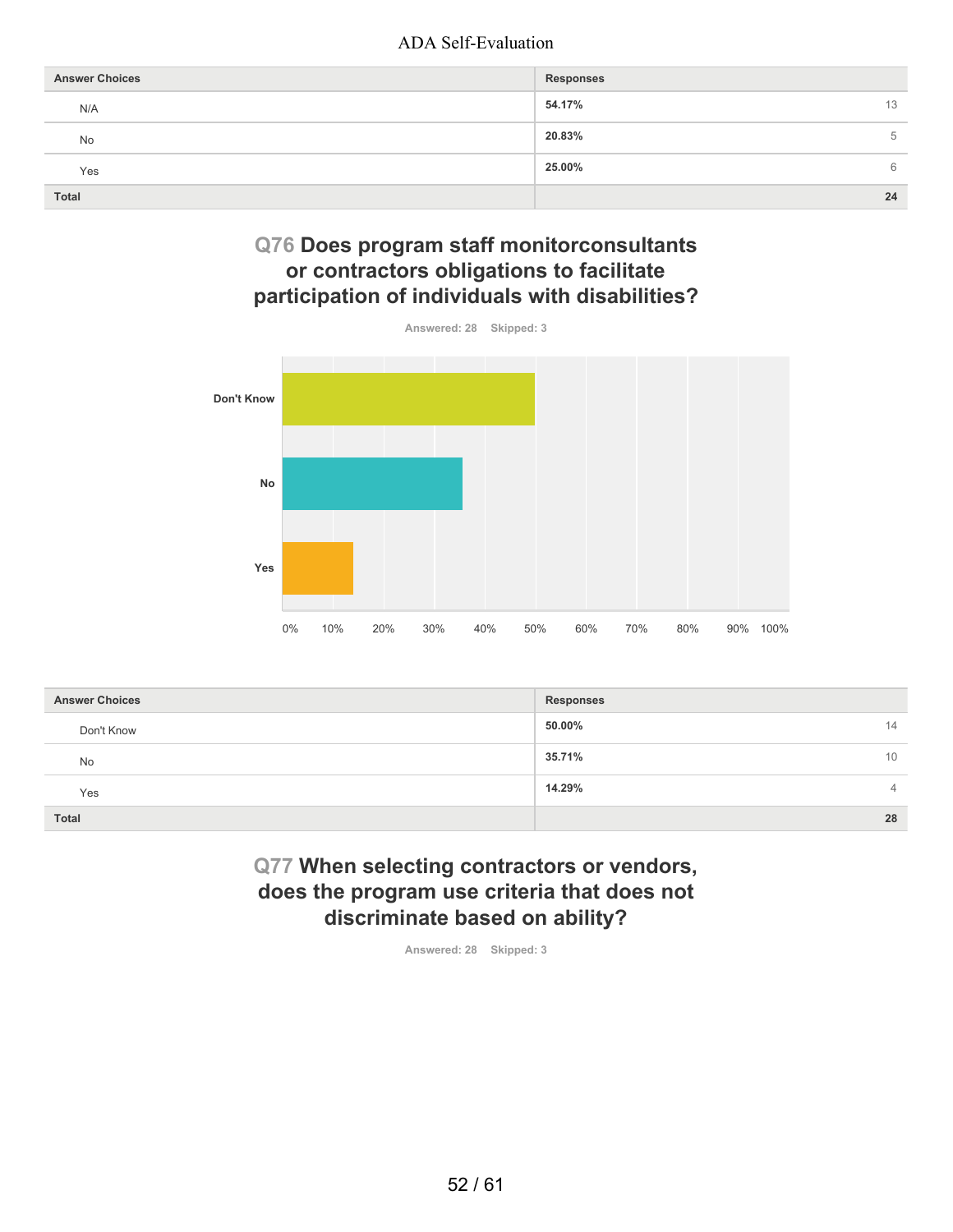

| <b>Answer Choices</b> | <b>Responses</b>         |
|-----------------------|--------------------------|
| Don't Know            | 46.43%<br>13             |
| No                    | 14.29%<br>$\overline{4}$ |
| Yes                   | 39.29%<br>11             |
| <b>Total</b>          | 28                       |

# **Q78 Does program staff have a plan or procedures in place that describe how to evacuate people with disabilities from the program facility during an emergency?**



| <b>Answer Choices</b> | <b>Responses</b> |    |
|-----------------------|------------------|----|
| Don't Know            | 43.33%           | 13 |
| No                    | $30.00\%$        | 9  |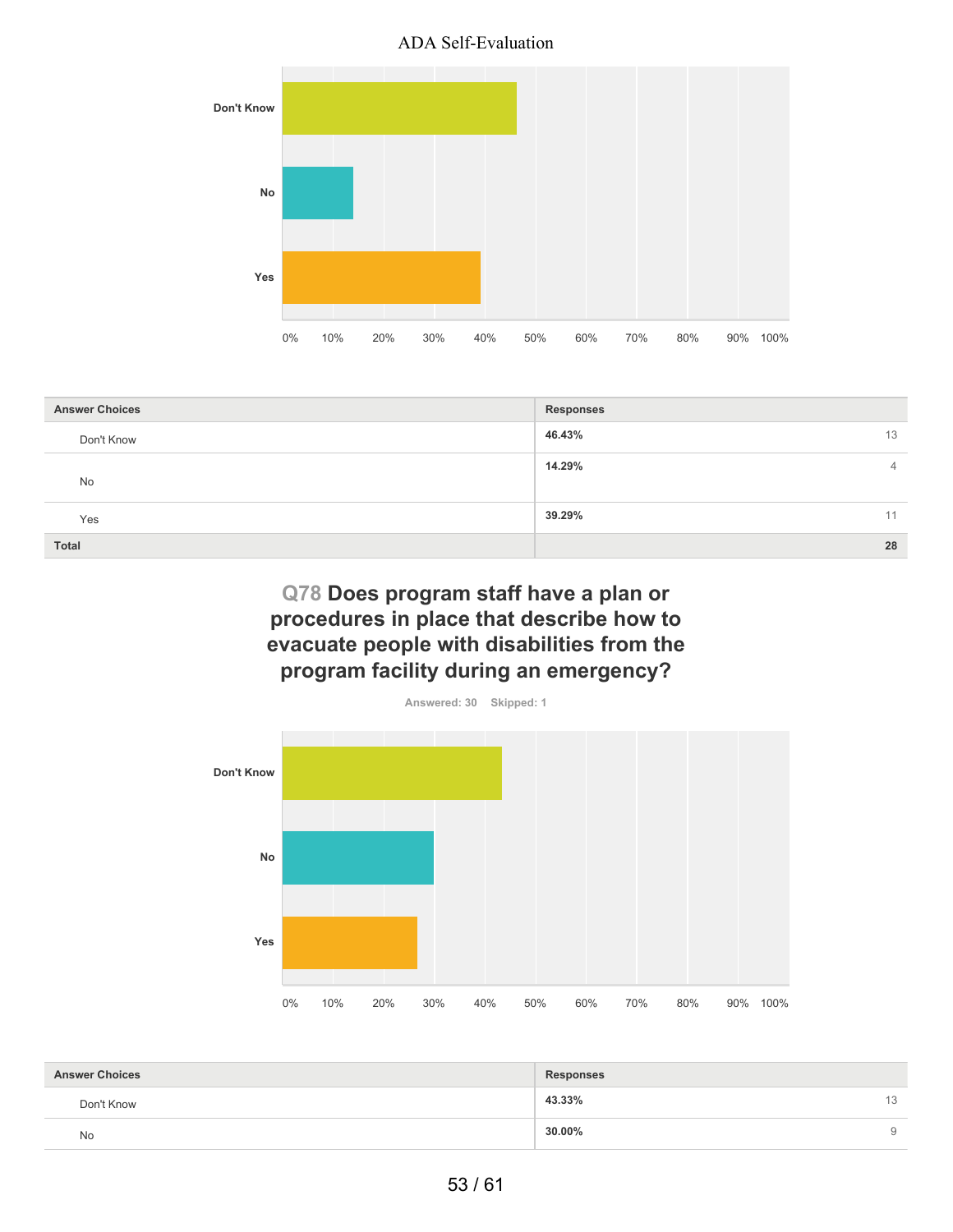| Yes   | 26.67% |    |
|-------|--------|----|
| Total |        | 30 |

## **Q79 If yes, isstaff at each program facility trained to carry out the instructions of the plan or procedures?**

**Answered: 28 Skipped: 3**



| <b>Answer Choices</b> | <b>Responses</b> |
|-----------------------|------------------|
| Don't Know            | 39.29%<br>11     |
| No                    | 21.43%<br>6      |
| Yes                   | 17.86%<br>5      |
| N/A                   | 21.43%<br>6      |
| <b>Total</b>          | 28               |

# **Q80 Is the evacuation plan or instructions posted in a visible and accessible area of each floor in all programs and public facilities?**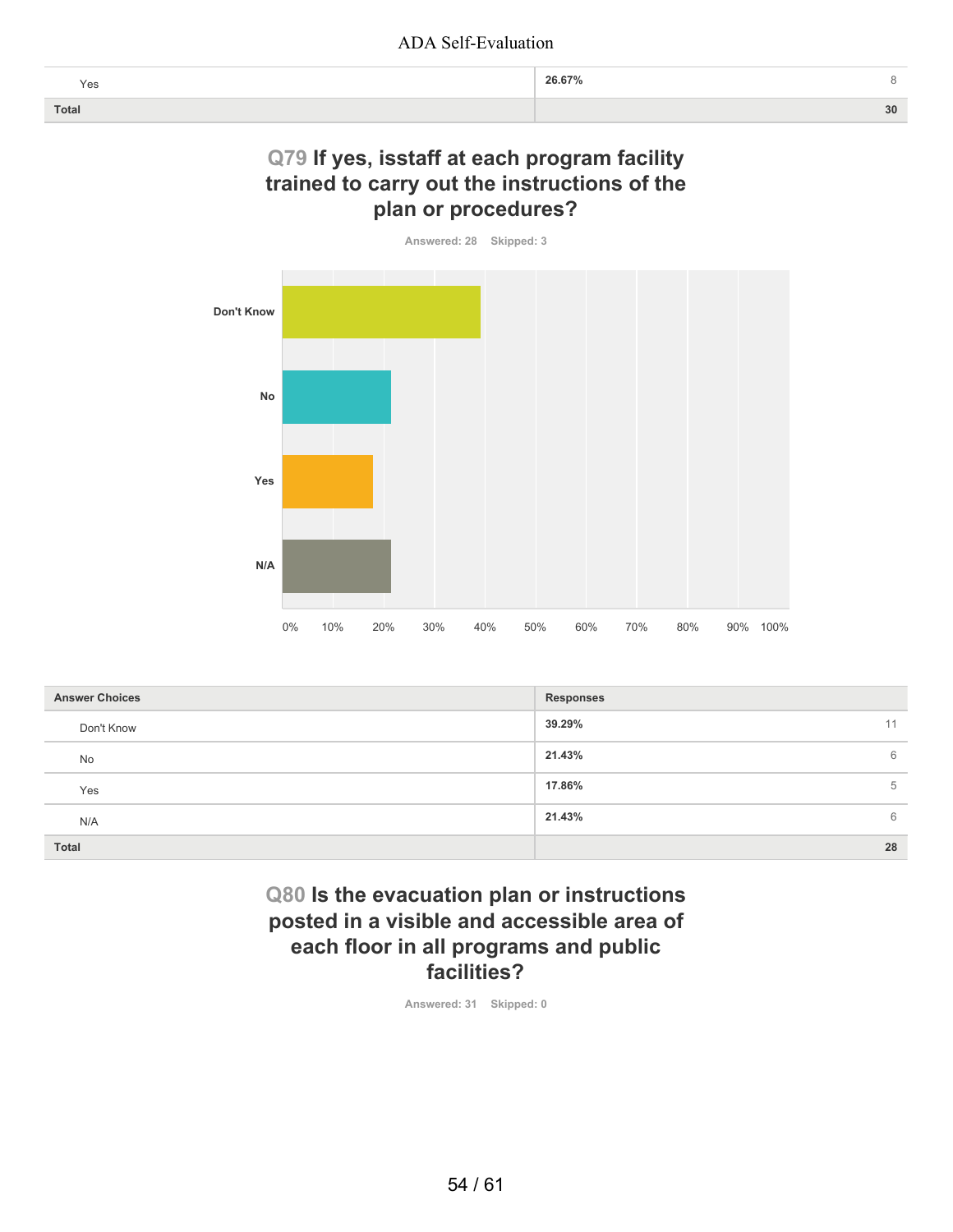

| <b>Answer Choices</b>  | <b>Responses</b>         |
|------------------------|--------------------------|
| Don't Know             | 32.26%<br>10             |
| No                     | 16.13%<br>5              |
| Yes                    | 38.71%<br>12             |
| Other (please specify) | 12.90%<br>$\overline{4}$ |
| <b>Total</b>           | 31                       |

**Q81 Does program staff notify both private entities and staff of their obligations to facilitate participation of individuals with disabilities in those special events or private events held on public property?**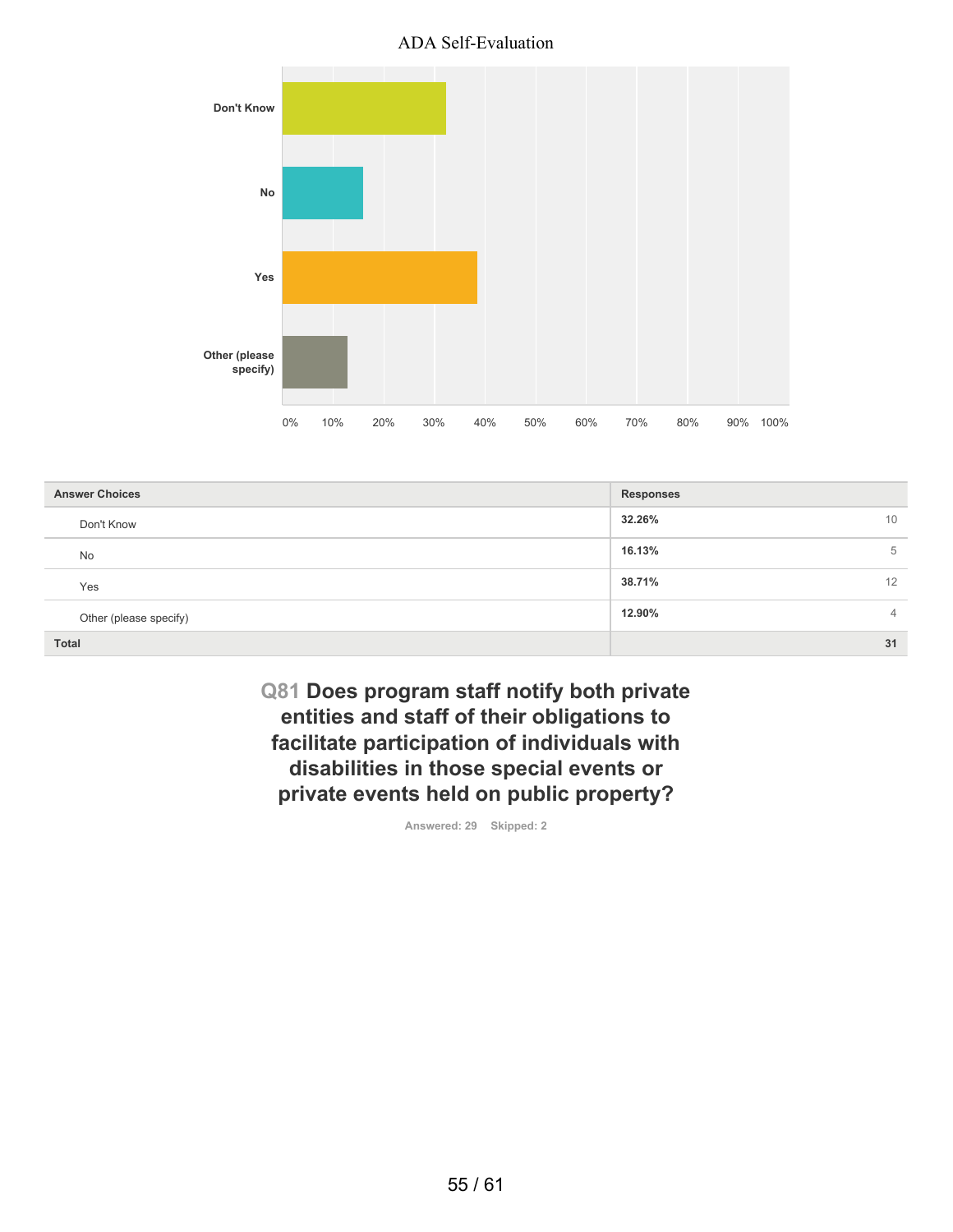

| <b>Answer Choices</b>  | <b>Responses</b>           |
|------------------------|----------------------------|
| Don't KNow             | 44.83%<br>13               |
| <b>No</b>              | 27.59%<br>8                |
| Yes                    | $6.90\%$<br>$\overline{2}$ |
| Other (please specify) | 20.69%<br>6                |
| <b>Total</b>           | 29                         |

# **Q82 Does the program provide full and equal access to ALL its participants, regardless of ability?**



**Answer Choices Responses**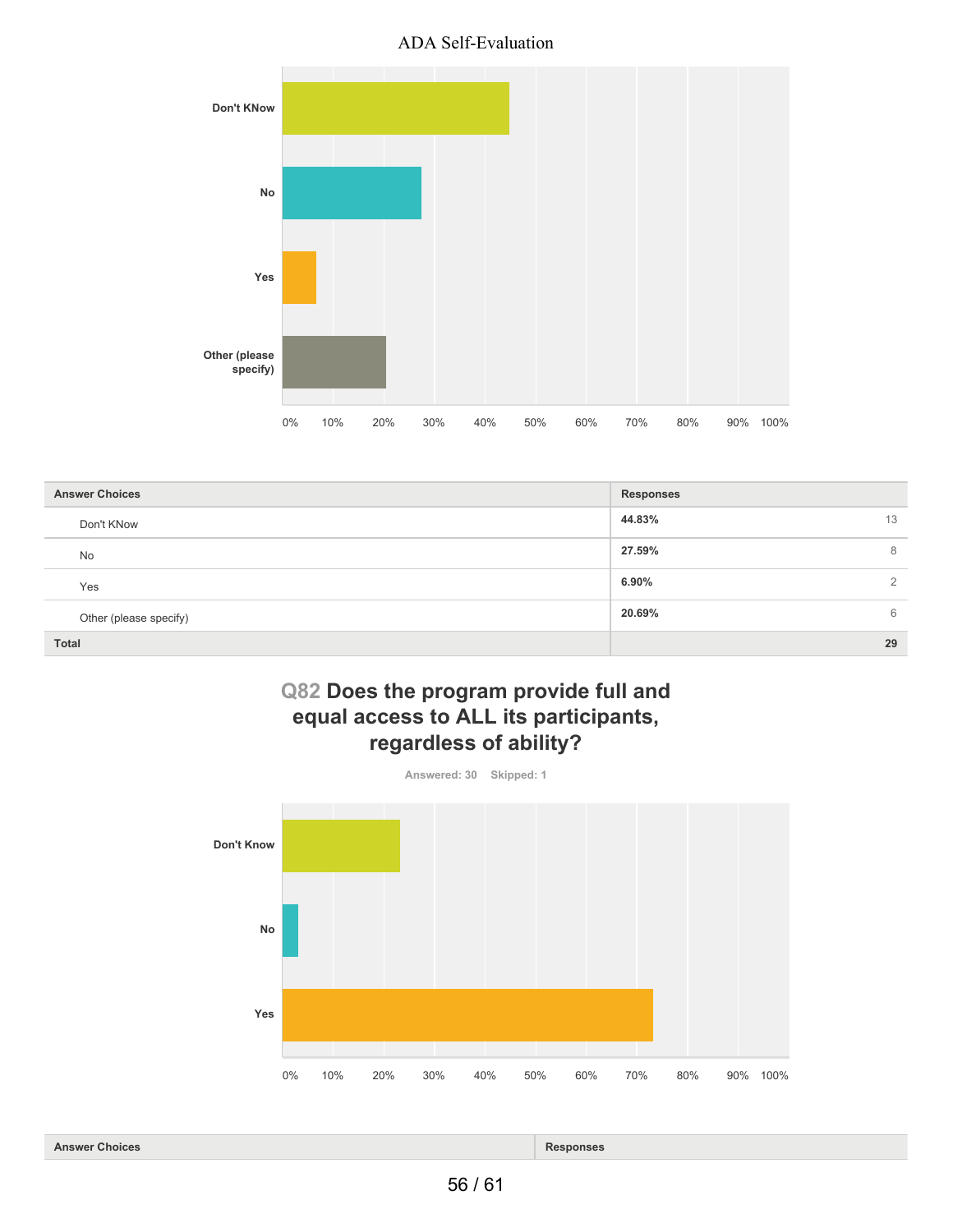| Don't Know   | 23.33%   | -  |
|--------------|----------|----|
| No           | $3.33\%$ |    |
| Yes          | 73.33%   | 22 |
| <b>Total</b> |          | 30 |

# **Q83 How is program staff that have contact with the public informed of the department's obligations and policies that enables persons with disabilities to participate in the program?**

**Answered: 20 Skipped: 11**

# **Q84 Does the program staff who maintain contact with the public receive training on interacting with people with disabilities?**



| <b>Answer Choices</b>              | <b>Responses</b> |    |
|------------------------------------|------------------|----|
| Don't Know                         | 30.00%           | 9  |
| No, staff did not receive training | 56.67%           | 17 |
| Yes, staff training provided       | 13.33%           | 4  |
| <b>Total</b>                       |                  | 30 |

**Q85 Is there program staff who would be able to provide better customer service if they had training in American Sign Language (ASL) or other means of communicating with people who have**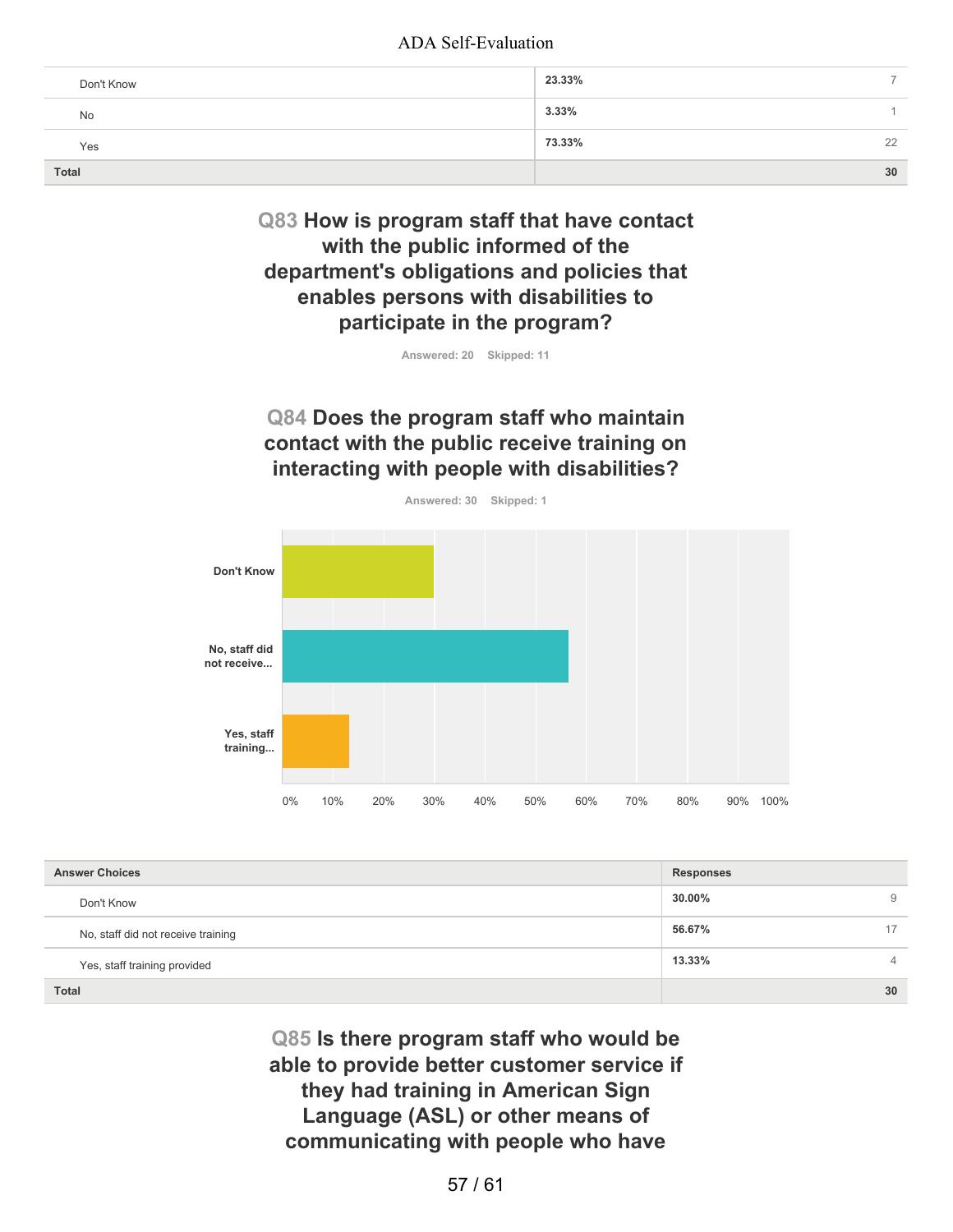## **hearing or speech difficulties?**

**Answered: 29 Skipped: 2 Don't Know No Yes** 0% 10% 20% 30% 40% 50% 60% 70% 80% 90% 100%

| <b>Answer Choices</b> | <b>Responses</b> |
|-----------------------|------------------|
| Don't Know            | 44.83%<br>13     |
| No                    | 10.34%<br>3      |
| Yes                   | 44.83%<br>13     |
| Total                 | 29               |

## **Q86 Would other training or technical assistance services be helpful to program staff such as (check all that apply):**

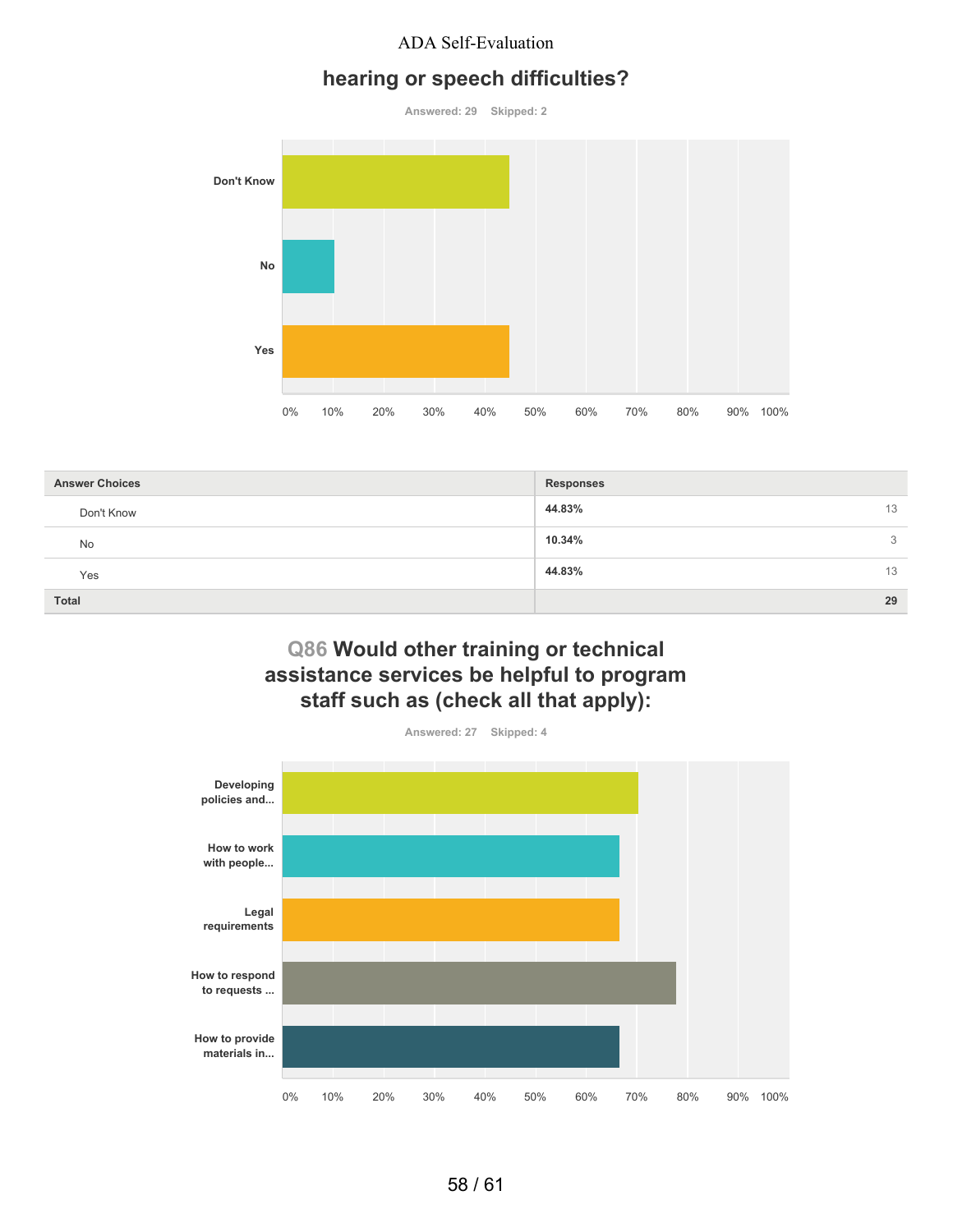| <b>Answer Choices</b>                                                                                                     | <b>Responses</b> |    |
|---------------------------------------------------------------------------------------------------------------------------|------------------|----|
| Developing policies and procedures                                                                                        | 70.37%           | 19 |
| How to work with people with disabilities                                                                                 | 66.67%           | 18 |
| Legal requirements                                                                                                        | 66.67%           | 18 |
| How to respond to requests for accommodation (i.e. American Sign Language interpreters, assisted listening devices, etc.) | 77.78%           | 21 |
| How to provide materials in alternate formats (i.e. Braille, audio recordings, etc.                                       | 66.67%           | 18 |
| <b>Total Respondents: 27</b>                                                                                              |                  |    |

# **Q87 Is there program staff that provide emergency services to the public?**



| <b>Answer Choices</b> | Responses               |
|-----------------------|-------------------------|
| Don't know            | 16.67%<br>5             |
| No                    | 60.00%<br>18            |
| Yes                   | 23.33%<br>$\rightarrow$ |
| <b>Total</b>          | 30                      |

**Q88 If yes, have they had training in American Sign Language or other means of communicating in emergency situations with people who have hearing or speech difficulties?**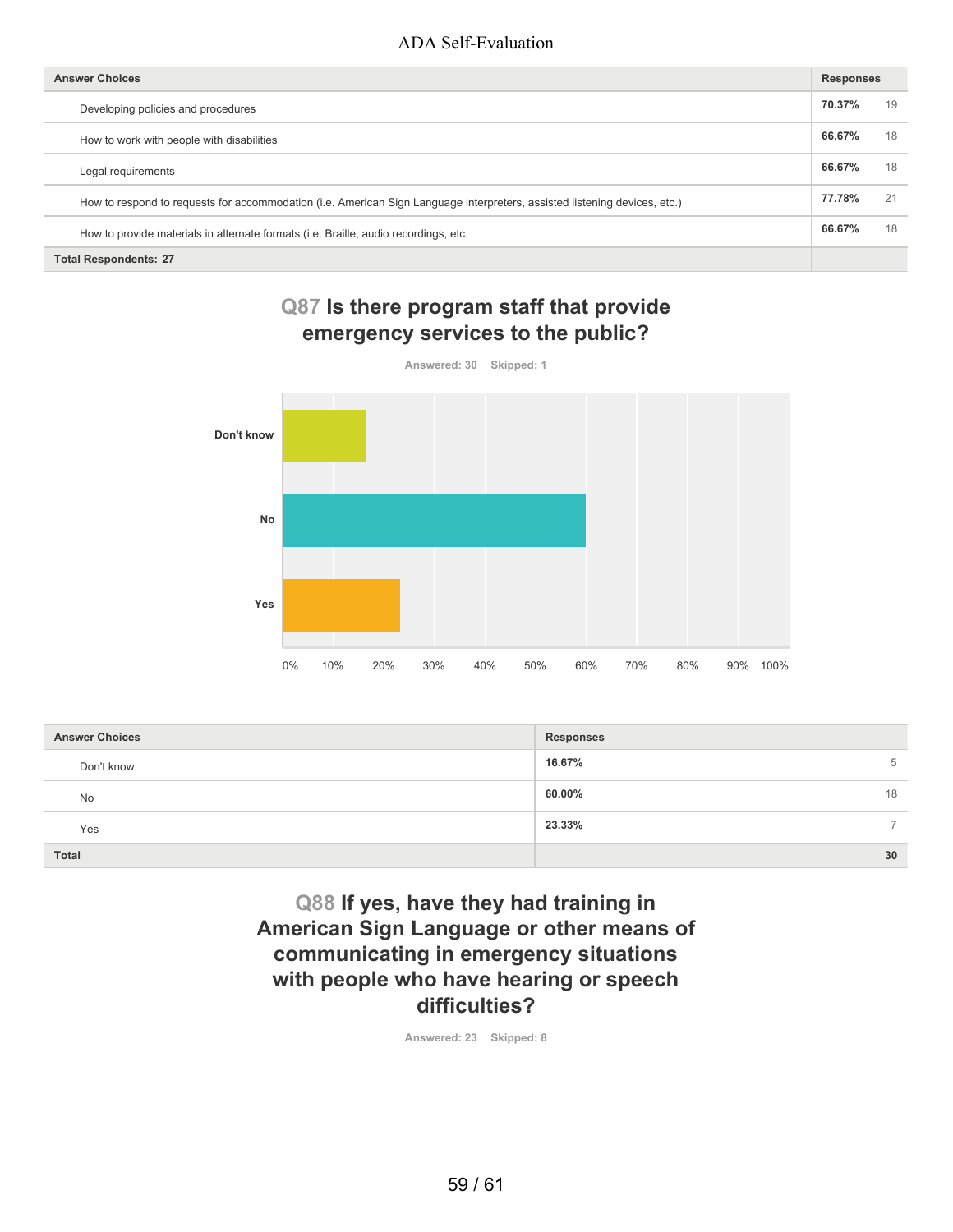

| <b>Answer Choices</b> | Responses   |
|-----------------------|-------------|
| Don't Know            | 34.78%<br>8 |
| No                    | 21.74%<br>5 |
| Yes                   | 8.70%<br>2  |
| N/A                   | 34.78%<br>8 |
| <b>Total</b>          | 23          |

**Q89 List all facilities, or portions of facilities, used for department or division programs. For each facility, designate the activity for which it is used.A separate sheet of paper can be included to list the facilities.**

**Answered: 27 Skipped: 4**

**Q90 Has the program received requests to improve their programs' or facilities' accessibility in the past 3 years?**